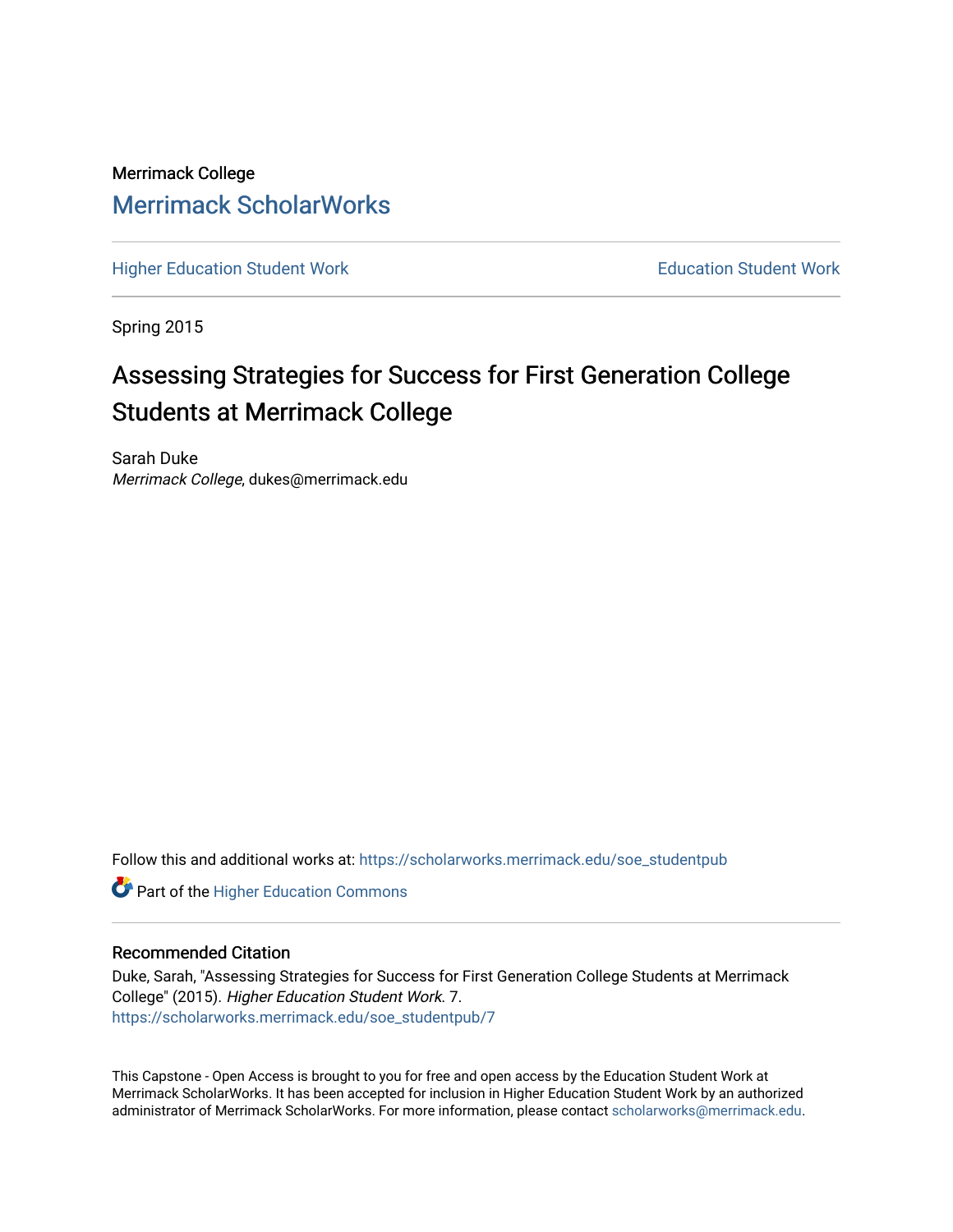Assessing Strategies for Success for First Generation College Students at Merrimack College Sarah Duke Merrimack College April 24, 2015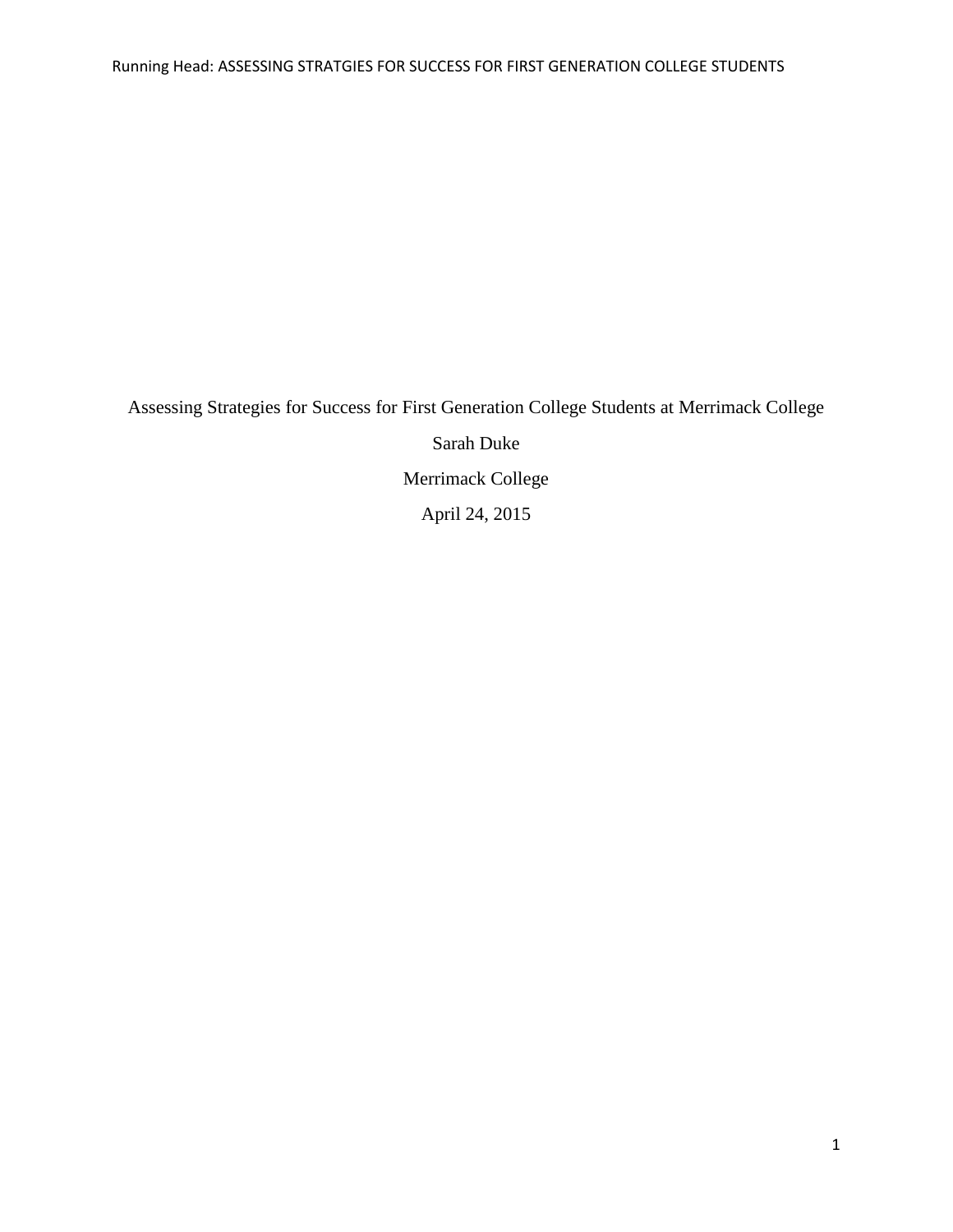#### **Abstract**

First generation college students, who are increasing in number in higher education, often lack support and face barriers in their educational pursuit ultimately affecting retention (Gofen, 2009). This qualitative study investigated the experiences of students involved in Generation Merrimack, a program designed for first generation college students as a career and professional support initiative. The study sought to explore how to improve Generation Merrimack from students' experiences and perspectives. Interviews were conducted to collect data from current students, who were asked questions about challenges, supports, and involvement in Generation Merrimack. The findings, which will be used to aid in the recommendation of the yearly plan, summer bridge program, implementation of outing and events, and increasing visibility on campus. These findings will inform the planning of workshops, career preparation and exploration, implementation of a Professional Mentor Exchange, and more contact from faculty and staff. Overall, interviewed participants expressed an interest in more contact from faculty and staff, more workshops, connections with alumni, and career development. Recommendations for Generation Merrimack include a yearly plan that would ideally be implemented in the 2015- 2016 school year. Along with recommendations designed to benefit the overall experience for all first generation college students on Merrimack's campus.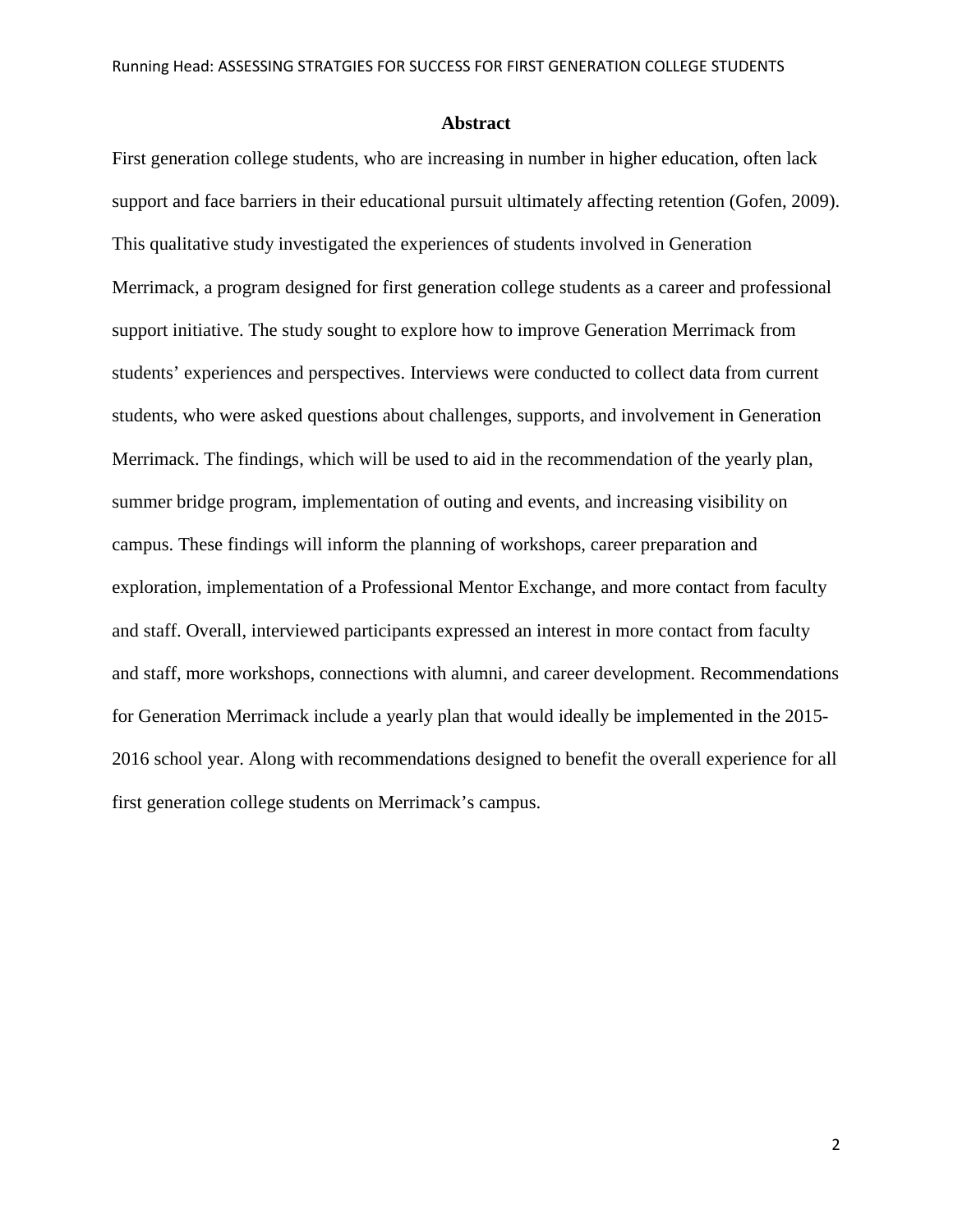## Table of Contents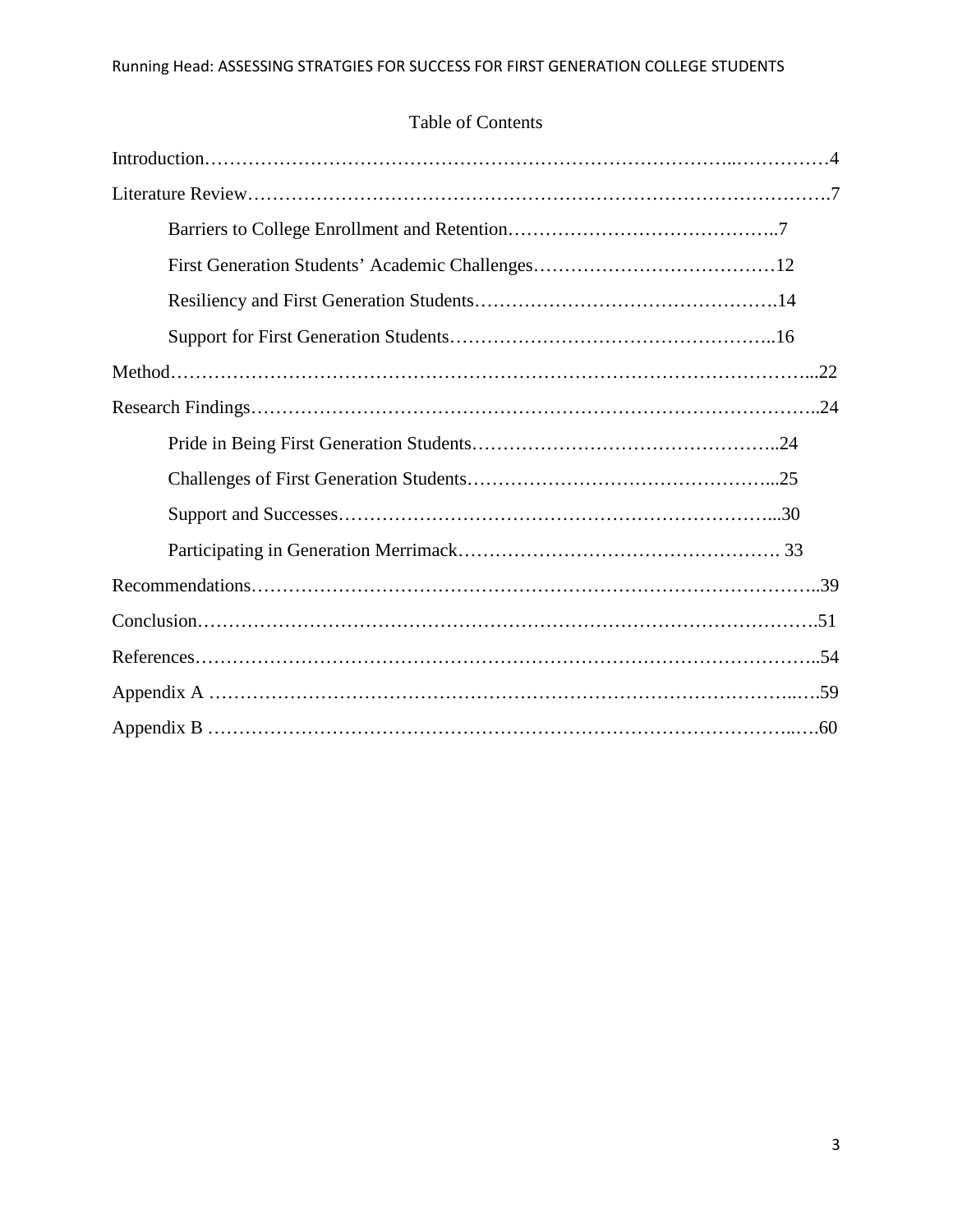#### **Introduction**

First generation college students have been an increasing population within higher education institutions in the recent decade. With more first generation college students attending college, it is important for faculty and staff members, as well as other students to understand the struggles that they face in order to provide support to them (Gofen, 2009). First generation college students need to be understood in the post-secondary education system as they often struggle with retention and require support in attaining their educational goals. As Stebleton  $\&$ Soria (2012) stated, "Institutions of higher education struggle with college success as measured by persistence and graduation rate continues to be a problem" (p.8). In a similar statement, Pascarella, Pierson, Wolniak, & Terenzini (2004) stated, "First generation students are more likely to leave a four year institution at the end of the first year, less likely to remain enrolled or be on a persistence track to a bachelor's degree"(p.250).

To begin, I reviewed the relevant discourses on this subject for historical and current contextual influences. To elaborate on the qualitative study of first generation college students at Merrimack College, I conducted comprehensive research to understand the barriers first generation college students' face, the factors that contributed to their retention or persistence, and the role the institutions had in aiding first generation college students. Through the information learned from personal interviews of three seniors, one sophomore, and three freshmen first generation students, I contributed to the limited body of knowledge on this population and presented findings that will inform higher education professionals concerned with increasing retention rates and success of first generation college students. For this study, I concur with Gofen's (2009) definition of first generation college students. Gofen (2009) stated, "An individual who attains higher education, whereas both their parents did not, is referred to as a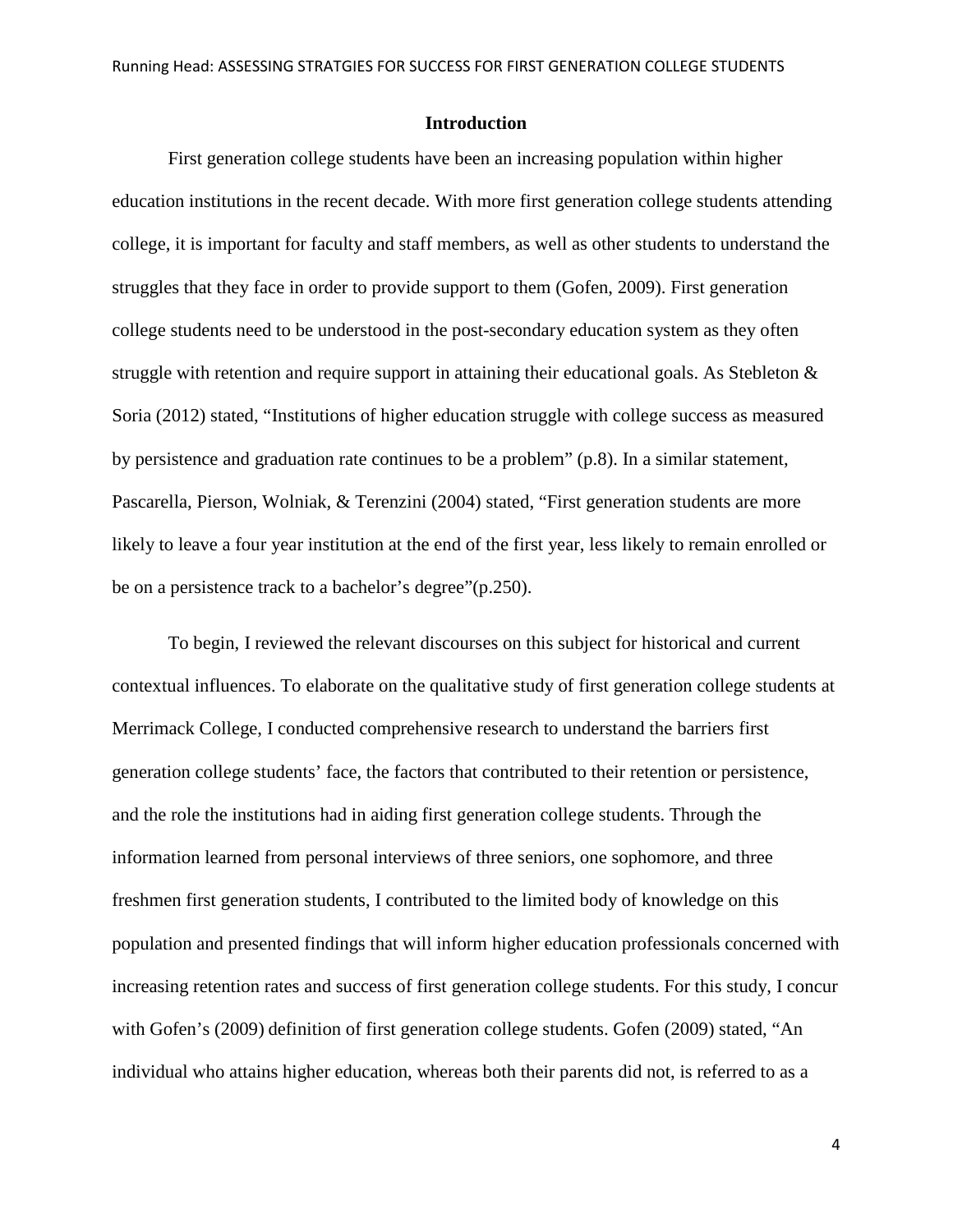first generation college student (FGC)" (p.104). Some research even categorizes students as first generation college students, even if their parents enrolled in some secondary education or have obtained an associate's degree (Stebleton & Soria, 2012). Researchers have focused on the bachelor's degree to be more of an issue of access especially to first generation college students (Stebleton & Soria, 2012). Characteristics of first generation college students usually include coming from low income families, being minority students, and often being women. Another term I used in comparison to being first generation is non-first generation. Non-first generation (NFG) refers to the students who are not first generation college students. Also, to define my research question more clearly, the term 'retention' refers to keeping first generation college students in college to graduation. Other important terms used in this research are barriers and supports. Barriers which refers to the challenges a first generation college student faces. The second term 'supports' refers to social interactions and support systems to help the student be successful.

Merrimack College, located in North Andover, Massachusetts is a small, private college with Augustinian Catholic traditions. The student population is approximately over 2800 students (Merrimack College, 2014). Approximately 40% of Merrimack College's student populations are first generation college students. With an increasing number of students who are first generation college students, Merrimack College has created a program called Generation Merrimack (2014) to support the needs of these students. Generation Merrimack is a program designed for first generation college students' as a career and professional support initiative. Generation Merrimack is designed around five components to foster student development. The structures focus on peer mentor connections, academic focus, social focus, career focus, and faculty engagement. Generation Merrimack fosters student development by providing academic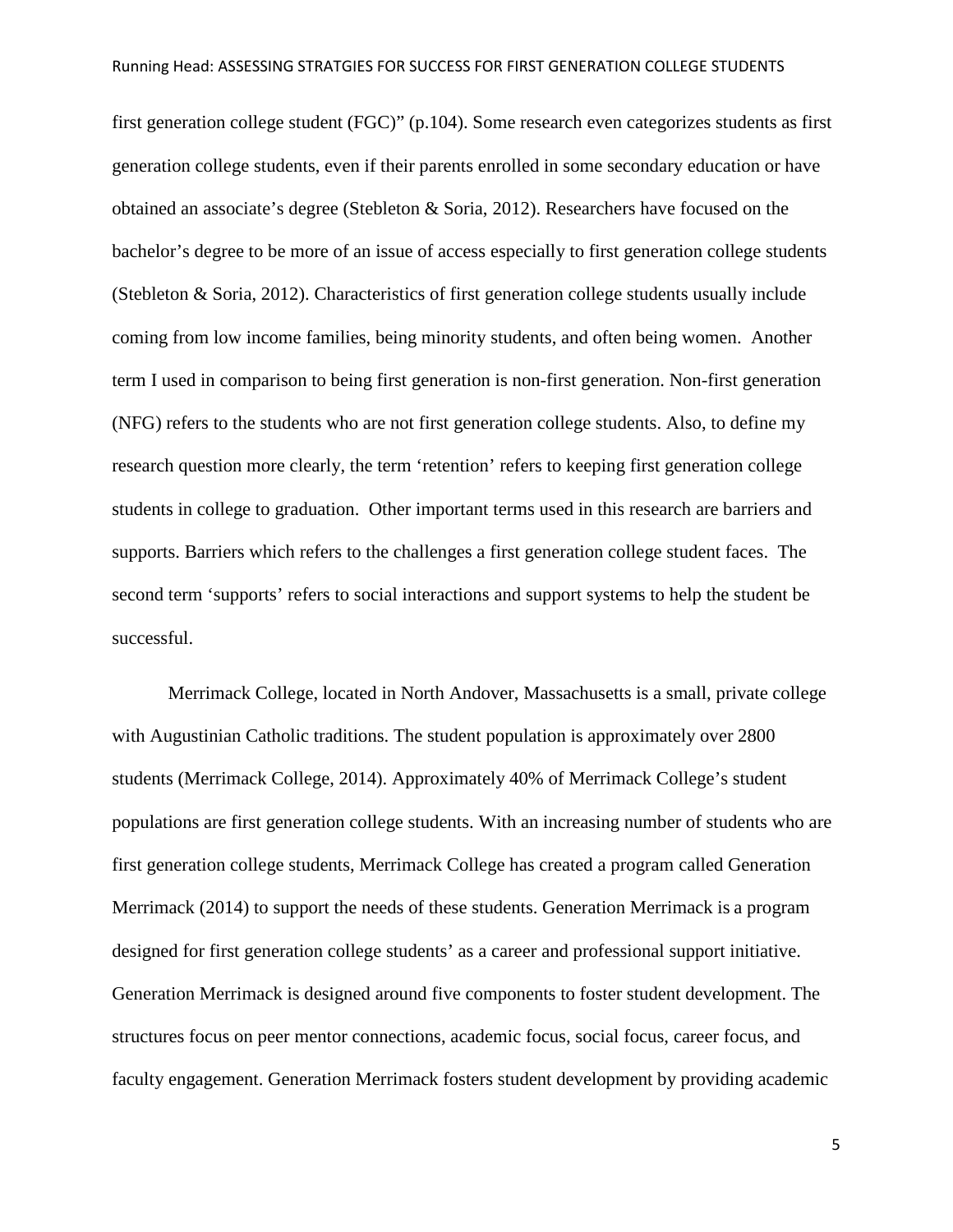workshops, career exploration, and building a community and sense of belonging within the college (Generation Merrimack, 2014).

The purpose of this project was to provide recommendations to develop an effective year by year plan for students' to achieve while being a part of Generation Merrimack and to provide overall recommendations for the program. The study determined what first generation college students feel is important to help them succeed and reach their educational goals. In this literature review, I investigated what barriers and supports exist for first generation college students' and their experience accessing a post-secondary degree (Bryan & Simmons, 2009). I have examined how the barriers and support systems impact their educational goals, career development, and social interaction with others (Bryan & Simmons, 2009). In this study, I conducted eight semi structured interviews of three freshman, one sophomore, and four senior students involved in the Generation Merrimack program. I documented the experiences, perspectives, and opinions of first generation college students, consequently, to improve the Generation Merrimack program by developing a yearly plan to help students overcome barriers they face and have greater support while in college. The data was analyzed using standard qualitative data analysis techniques.

Through the literature on first generation college students and my qualitative study, I learned the way that Merrimack College's Generation Merrimack programs aims to better the experience of their first generation college students. It is important to consider the ways that student development relate to the needs of first generation college students? This paper first reviews prominent theories on first generation college students in higher education, followed by an overview of empirical research focused on first generation college students and persistence,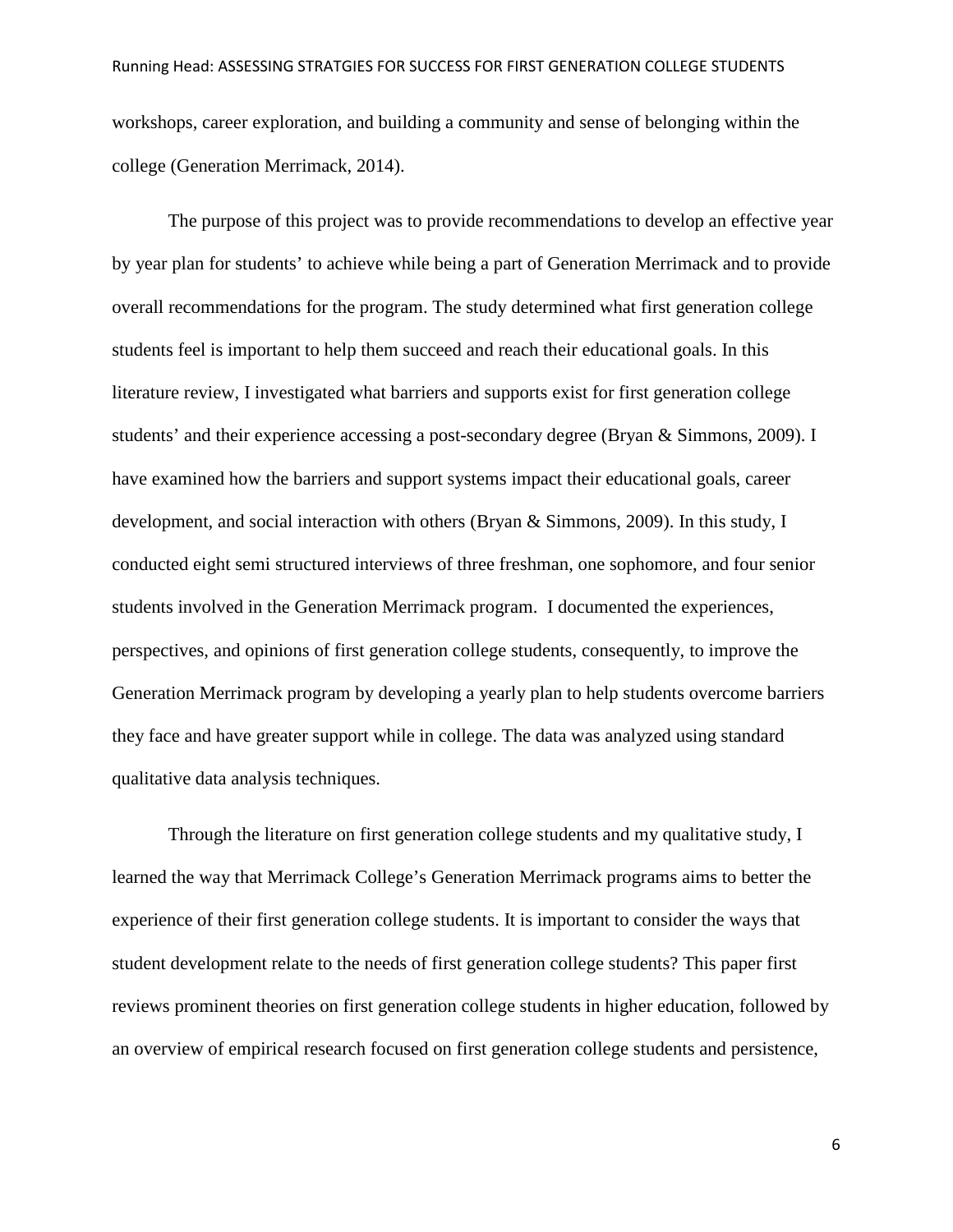then a description of my methodology, and final, I offer the results of the study conducted at Merrimack College. A conclusion with recommendations for best practices are included.

#### **Literature Review**

Obtaining a college degree can be a challenge, especially for first generation college students. These challenges often start in high school when planning begins about attending a post-secondary institution. As Jenkins, Belanger, Connally, Boals, & Duron (2013) asserted "There is evidence that FGCSs are at a disadvantage in terms of family support, level of financial assistance, knowledge about higher education, academic preparation, and educational expectations"(p.129). However, there are support systems that institutions put into place to help these students overcome the barriers and achieve their educational goals.

### **Barriers to College Enrollment and Retention**

When first generation college students apply to college, stress and confusion may ensue. Many first generation college students do not have the knowledge about how to apply for college. According to Gardner & Holley (2011), " Many of these students did not receive any assistance in navigating access to the higher education system nor were they aware of how certain institutional types or institutional rankings might affect their future career choice"(p.88). First generation college students often have to rely on the guidance department to help with applying to college. Parents of first generation students do not have experience with how to choose a college and how to approach and fill out applications. Also, many first generation students and parents often do not know about or how to sign up for standardized testing that is may be required for attendance to an institution. As Gardner & Holley (2011) have stated, "High school counselors, teachers, and higher education administrators need to receive guidance and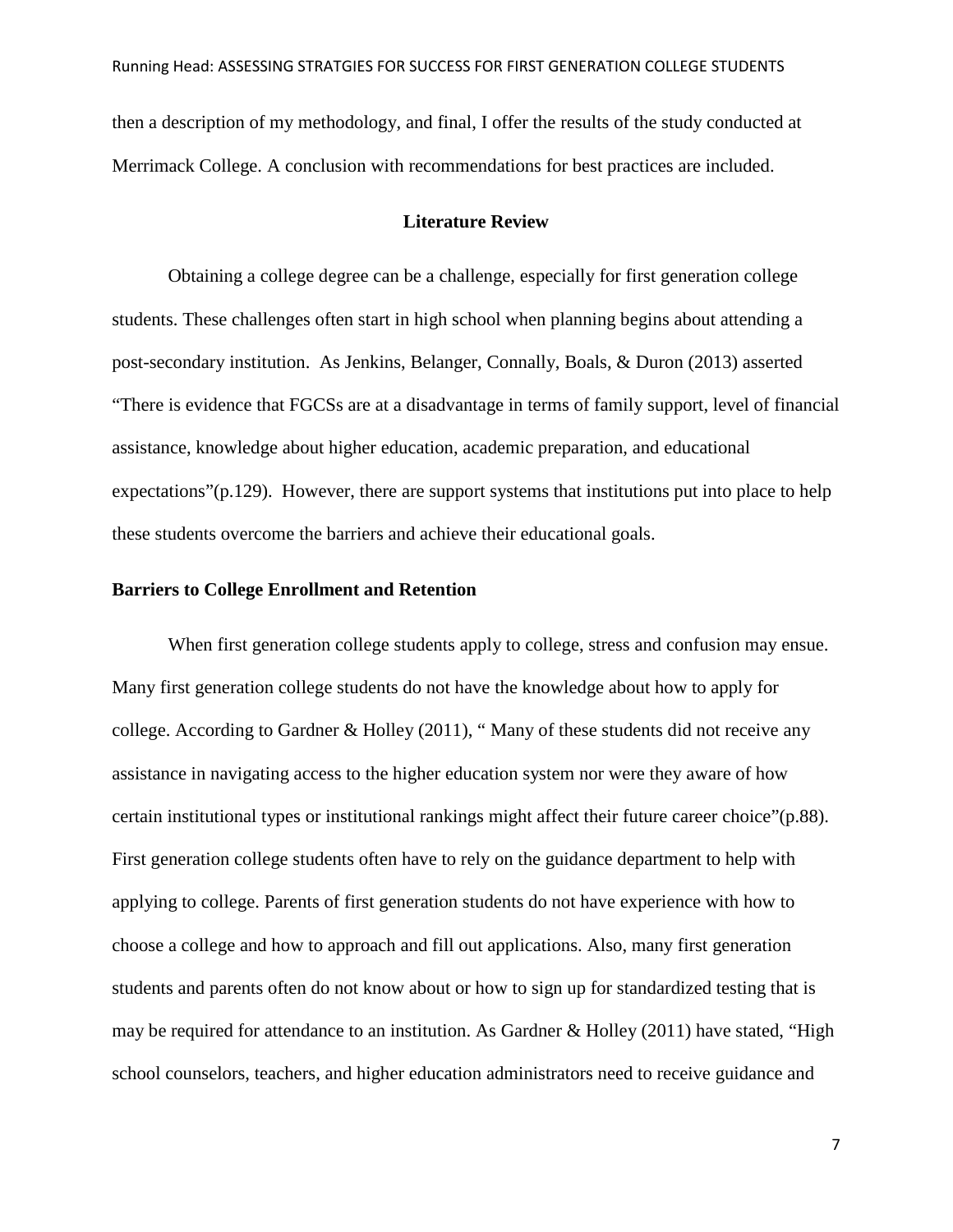professional development in relation to first generation students' needs" (p.88). For non-first generation students, their parents have had the personal experience in the application and decision process of college. This benefits these students tremendously as they have support from someone they are close to and can give them advice on the process.

Having advice and support of parents or a close individual who attended college is a privilege that non first generation students often benefit from. This privilege has been noted to create better outcomes and experiences before and after college. To evaluate the difference in outcomes and experiences of both groups, Pascarella, Pierson, Wolniak, & Terenzini (2004) conducted a study on first generation college student's experiences and outcomes. The study is broken into categories including college choice process, degree attainment, transition process from high school to a post-secondary institution, and experience while in college. The researchers conducted a quantitative comparative study on first generation and non-first generation students from eighteen four year colleges and universities. Pascarella et al., (2004) found that first generation students experience significant challenges in college in academic and non-academic experience, parental involvement, and finances. Regarding the findings on finances, Pascarella et al., (2004), discussed how first generation college students often face financial barriers before attending college. Before choosing an institution to attend, many first generation college students are concerned about how they will fund their education. These concerns are based on the tuition of an institution, books, and other fees institution may have. Often, first generation students are more likely to be low income students (Gardner & Holley, 2011). Therefore, parents of first generation students may not be in a position to help the student with college expenses. This leaves the student in a stressful position questioning how they will be able to finance their education by themselves. Many first generation students choose to attend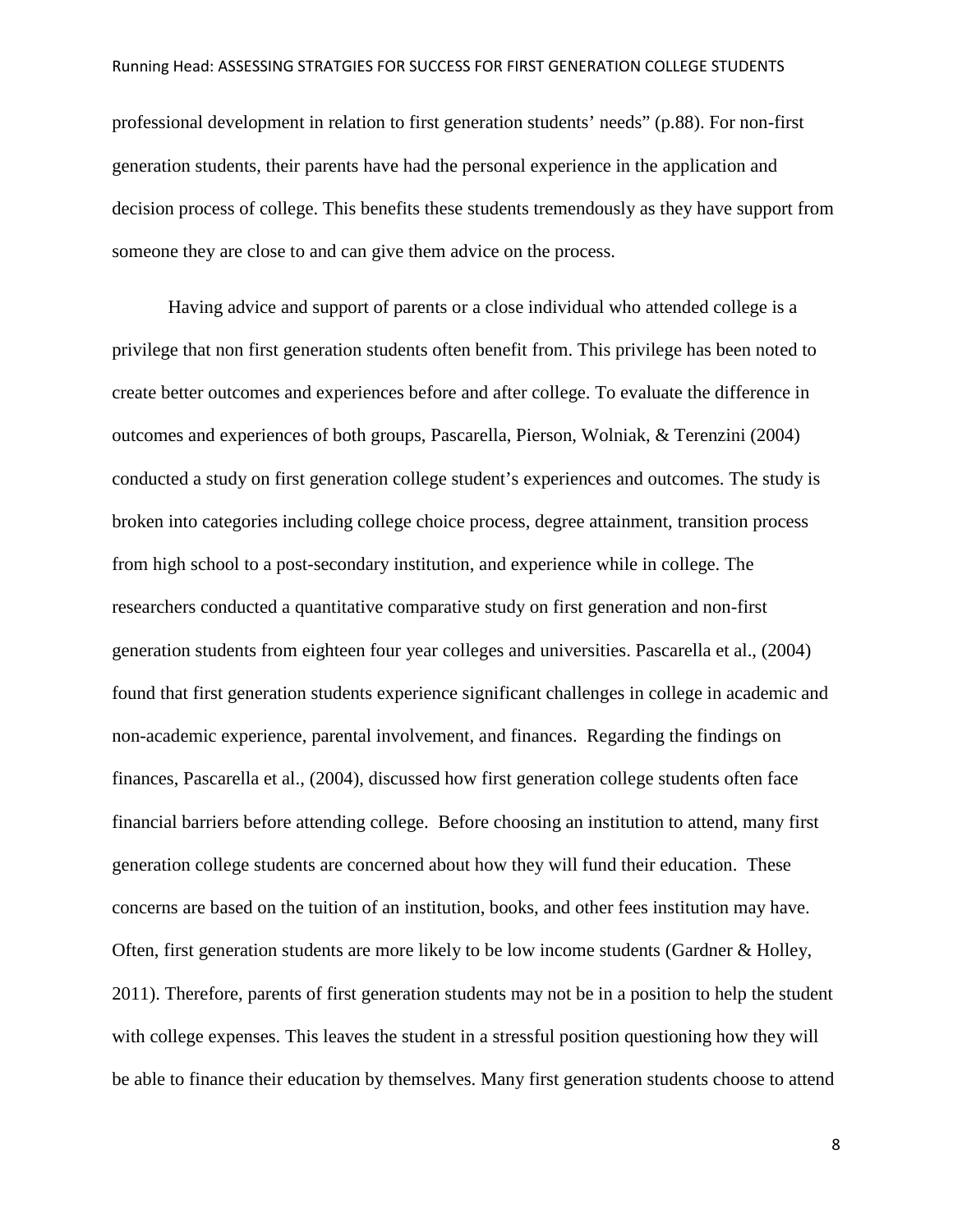public institutions or community colleges to help keep the cost low. As Pascarella et al., (2004) explained, "53% of first generation college students started higher education at a two year college as they cannot afford tuition at four year institutions" (p.249). First generation students also often choose to live at home to save more money on living expenses, however, they do not receive the advantages that residential life provides to students.

Many students often are hesitant to apply to college as they feel they will not be able to afford it. Many students are unaware of scholarships and the federal student aid program available to them to help fund their education. For first generation students, a barrier of knowledge also exists when first generation students apply for financial aid. The application process can be very daunting and stressful for first generation students the first time one has to complete it (Gardner & Holley, 2011). Gardner & Holley (2011) asked twenty first generation doctoral students in an interview on their experience with the financial aid process. Gardner & Holley (2011) found that first generation students described the process of financial aid as stressful since they were not receiving support from their parents on how to answer the questions and had to figure out how to complete it on their own. When students apply for the Free Application for Federal Student Aid (FAFSA) it is completed through an online application. The application process is set up into sections of components it requires the student to fill out. The application requires not only the student's information but also the parents and guardians of the student if the student is a dependent. The application requires an array of information including tax information and assets. This application has to be renewed annually for financial assistance. This application provides access to federal loans and grants.

As many first generation college students are low income, they will receive a Pell grant and a Supplemental Educational Opportunity Grant (SEOG). A Pell grant is awarded to students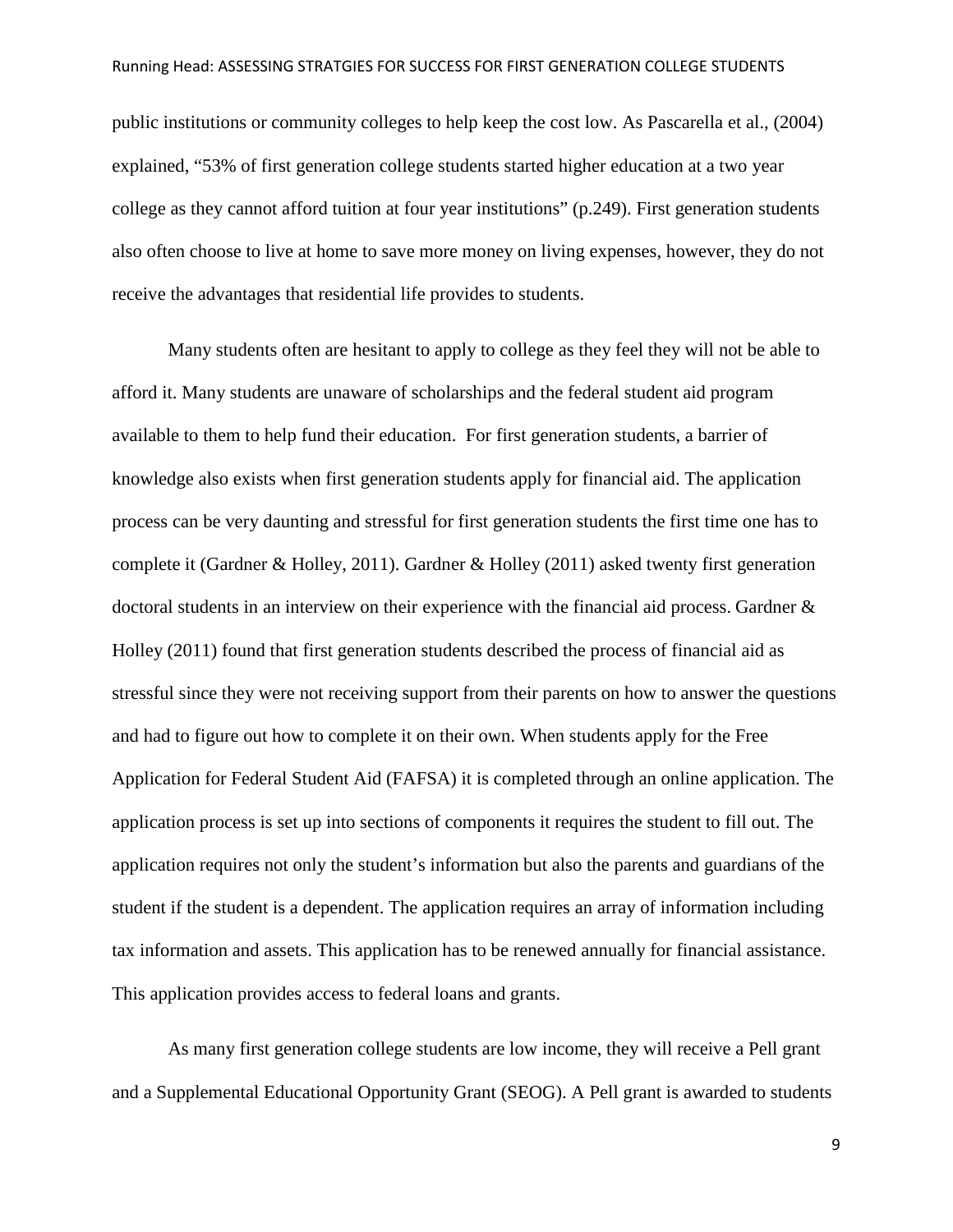with the greatest financial need. It is calculated by taking into account family resources and the cost of tuition. A Supplemental Educational Opportunity Grant is a need base grant that help low income students fund their education. Each grant is offered yearly to students and currently stand at a maximum of nine thousand dollars combined (US Department of Education, 2014).

Expenses while in college can be a challenge for first generation college students. Gardner & Holley (2011) conducted a qualitative study by interviewing twenty students in doctoral programs on the barriers that first generation college students face. Gardner & Holley (2011) found that first generation student often struggle to navigate networks, having a sense of belonging to an institution, and experience financial obstacles. Even though the article focuses on doctoral education, the articles examine barriers that are faced by all first generation students at any level. While in college, there are many expenses that can cause the student financial stress. This includes the cost of textbooks and activity fees. Textbooks are very expensive, especially buying multiple textbooks for classes. Also, schools often have activities such as group outings that can cause financial strain for the students who would like to attend. These activities can include going bowling, to a professional sporting events, or even apple picking. Many students feel left out since they cannot afford to go. As Gardner & Holley (2011) have stated, "students from this population are more likely to grow up in low income families and hold a full time job during college"(p. 77). As mentioned previously, many parents of first generation students may not be able to provide financial support for college expenses.

In order to attend college, many first generation students feel the only way they can afford to attend school is to be able to work to pay for it. Gardner & Holley (2011) focused a section of their research on being employed while attending college. They found that when students hold a job while concentrating on their studies, they can experience fatigue and lack of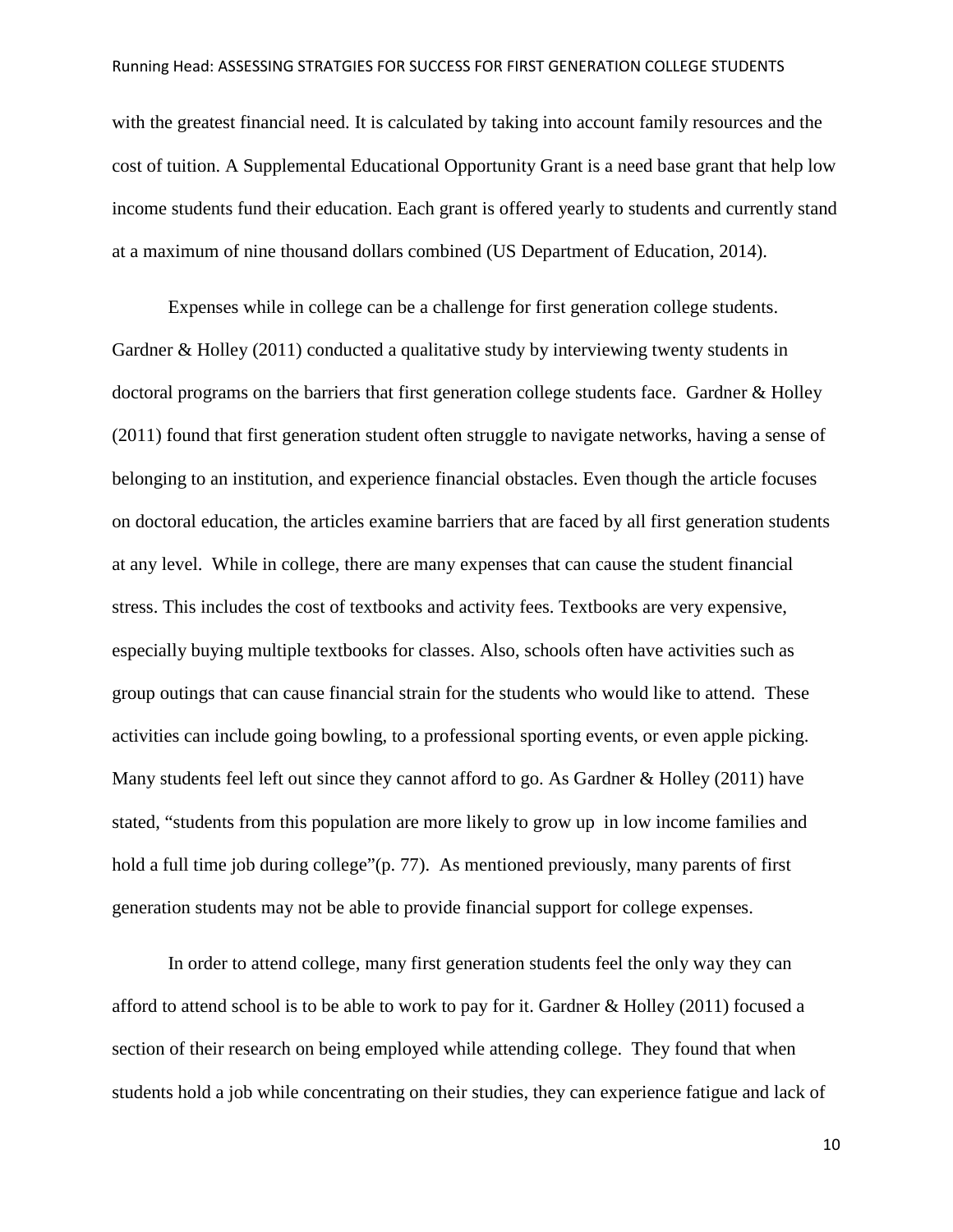engagement in academics. Working full time can cause students to take longer completing their bachelor's degree and have lower career aspirations since they are focused on making money to stay in school. Also, working full time can impact social interactions that are important to the college experience. First generation students are less likely to interact with faculty and staff as well as their peers. They often go to class and then leave campus to work or study at home (Gardner &Holley, 2011).

Academic achievements can be very challenging for first generation students ultimately affecting retention. As mentioned previously, many first generation college students are often from low socioeconomic backgrounds. Often, under-resourced and low performing high school do not prepare students academically for college level work causing students to be placed in remedial education. Bettinger, Boatman, & Long (2013) expanded on previous research on the role, cost, and impact remedial education has on the college population and the institution. The study on the subject of remedial on placing students in various support services and effect on the students' academic development. Bettinger, Boatman, & Long (2013) suggested that when first generation college students start college they are often not prepared academically for college course work. The findings also suggest that institutions have limited resources and funds to provide academic support to their students. These students often do not have the opportunities to take advanced courses or perform well on standardized testing. This finding is comparable to Gibbson, Pelchar, & Cochran (2011) findings on non-gifted first generation students. Even though these researchers focus on gifted students, their literature review suggests that non gifted first generation students have low performance and are not academically ready. They suggested that, "First generation students often have lower SAT scores and are less likely to have taken advanced courses while in high school than their peers. Overall, prospective first generation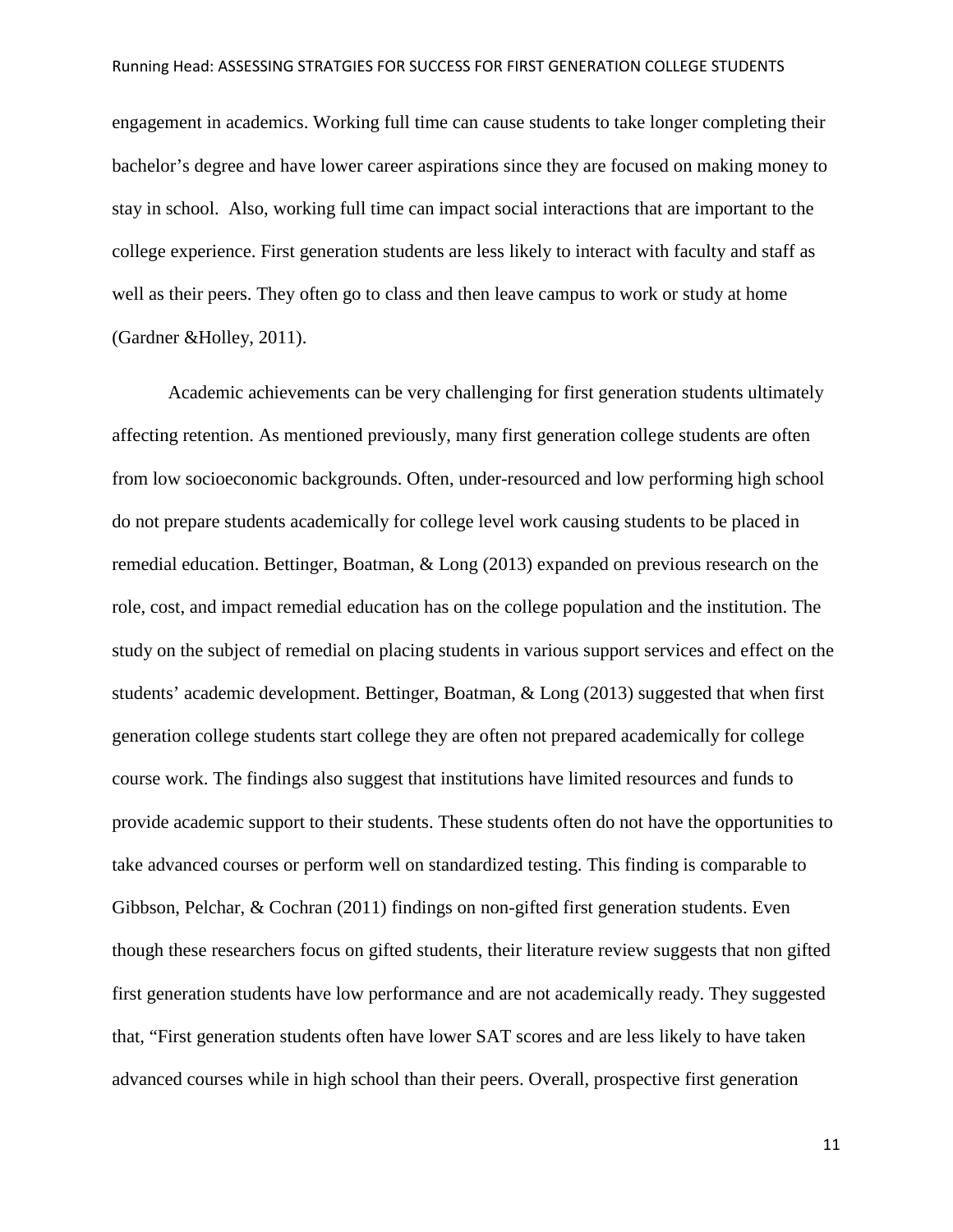students are less prepared for college than their peers" (Gibbson et al., 2011, p.115). These students often have to take remedial classes in college due to their high school performance or preparation. Remedial courses or developmental courses help the student gain the ability to become prepared for college level material. These courses are focused in writing and mathematics and are usually taught at public institutions (Bettinger, Boatman, & Long, 2013).

#### **First generation students' academic challenges**

Taking remedial courses can hurt a student's self-esteem by making a student feel out of place in an institution or incapable of handling college work. Often, first generation students are able to handle the work but they are not aware of the professor's expectations for the course. This includes how much time should be spent studying for the course (Collier & Morgan, 2008). The unawareness of professor expectation could be impacted by the lack of a student's cultural capital. As Mehta, Newbold, & O'Rourke (2011) explained, "Social capital is referred to familiarity with traditions and norm to be successful in higher education" (p.22). This is developed from interaction with others. As a result, first generation college students struggle with social capital since it is often obtained through parents and friends. If the student does not know a college graduate they may experience issues with social capital.

Collegiate skills are another area of struggle for some first generation students. Gibbson, Pelchar, & Cochran's (2011) research highlighted how first generation students often struggle with academic related skills. Gibbson, Pelchar, & Cochran (2011) conducted a qualitative study by interviewing a mother and daughter regarding gifted students from low educational background and challenges of first generation college students. Their findings suggest time management and organization skills were the source of the struggle in having academic success. As they explained, "Interviews with first generation college students suggested that many feel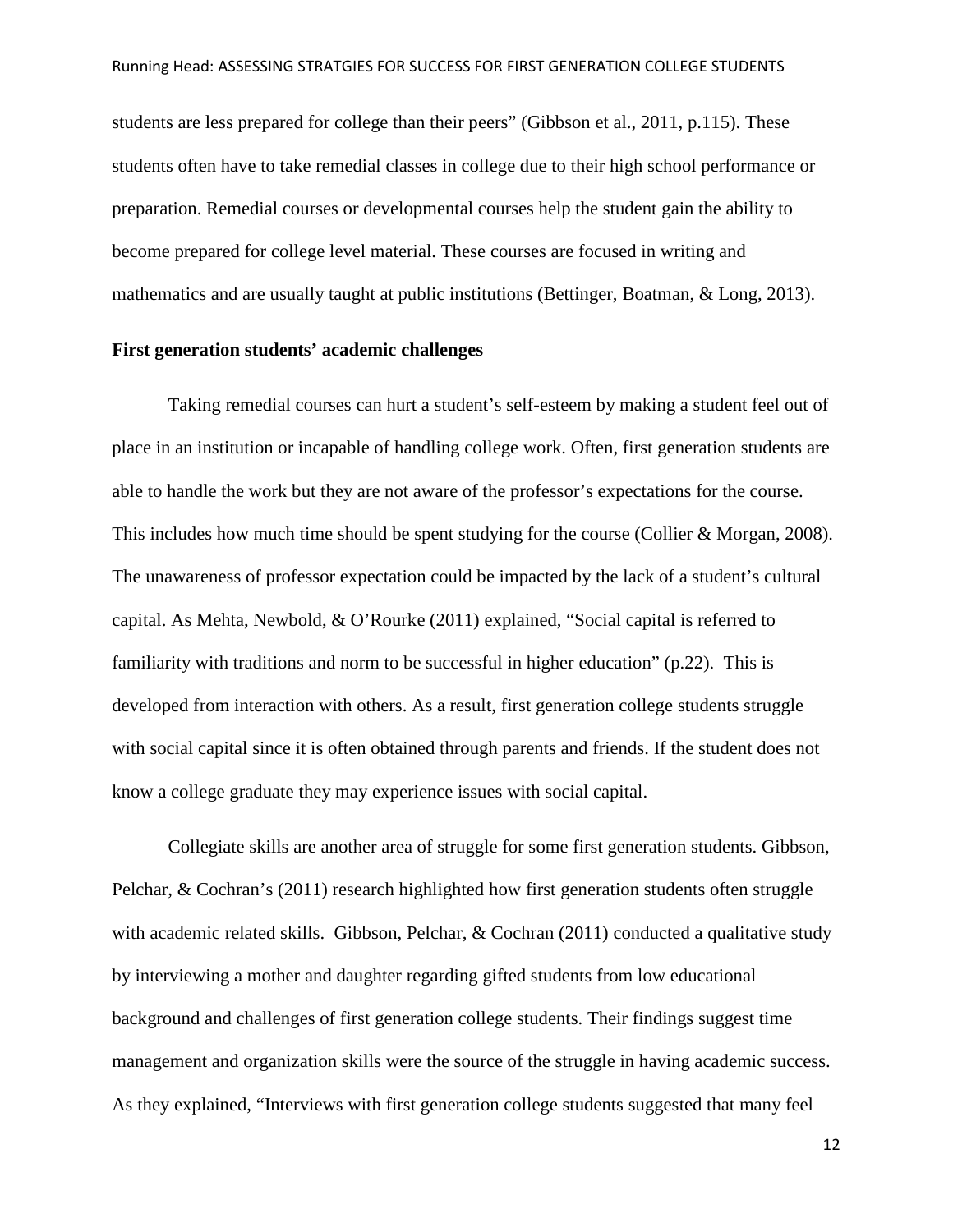unprepared for college and have difficulty with time management, along with problems with written work and understanding complex vocabulary used by instructors" (p.115). These issues are very common and can impact a student's success. Often, retention is most affected by this. Many students feel overwhelmed with their school work and cannot balance their time. When the student is overwhelmed, their work starts slipping and they fall behind. This can affect their graduation date or the student may drop out of school. Often student attendance affects their school work. Many first generation college students miss class and set themselves behind. As Aronson (2008) has stated, "Students can also drop out of post-secondary education due to discontinuous or interrupted attendance, which make completion of a bachelor's degree less likely" (p.46). The usual cause for missed class is related to the student's work schedule if they are employed, exhausted, or have other family issues.

To many first generation college students, family is very important to their education and career goals. Family issues and lack of support from the family while in college can affect a first generation student's success and retention. Gofen's (2009) study aimed to investigate how family support can be a huge barrier for first generation college students. Gofen (2009) conducted a qualitative study by implementing a semi structured interview to collect personal stories of fifty first generation students. Gofen's (2009) research found that parents of first generation college students often are unable to support their child in their educational aspirations. The lack of support exists before and during college. Before college, first generation college student's parents are usually unable to aid in the college search process of applying for financial aid. Parents are usually not able to provide academic support while the student is in college. The student is unable to receive their parent's opinions on a topic, or even get help with editing a paper since their parents have not experienced college. Gofen (2009) reported even though most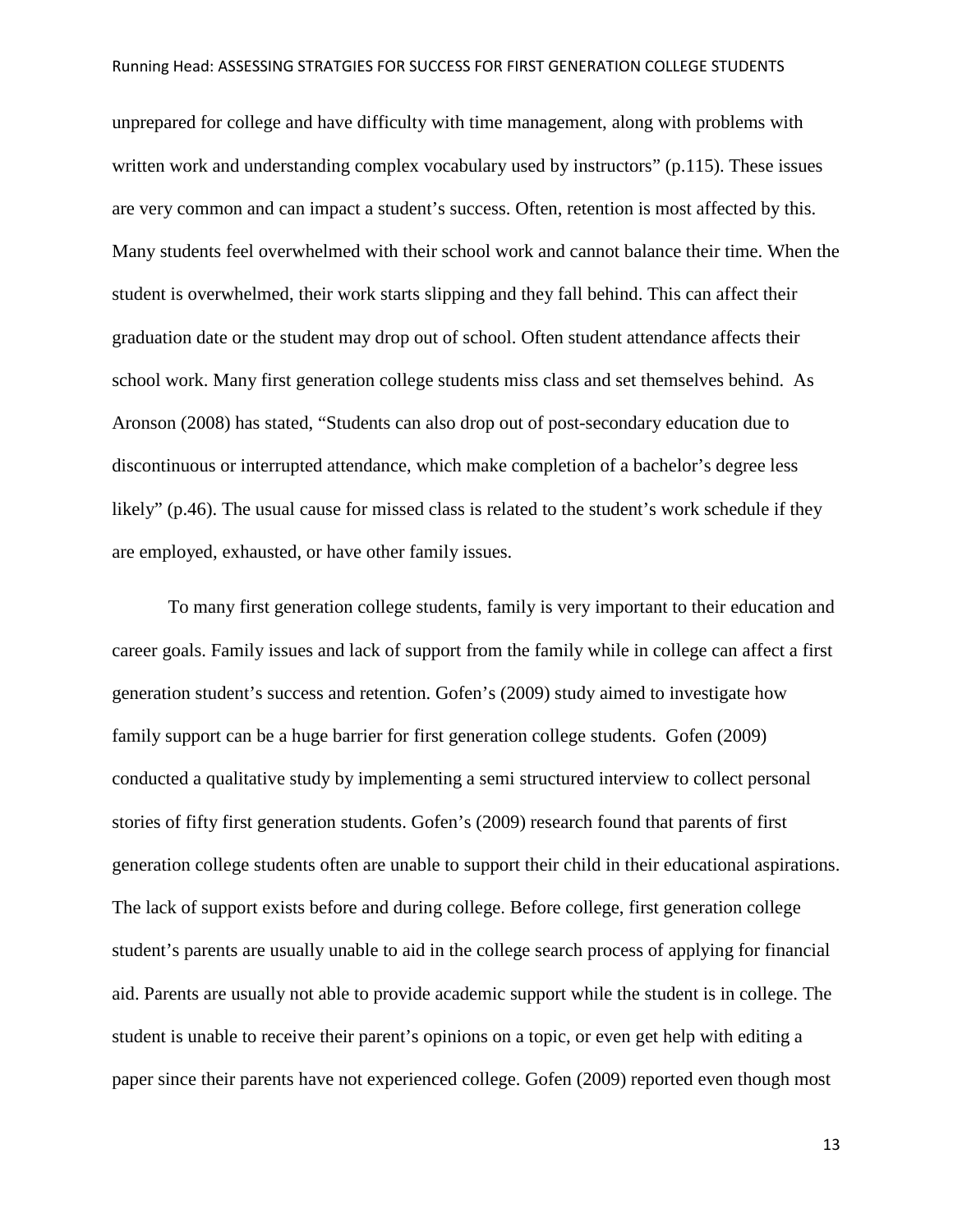parents are supportive of their student's attendance to college, there are some parents who are not. Often parents of first generation college students are not supportive of the student attending college at all. As Gofen (2009) asserted, "Sometimes, parents and friends even encourage them to not go to college, and they would therefore reject family culture in order to pursue an academic goal" (p.106). This can be the result of many different reasons such as finances or even the lack of knowledge that first generation students and families have. Parents often may not understand how much time the student has to invest in their education to be successful. This lack of encouragement can really affect the student's success while in school since they have conflicting thoughts (Mehta, Newbold, & O'Rourke, 2011). Gofen (2009) research is consistent with Perna & Kurban (2013) research on family support. Both articles suggest that parents are not as supportive during the college process and while in college but have high aspirations for their attendance in college. As Perna & Kurban (2013) have suggested, "Parents typically have high aspirations for their children, but many parents have limited involvement because of economic, social, and psychological barriers as well as their limited experience with higher education"(p.20).

### **Resiliency and first generation students**

With consideration of all the barriers that first generation college students' face, it is important also to note the factors that these students bring to being successful. First generation college students often display resiliency in their academic achievements even though they are considered a marginalized at risk population. Stuber (2011) conducted a qualitative study on first generation college students. In this study, she interviewed twenty eight first generation college students and asked about their academic, social, and cultural adjustments to college life. Stuber (2011) found that feeling marginalized among the students and the amount of integration on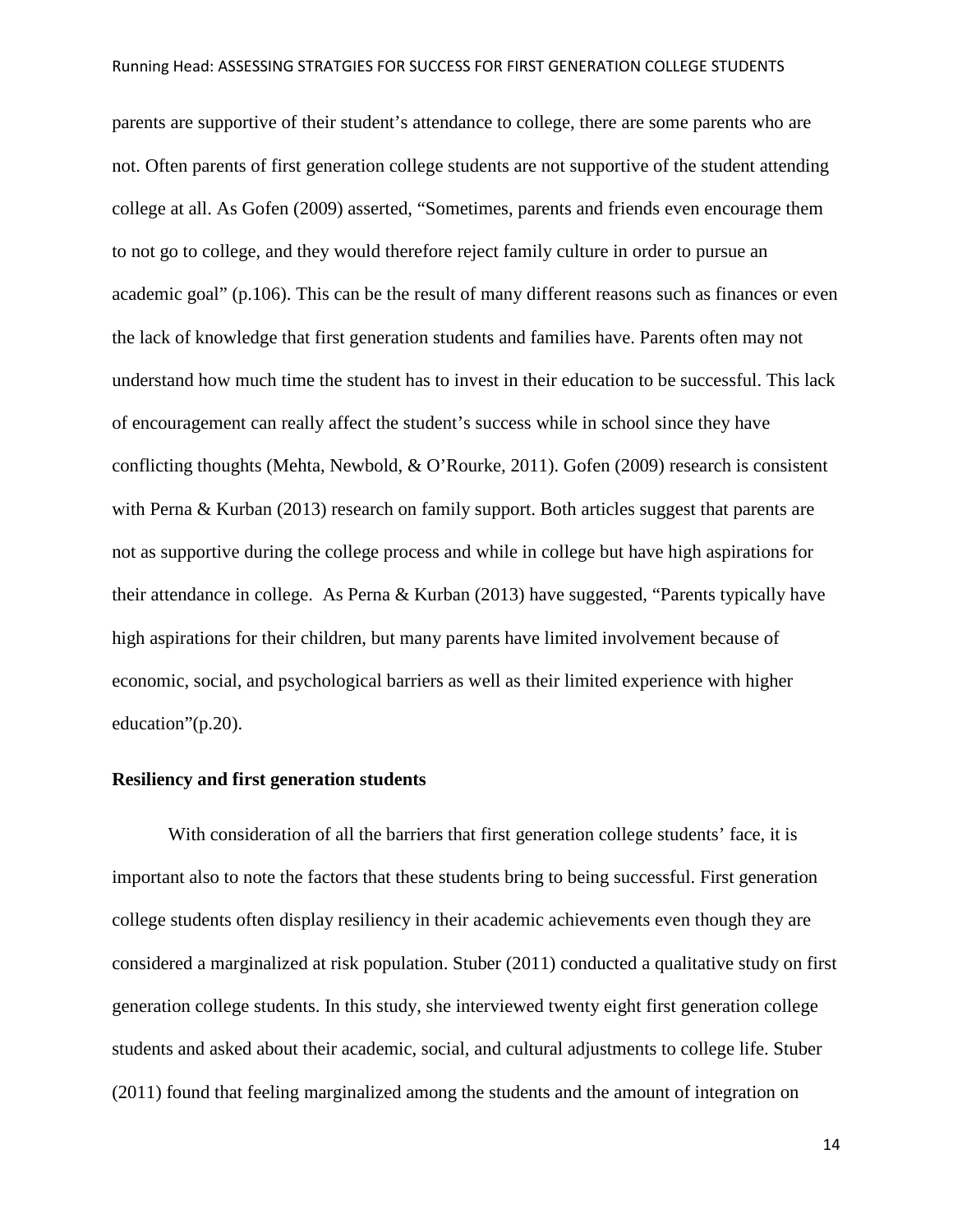campus was varied by student. In a comparable study on resiliency and institutional engagement, Martinez, Bilges, Shabazz, Miller, & Morote (2012) found variation of participation in engagement on campus and employment type. As Martinez et al. (2012) explained, "Data analysis shows a significant relationship between resiliency and employment type, but no significant relationship between institutional engagement and employment type. Our findings indicate students who balance academic and employment exhibit a higher resiliency toward attaining graduation" (p.28). In a comparable study on resiliency, Clauss-Ehlers & Wibrowski (2007) researched the effects of the Educational Opportunity Fund program had on resiliency of first generation college students. The intervention study was conducted to better understand how resiliency and social supports help the transition from high school to college for both non-first generation and first generation students. The participants were issued a pre and post survey for the program to evaluate the effectiveness. Clauss-Ehlers & Wibrowski (2007) found that program was very successful and that the counselors provided the best support needed to motivate the students and helped them to be independent. As Clauss-Ehlers & Wibrowski (2007) have explained, "The study suggests that educational resilience can be fostered through academic programs that include a strong, consistent, supportive counseling component that addresses both academic and personal issues" (p.583).

Strong emotion of motivation and desire to attend a higher education institution is also a strong contributor to resiliency of first generation college students. Olive (2010) conducted a qualitative study on Hispanic first generation college students enrolled in a post baccalaureate achievement program. In the study, she interviewed five seniors, three males and two females, who met all the criteria. Olive (2010) found that resiliency and success was fostered by barrier faced and supports they received. With this resiliency and success students also demonstrated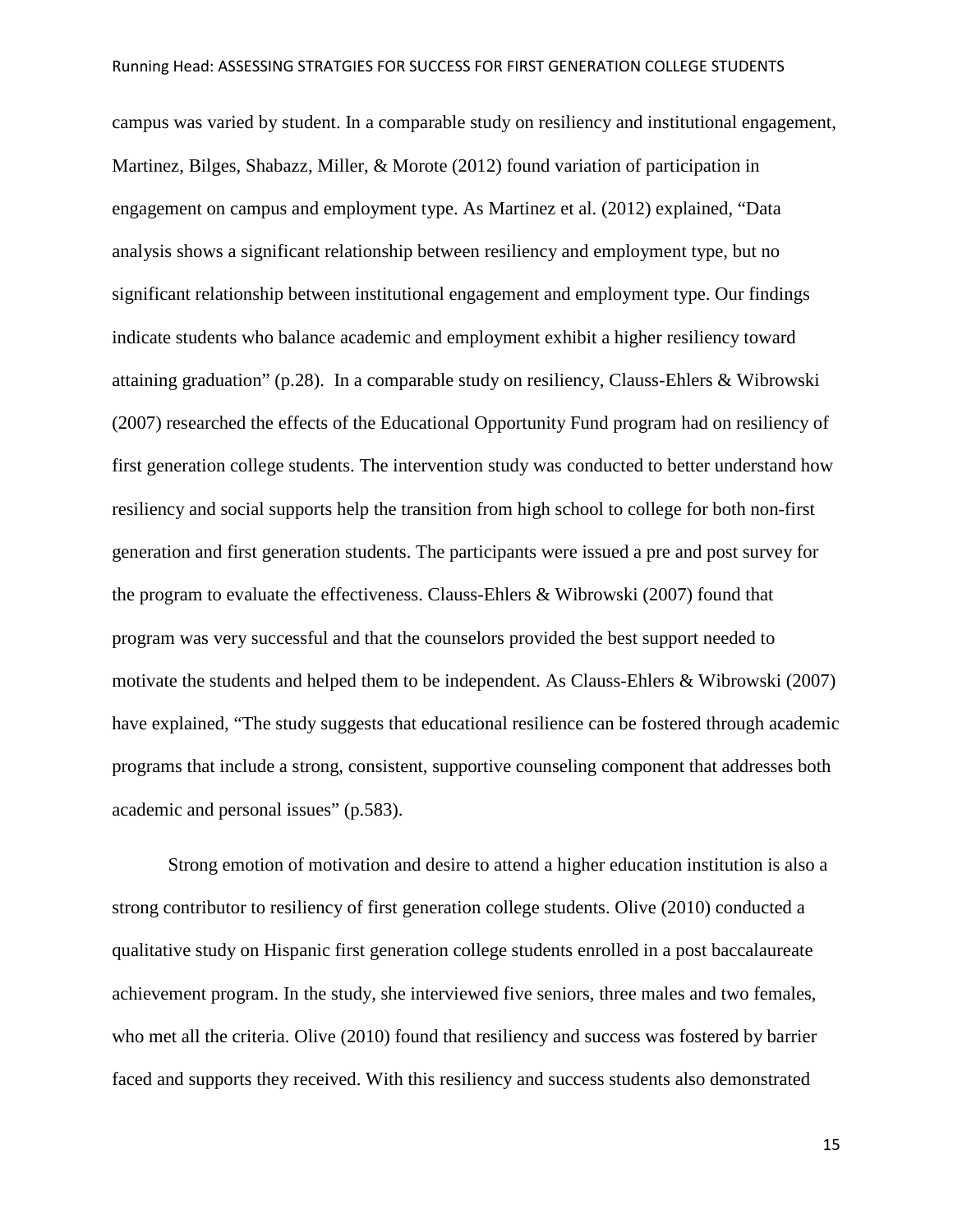self-efficacy and motivation for future educational goals. As Olive (2010) has explained, "I discovered that without the resilience and success in previous endeavors, the participants would most likely not have developed the self-efficacy and motivation to consider future educational goals" (p.384). In comparable on Latino youth and resiliency, Archuleta (2015) conducted a quantitative study on one hundred and fifty student. Archuleta (2015) found that individuals that experienced positive outcomes despite being exposed to challenging circumstances display resiliency and emotion regulation. Archuleta (2015) also found that students who had "positive relationships with others, purpose in life, and environmental mastery was related to high levels of emotional regulation" (p.281).

#### **Supports for First Generation College Students**

Before students start college, public high schools often will offer support programs and trainings on the college process. These support programs and trainings offer college advising, mentoring, and tutoring prior to the start of college (Kirshner, Saldivar, & Tracy, 2011). These seminars occur more in urban school setting where more first generation students live. Public high schools often have colleges from the surrounding area visit to provide interest in the school. Students can go to an information session to learn more. Also, many public high schools will provide seminars on how to apply to college. This often focuses on filling out college applications and tips for writing an excellent college essay. Some public schools also offer a seminar on applying for federal financial aid and locating local scholarships for the students. As La Rosa, Luna, & Tierney (2006) stated "Many public schools provide early ongoing college planning information and financial aid assistance. Often, schools require filling out a FAFSA form or a private scholarship a prerequisite for high school graduation" (p.2). The support is very beneficial to first generation college students and families since it helps overcome the first set of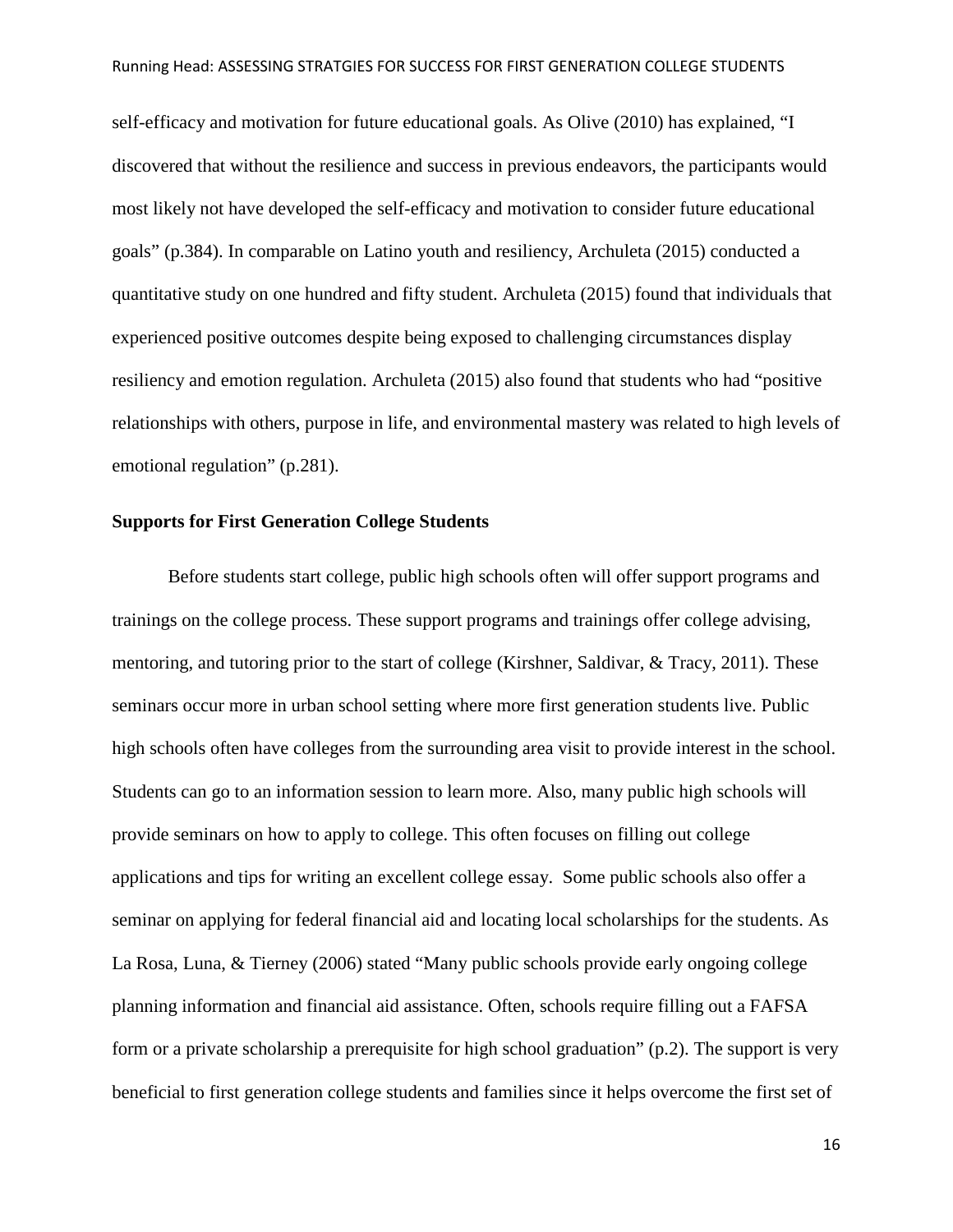barriers. These barriers can really impact the student as they often do not know where to begin in the process.

During the transition to college, many students can be a part of the upward bound program. The upward bound program is federally funded and is often offered at public secondary institutions as well. The upward bound program is designed to increase high school graduation, college enrollment, and college completion for underrepresented group in higher education (Upward Bound, 2014). To participate in upward bound program, students must be from low income families and must be a first generation college student who exhibits need. The upward bound program is intended to increase retention of these students (Perna & Kurban, 2013).

The summer before college starts can be a crucial time for first generation college students to be exposed to the transition to college life. Many colleges offer a summer bridge program for first generation college students to get exposure before the students start their semester in the fall. The program is designed to improve re enrollment rates and retention of these students. Suzuki, Amrein-Beeardsley, & Perry (2012) conducted a study on a preenrollment imitative called Pathways Summer Bridge program at Arizona State University. The retention initiative exposed nontraditional first year students to college level coursework, campus resources available, training on academic skills to be successful, and fostered community with peers and faculty. The result of this study found that participants felt more confident about college expectations and their sense of belonging to the university than the control group. They also found that their re enrollment rates were higher than the university average. As Suzuki, Amrein-Beeardsley, & Perry (2012) have discussed about their overall findings that "a summer bridge programs provide these students with compensatory skills and supports strategies needed to succeed in college" (p.102). In a comparable study conducted by Castleman, Arnold,  $\&$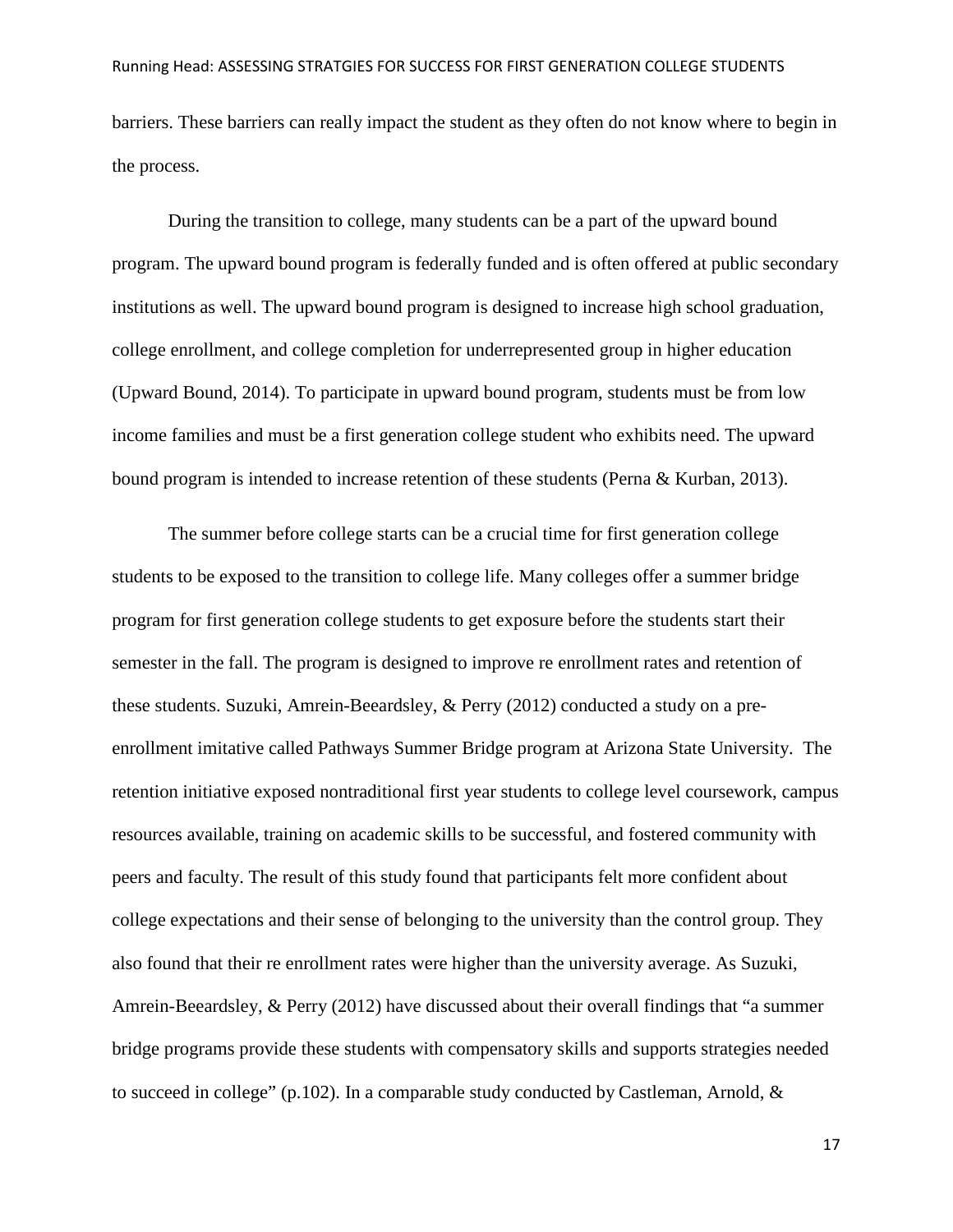Wartman (2012) on summer melt, produced the same findings. Summer melt is described as the summer after graduation where students are committed to a college and reconsider matriculation. To evaluate this phenomenon, Castleman, Arnold, & Wartman (2012) conducted an experimental study to evaluate the effects of providing a college counseling summer program that focused on financial and information barriers. The findings suggested that providing college counseling helped to improve to college enrollment and retention.

While they are in college many different support systems targeted to first generation students exist. TRIO is another program designed for low income students, first generation college students, and disabled students. TRIO provides students with counseling, mentoring, academic support, and financial aid assistance (Engle & Tinto, 2008). As Filkins & Doyle (2002) have explained, " Thanks to Title IV of the Higher Education Act of 1965, the TRIO programs were designed to help first-generation, low-income students overcome class, social and cultural barriers to higher education"(p.6). The support these students receive, helps increase the probability of retention and academic success increases. Graham (2011) has supported this claim with her publication on her experience as a student in a TRIO program. She reported that students who were a part of a TRIO program were supported to pursue their academic goals, stating:

"First generation college students are able to use transformational learning, or taking knowledge and translating it into action. TRIO programs provided academic, social, and administrative knowledge that shaped me to become an academic. Being an first generation college student, I did not know how education would change my career goals, and also influence me personally, I have found with TRIO programs I was given the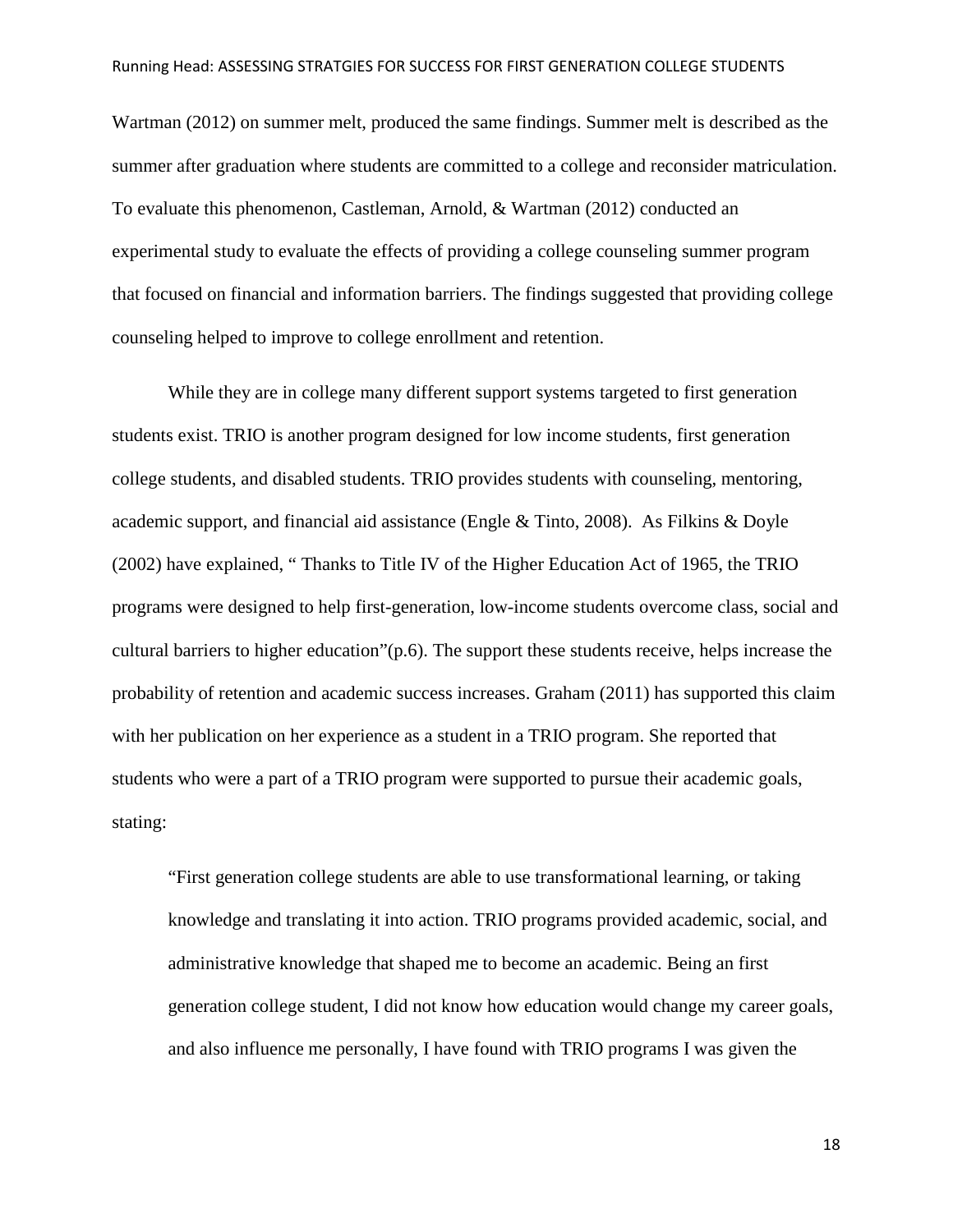resources, preparation, and support to succeed both professionally and personally for my academic pursuit" (Graham, 2011, p.38).

Living learning communities (LLCs) are also designed to support first generation college students. A living and leaning community is designed for students who live together in dormitories and take the same courses as each other. This program is beneficial to all types of students, especially first generation students. To support the effectiveness of living learning communities, Inkelas, Daver, Vogt, & Leonard (2007) conducted a comparative study that evaluated the effectiveness of being a part of the community. The study was conducted on thirty three institutions where half participated in the living learning community and the other did not. The participants were asked to complete a survey at the completion of the study. The researchers found that the living learning communities supported students' social and academic transitions to college. As Inkelas, Daver, Vogt, & Leonard (2007) have stated, "Most living learning programs are committed to the academic and social integration of their residents and may consequently be particularly beneficial to first generation college students" (p.405). Living together provides first generation students the ability to connect with other students and provide academic support to one another.

Many colleges often provide mentoring programs for first generation students. These programs are designed to peer match first generation college students with other first generation students. The match consists of an upperclassmen with a freshman student. The mentoring program has students meet as a group to interact and connect with one another. Social interaction is an important part of first generation success. This helps the student to feel like they are not alone and the only one who is first generation. The mentors often provide the mentees with help to overcome barriers they face. They will direct them to different supports on campus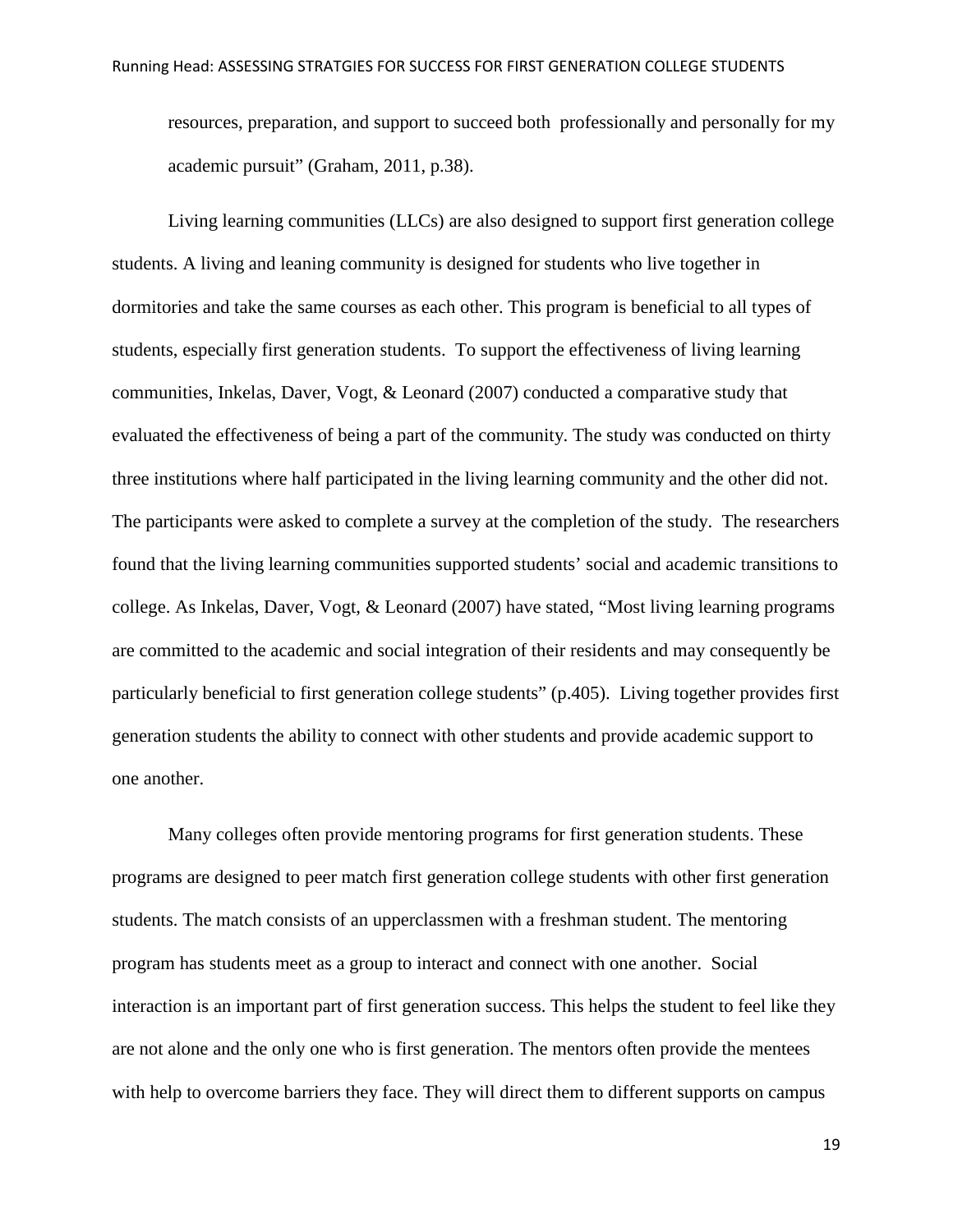as well as provide ideas on how to better their college experience. The college may also offer small group programs designed for first generation college students to overcome barriers. Folger, Carter, & Chase (2004) conducted a study on a Freshman Empowerment Program (FEP) for first generation college students. The FEP supports these students by discussing topics in a small group with faculty and staff. These topics included academics and academic skills, college resources, career advising, and engaging in the college community. Folger, Carter, & Chase (2004) found that students were able to foster a better community between peer and faculty mentors. As Folger, Carter, & Chase (2004) have stated, "first semester and second semester cumulative GPA were significantly higher for those students involved in the FEP. An additional outcome for FEP was higher rates of retention among student involved in the program" (p.2).

Many colleges across the United States are focusing on career development as early as freshman year. Introducing career planning in freshman year has been proven to be effective with in helping students explore, attain goals, and to have a smoother transition when finishing college and getting out into the working world. For first generation students, early career planning can be very important as they do not have experience and may not have the support from family on career development. To evaluate this theory, Ayala & Striplen (2012) conducted a study at California State University on the Educational Opportunity Program (EOP) career introduction model designed for first generation college students. The Educational Opportunity Program is an interactive approach that connects first generation college student educational goals to their career goals. The EOP model provides knowledge to students on occupations, connections to the resource center, and help to increase self-efficacy. Ayla & Stiplen (2012) conducted an experimental study on freshman students enrolled in seminar course. The experiment was incorporated into the seminar in four day plan where each day focused on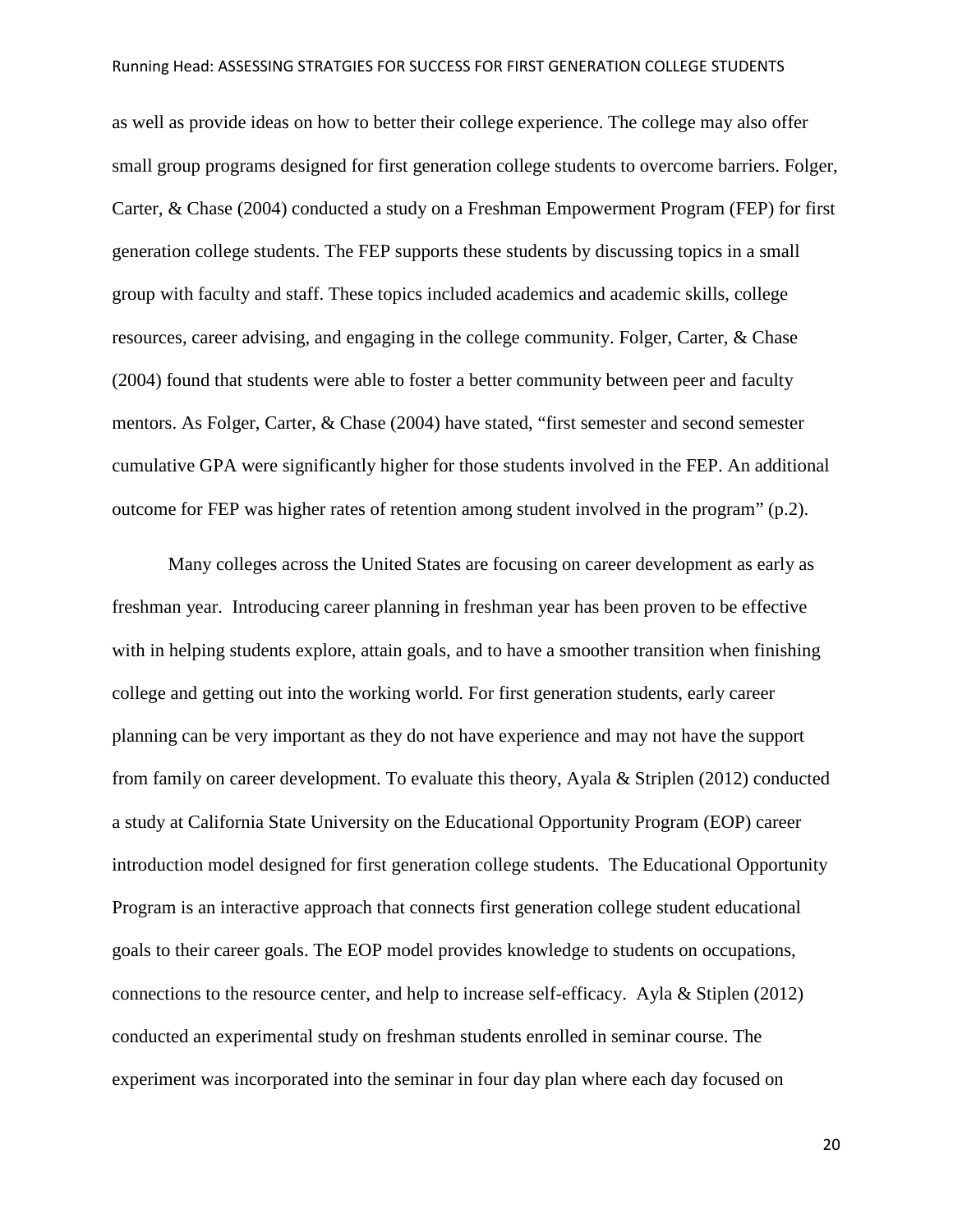reaching their education and career goals. As Ayla & Striplen (2012) discussed, "research has shown that for first generation students, the motivation to enroll into college is a deliberate attempt to improve social, economic, and occupational standings" $(p.57)$ . Ayla & Striplen's (2012) findings indicated the career introduction model helps support first generation college students in adjustment issues, feelings of isolation, increased confidence, occupational exploration, and major exploration.

Community engagement has also been proven to provide first generation college students with student growth opportunities. Pelco, Ball, & Lockeman (2014) have conducted a study in a service learning course comprised of first generation college students and non-first generation college students. The study was conducted on juniors and seniors at a large urban public university where students were asked to complete a survey upon completion of the course. Pelco, Ball, & Lockeman (2014) reported significant academic and professional development after participating in the service learning program. The researchers suggest overall growth in writing skills, oral skills, leadership skills and clarification of professional goals. The researchers also found significant difference in growth between genders. Pelco, Ball, & Lockeman (2014) reported similar growth in both female first generation students and non-first generation students. However, the researchers indicated a difference in male non first generation students from minority and low income background reported least growth in comparison to first generation males of the same demographics. As Pelco, Ball, & Lockeman (2014) have explained, "future research is need to address the question related to first generation college cultural and non-first generation college cultural assimilation to campus environment and how service learning may assist in assimilation process" (p.62).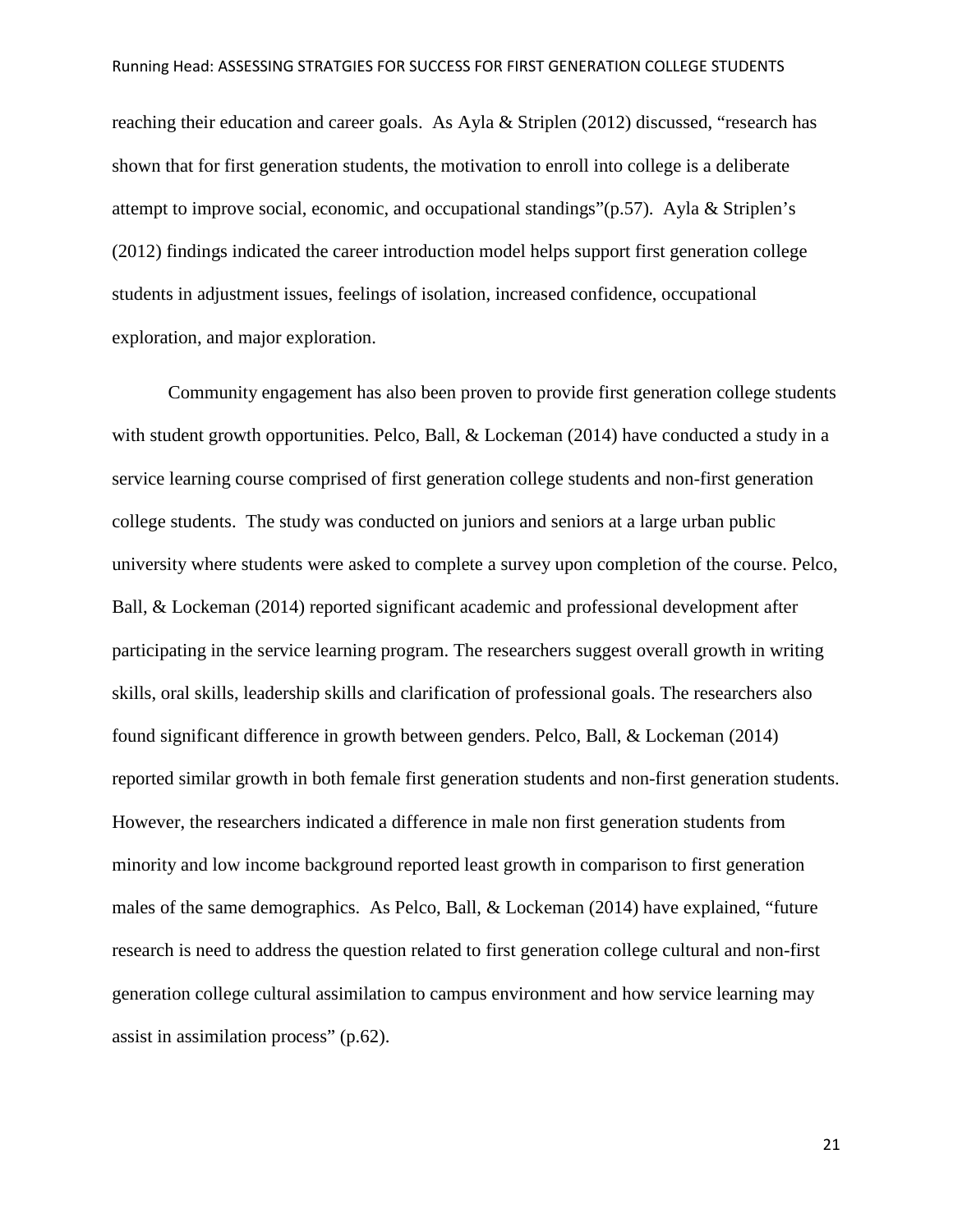As the literature reviewed in the study has shown, first generation college students are a growing population in American higher education. Research has shown that first generation college students experience both barriers and supports that can hinder and help their success in college. It is important for faculty and staff to understand the struggles that they face in order to provide support to them (Gofen, 2009). With support that first generation college students receive helps these students to be more resilient (Stuber, 2011).

#### **Methods**

In order to better understand the participation and experience of first generation college students in Generation Merrimack, I conducted forty five minute interviews with students at a small, liberal arts college in Massachusetts during February of 2014. By using qualitative research, I was able to better understand first generation college students and their perspective on what is important in the Generation Merrimack program. This project was transformative in nature due to the population. As Mertens (2009) described, using the transformative paradigm allows the researcher to conduct qualitative research with a marginalized population. As first generation college students are often considered marginalized on college campuses, it is important to consider issues relating to power and trust. Assuming that every first generation college student is experiencing college life differently, it was important to capture and to understand these differences to implement a better resource for these students. For this project, social change is addressed on a college campus to serve this population in their educational journey. Recommendations for a yearly plan for students to participate has been developed to help students overcome barriers and be supported on campus.

I conducted interviews as my method of data collection, as I felt it allowed the participants to express their individual experiences, perspectives, and opinions on areas of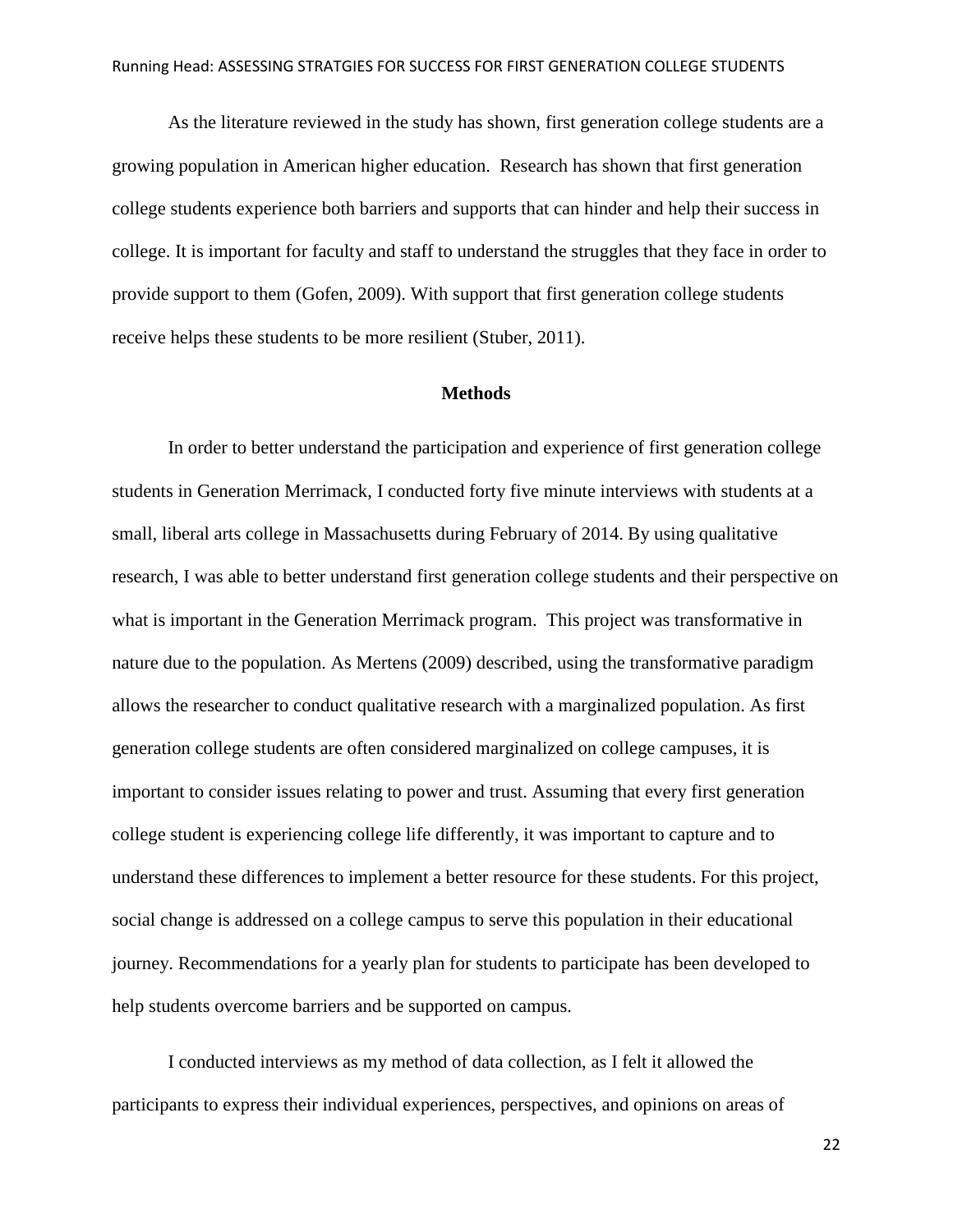improvement for the Generation Merrimack program. The questions focused on the five program structures and how to better implement them into the yearly program. In order to understand how the program functions over time, I interviewed four seniors, one sophomore, and three freshmen students that attend Merrimack College and are involved in the Generation Merrimack program. Four students were commuters and four students were resident students. Six participants were employed on or off campus. Of the sample, most participants were from diverse racial and ethnic backgrounds. The program coordinator provided me with a list of students involved in the program and their email addresses. I contacted the students via email to see if they are interested in participating in the study and want to set up an interview. Although the senior students will not be a part of the program next year, I felt that their opinions mattered as well to help improve the program for all first generation college student involved.

While conducting my research and data collection, there was no intended harm to the participants. There was no inherent physical risks in the procedures and it was not anticipated that participants experienced other kinds of risks in completing the interview. Participants were not exposed to any more risk of harm or discomfort than those ordinarily encountered in daily life. The project was fully vetted and approved by the Merrimack Institutional Review Board. Occasionally, individuals became more aware of or reminded of uncomfortable or difficult memories as a result of participating. During the interviews, the participants were told they were free to discontinue completing the interview at any time. In addition, information about supportive professional counseling services was made available to the participants if interested. The information collected from the interviews are confidential and was only used for research purposes. To protect the participants' identities, their actual names were not used in the report of the findings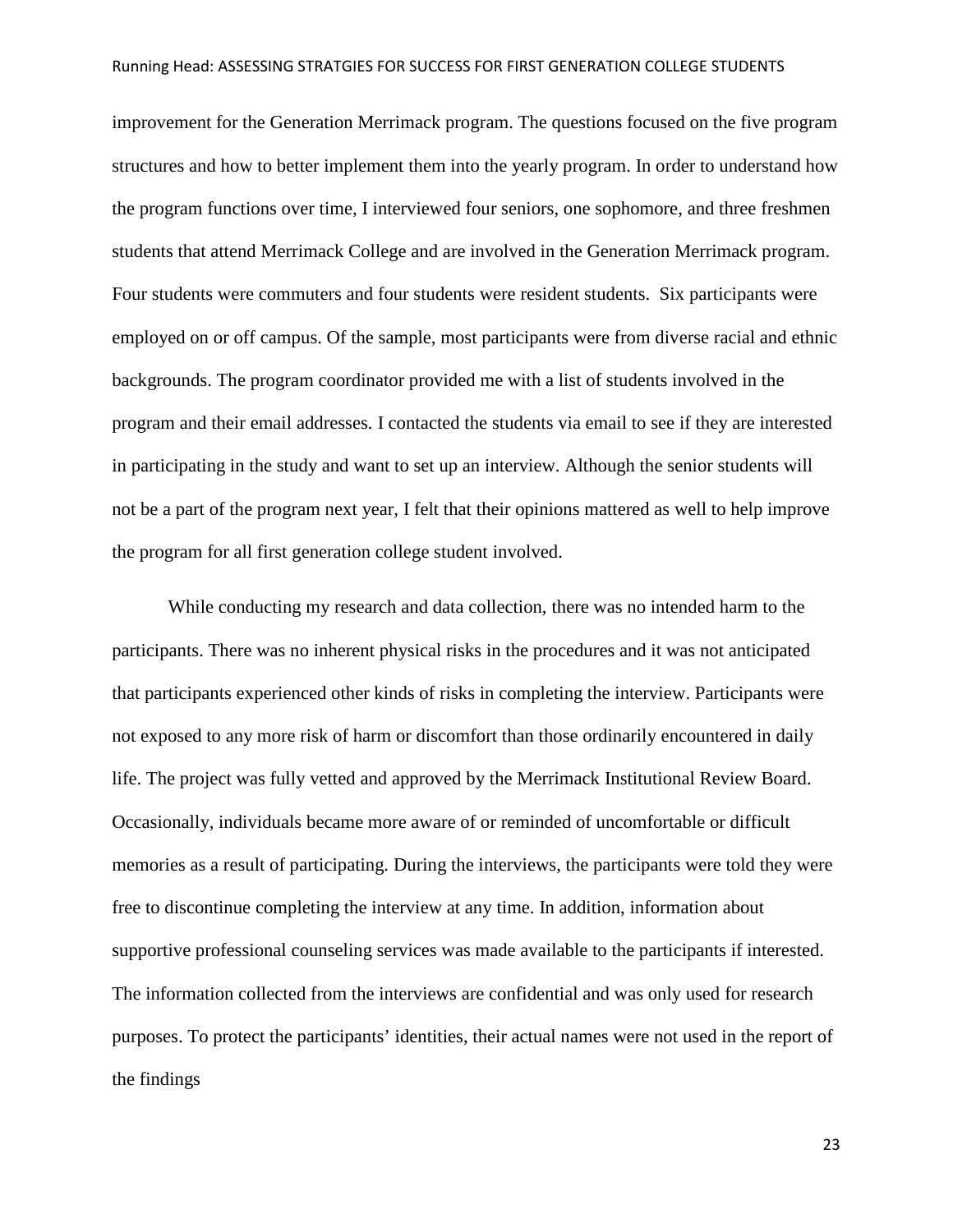#### **Findings**

For the purpose of better understanding Generation Merrimack and the support it provides to first generation college students, I interviewed eight students who are involved in the program (Appendix B). In these interviews, we discussed benefits, challenges, and supports received by first generation college students. We also'2 discussed their involvement in the program and areas for improvement. After analyzing the data, several trends surfaced related to the students' experiences. The group shared many traits that were shared in the responses. Students often had similar demographic characteristics, challenges, supports, and experiences in the program. At the start of the interviews, participants were asked to describe themselves. The participants often described themselves with demographical information. Most of my participants were students of color and identified as female. From the responses the participants indicated that there was a split of resident and commuter students. Participants also indicated if they were employed while attending college. Most participants indicated that they were employed on campus or off campus.

#### **Pride in Being a First Generation College Student**

Participants were first asked to describe the benefits, challenges, and supports they had received as a first generation student. Most of the participants agreed that that being a first generation college student is a title that they should be proud of, since it is an accomplishment that you can share with others. Mia affirmed this statement, stating:

> A first generation college student is a title gained in college. Being one makes you think that you have opened the door of success. However, being a first generation student can be difficult at times if you do not find the right mentors to guide you. I feel the benefit is to share the great journey with people that are going through the same things as you. It is a great experience to share with others about how proud you are to be where you are right now.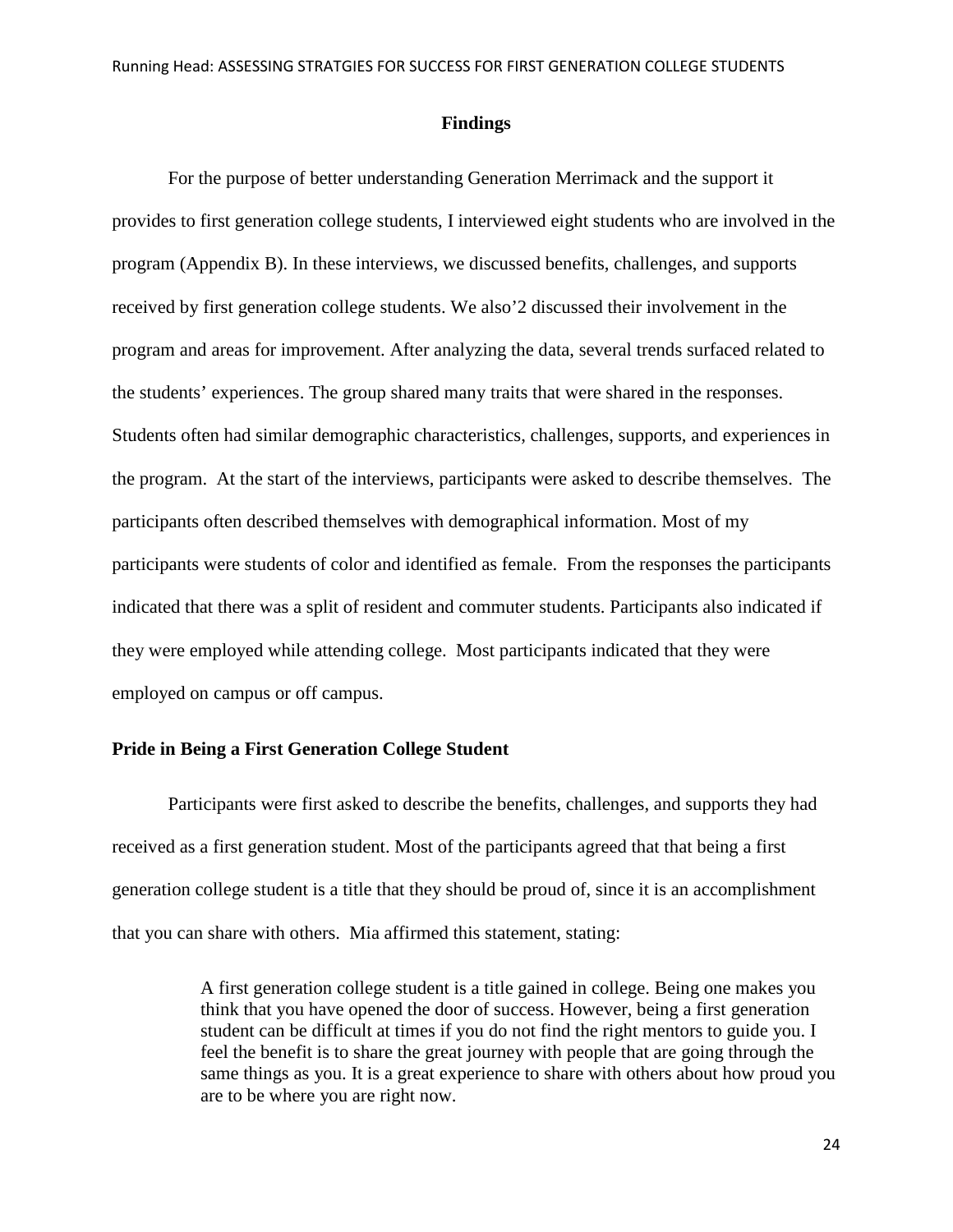Other participants also indicated that since they have attended college they have been able to

inspire others to go to college. Juana stated briefly:

It feels like an accomplishment because no one else in my family has gone to college. I feel that I did the right thing because I want to set an example to my brother and sister. When my brother and sister go to college, I will be able to help them with some of the same experiences I will go through in college.

Lucas also indicated that the sense of accomplishment has been motivating to continue to

succeed.

One of the benefits of being a first generation college student is that sense of accomplishment. It feels good knowing that you are the first person in your family that is going to gain a bachelor's degree. That sense of accomplishment motivates me even more to continue succeeding.

Sense of accomplishment and desire to motivate others and further their own educational goals is

reflective of Olive's (2010) research. Olive (2010) found that resiliency and success was fostered

by barriers faced and supports they received. With this resiliency and success students also

demonstrated self-efficacy and motivation for future educational goals.

## **Challenges of First Generation Students**

Working full time can impact social interactions that are important to the college

experience. First generation students are less likely to interact with faculty and staff as well as

their peers. Ariana described how participating in extracurricular activities outside of the

classroom can be a challenge for her:

Since I am a commuter it is really hard to get involved on campus. The timing of club meetings can be challenging since I do not live here. I just got involved in campus ministry from the winter involvement fair. I also work at Dunkin Donuts on campus so it is challenging to be involved on campus and also make time for my school work.

This reflects Gardner& Holley's (2012) findings that being employed while attending college has impact for first generation students. They found that when students held a job while concentrating on their studies, they experienced fatigue and lack of engagement in academics.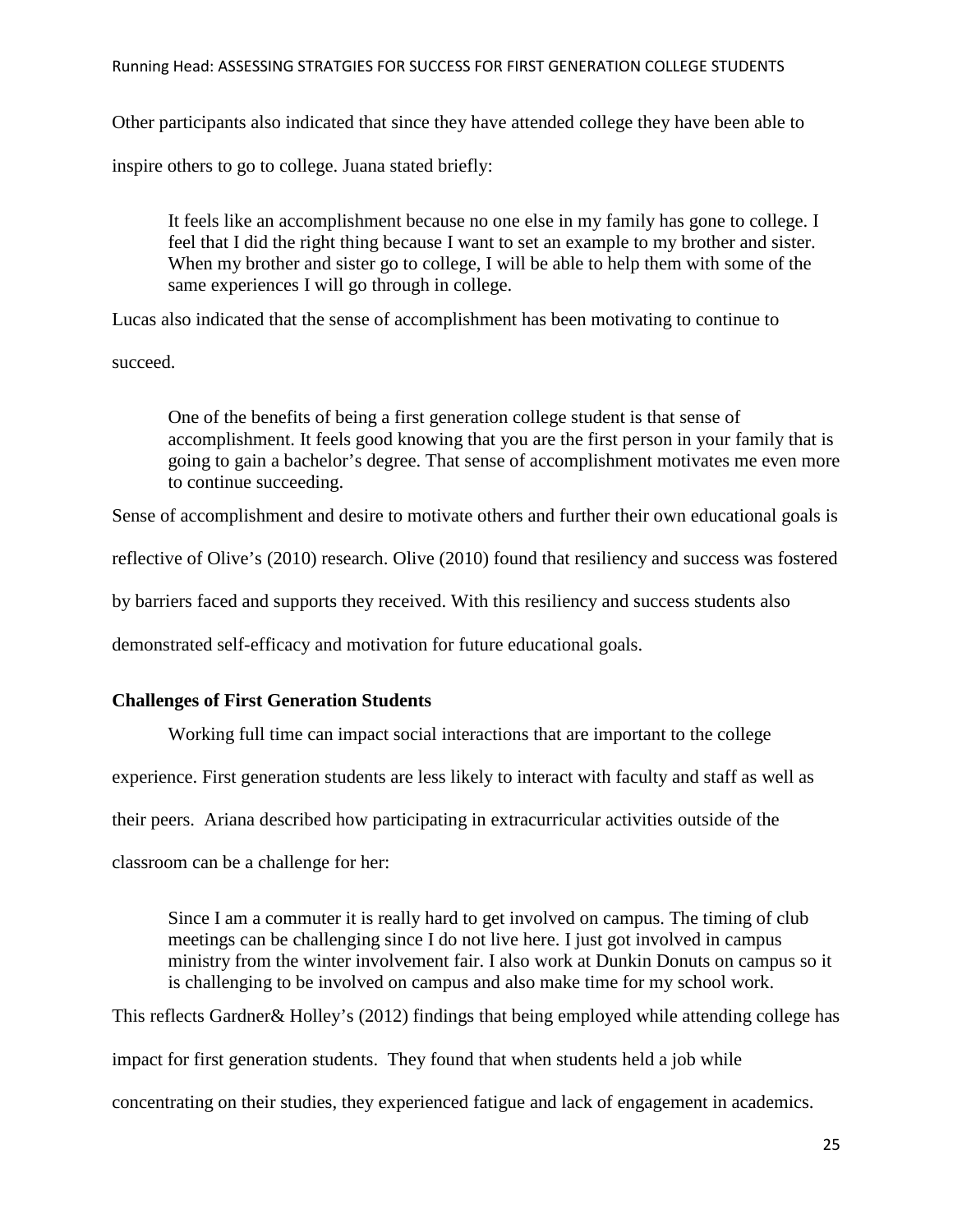Other participants described how involvement has also been a positive for them. Being involved on campus exposes them to the college environment. Ana described her work, community service, and leadership roles on campus:

I am involved in a lot of clubs on campus. I am a Generation Merrimack peer mentor. I am also involved in MPB. My biggest role here at Merrimack is that I am president of the commuter association. I was also an orientation leader this past summer for the freshman and last semester a FYE peer mentor. I am also doing a lot community service for my classes. Since I am an education major I am able to work in an afterschool program where I am able to give back to my community. I also work at the help desk in the library. Being a part of so many clubs and working on campus has helped me in my transition to college.

This concurs with Martinez, Bilges, Shabazz, Miller, & Morote (2012) study on resilience and

being employed. As Martinez et al. (2012) found students who balance academic and

employment exhibit a higher resiliency toward attaining graduation.

Several students cited that being a commuter student was a significant impediment to

student engagement on campus. Being a commuter student, means that participants often feel

disconnected from the institution. Some participants compared being a resident student over a

commuter student and how they think they would benefit from the residential experience.

Outcomes for living in residence halls on campus are well known. It is important to consider first

generation college students and the benefit they may receive from living on campus with their

peers. Ana described her disconnection to the institution as follows:

One major challenge is being a first generation student and being a commuter. I feel living on campus would be better in making more friendships. I often feel disconnected from school at times since I am not here all the time. If I could afford to live here I would.

Challenges faced by first generation college students can overall affect their retention at an institution. Of the many challenges that first generation college students face, most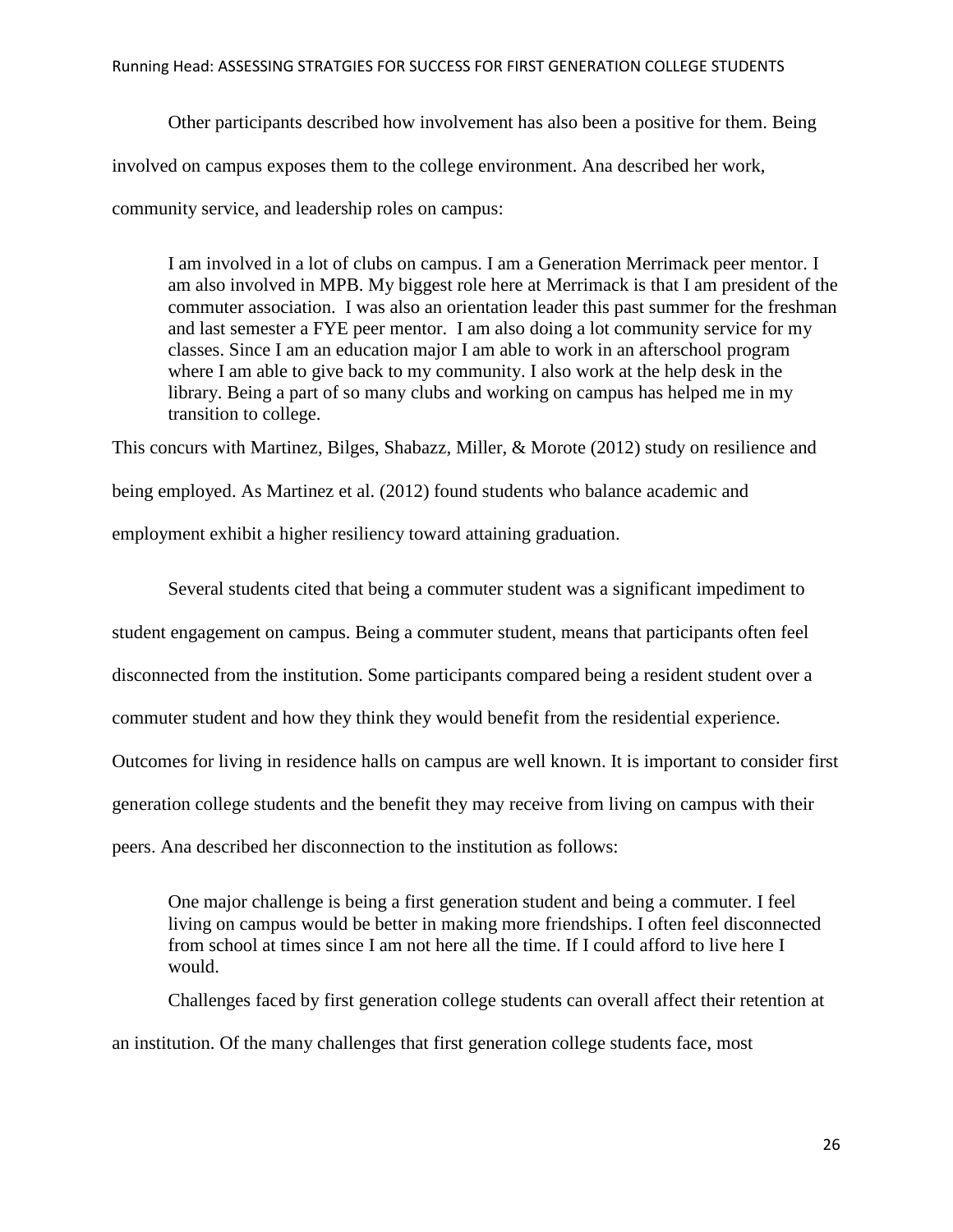participants indicated that financial challenges were the most significant. Ana described her

financial challenges attending college:

I had a few challenges financially coming to college. I really did not want to take out a lot of loans to go school. My loans were matching rent for a small apartment. My mom and I are the only ones paying for school. I had to take out a lot of loans this coming year to be here. I feel the financial piece of college is the biggest challenge.

Two participants also discussed how their financial challenges were also increased by the lack of

support their parents could provide. Ariana's experience supported this claim:

The largest challenge for me is not having anyone at home to help me. At home no can explain anything when I have questions. With regards to the FAFSA, I had no help filling it out. It is very challenging and I always need to call the financial aid office for questions.

Victoria also explained her challenges at home and with understand and applying for financial aid:

Some of the challenges I faced was that I am first generation and an only child so there was no one before that has experienced this. I also spoke Chinese first before I spoke English. I often feel challenged by understanding financial aid since my parents did not experience it before. I also feel like you don't have a heads up on things like non first generation students have since my parents never went to college.

This finding reflects with Gardner & Holley (2011) findings about financing college as first

generation students. The students in both studies described the process of financial aid as

stressful since they were not receiving support from their parents on how to answer the questions

and had to figure out how to complete it on their own.

Transitioning to college can often be impacted by their access to social capital. It is

important to be aware that first generation students are lacking certain forms of social capital.

Students may face challenges not encountered by their peers, such as exclusion or lack of

knowledge regarding how to navigate campus environments. When Mia was asked about the

challenges she faced being new to the college environment, social capital seemed to have the

largest impact on her transition to college: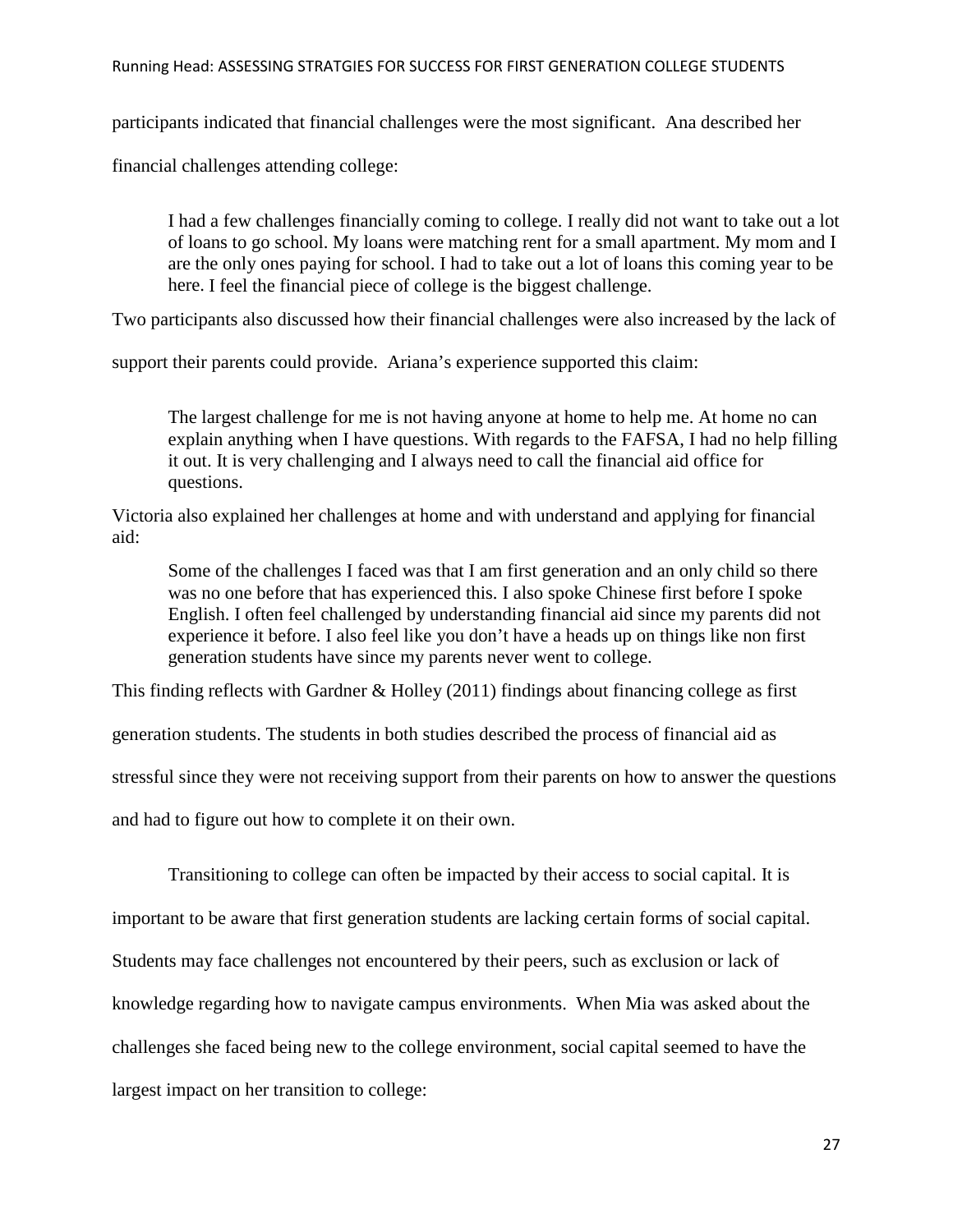There are a couple of challenges in terms of coming from a different background than everybody else and the different environment that I saw during my transition from high school to college. Everything is new and exciting. But, this is the time and one and only opportunity where you have to speak up. Making friends is hard; eating a different type of food might be awful at times but, at the end of the day it will be worth it.

Lucas also supported the challenge of social capital and lack of diversity on Merrimack campus

by explaining how his transition to college was impacted by cultural change, and feeling less

acclimated as a result of being a person of color on a predominantly white campus. He noted:

One of the challenges is not having the proper resources to guide me for example, knowing the right people for internship and job opportunities. Another challenge is adjusting to the college environment. I had a little experience with the dorm life when I participated a summer session at Phillips Academy, but the people at Phillips were very diverse and I was there with a couple people from my high school. Here at Merrimack I was transitioning into an environment that was predominantly Caucasian. The culture of this college campus was different from my culture at home, but I was able to adjust to it.

This resonates with Mehta, Newbold, & O'Rourke (2011) research on first generation college

students and social capital. First generation college students often lack the familiarity of

traditions and norms to be successful in college since social capital is learned from family and

friends.

Transitioning and adaptation was seen as one of the largest challenges for the group. Half of the students in the study noted that a significant challenge was associated with transitioning and adapting to a new environment. Tim who entered college as a freshman very excited found difficulty adapting to the new experience:

The main challenge for me was probably just getting use to the whole college life freshman year. This was a completely new experience and just took a little bit of time to get used to.

Juana also supported Tim's claim by explaining her challenges she experienced this past semester being new to the college and a first year: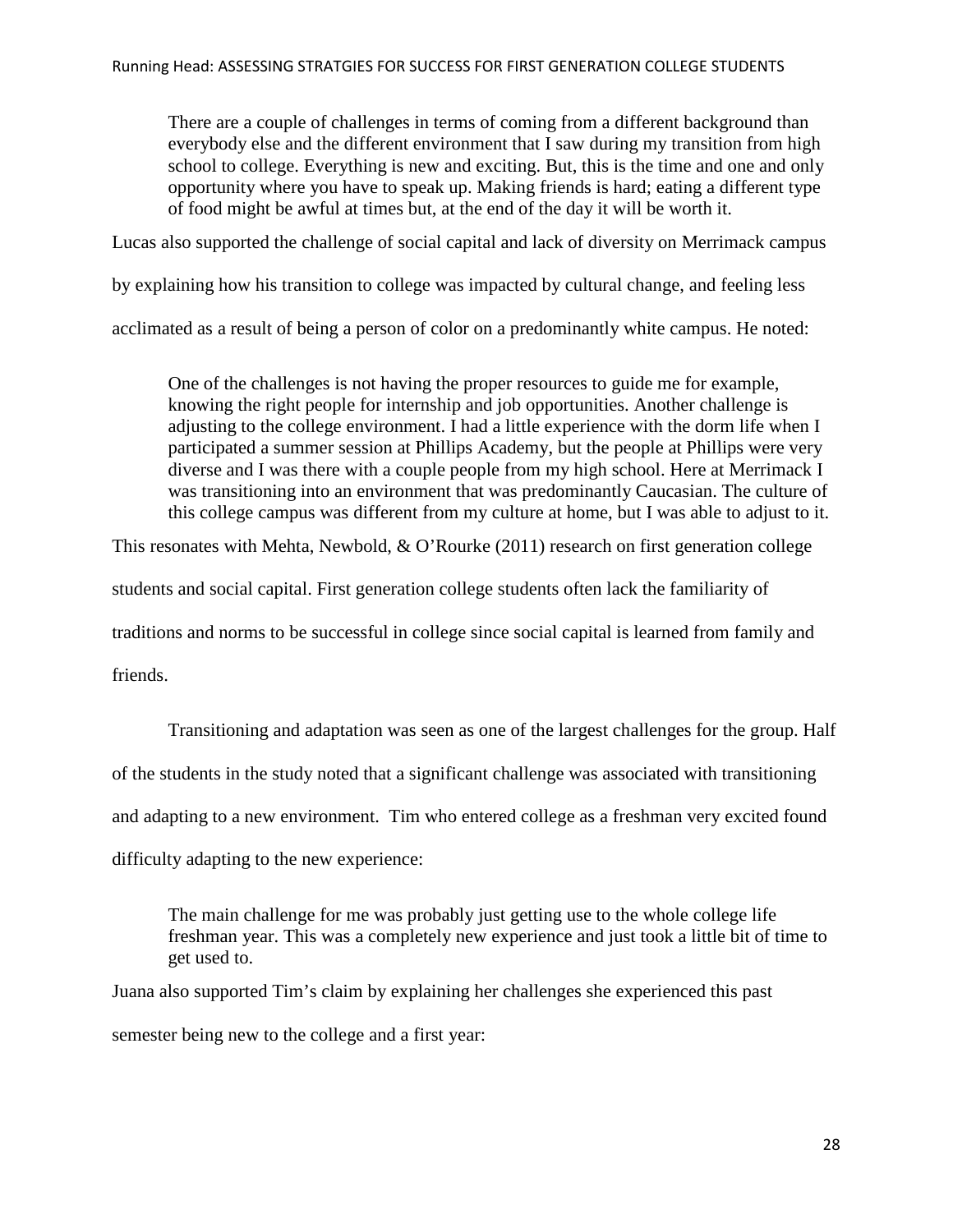There are many challenges to being a First Generation Student. When I first started in the fall I felt very overwhelmed and confused just because I didn't know what was expected of me. In the beginning I had very little knowledge of what college is really like, and sometimes there is even the feeling of self-doubt.

In the interview protocol a similar question was asked based on the most difficult thing

that students have encountered in college. Adaptation was reported by six out of eight

participants. Each participant had a different explanation on their individual struggle with

adaptation and how they adapted to the new environment. Juana briefly stated her adjustment

difficulty:

The most difficult task was just getting adjusted to the college life in general compared to how it was in high school. Everything is college so different compared to high school.

Ana explained her transition from high school to college and the expectations of professors:

The hardest thing for me that I encountered is adapting to college. It was really hard transitioning from high school to college. I had a hard time since I am really involved on campus but also have classes and school work to balance. I also struggled with professors' expectations compared to high school teachers. They expect you to come to them since they will not seek you out.

Expectations of professors was also reported by another participant, Ariana:

Adapting to college was the most difficult thing for me. I was not use to professors' ways of teaching and having class at different times. I also had to get use to office hours since I was used to having access to my teachers all the time. I had to learn to seek out my own help since professors' do not come to you.

The expectations of professors is reflective of Collier & Morgan (2008) and Mehta, Newbold, &

O'Rourke (2011). Collier & Morgan (2008) reported first generation students are often able to

handle the work but they are not aware of the professor's expectations for the course. This

includes how much time should be spent studying for the course. Mehta, Newbold, & O'Rourke

(2011) reported unawareness of professors' expectations could be impacted by the lack of a

student's cultural capital.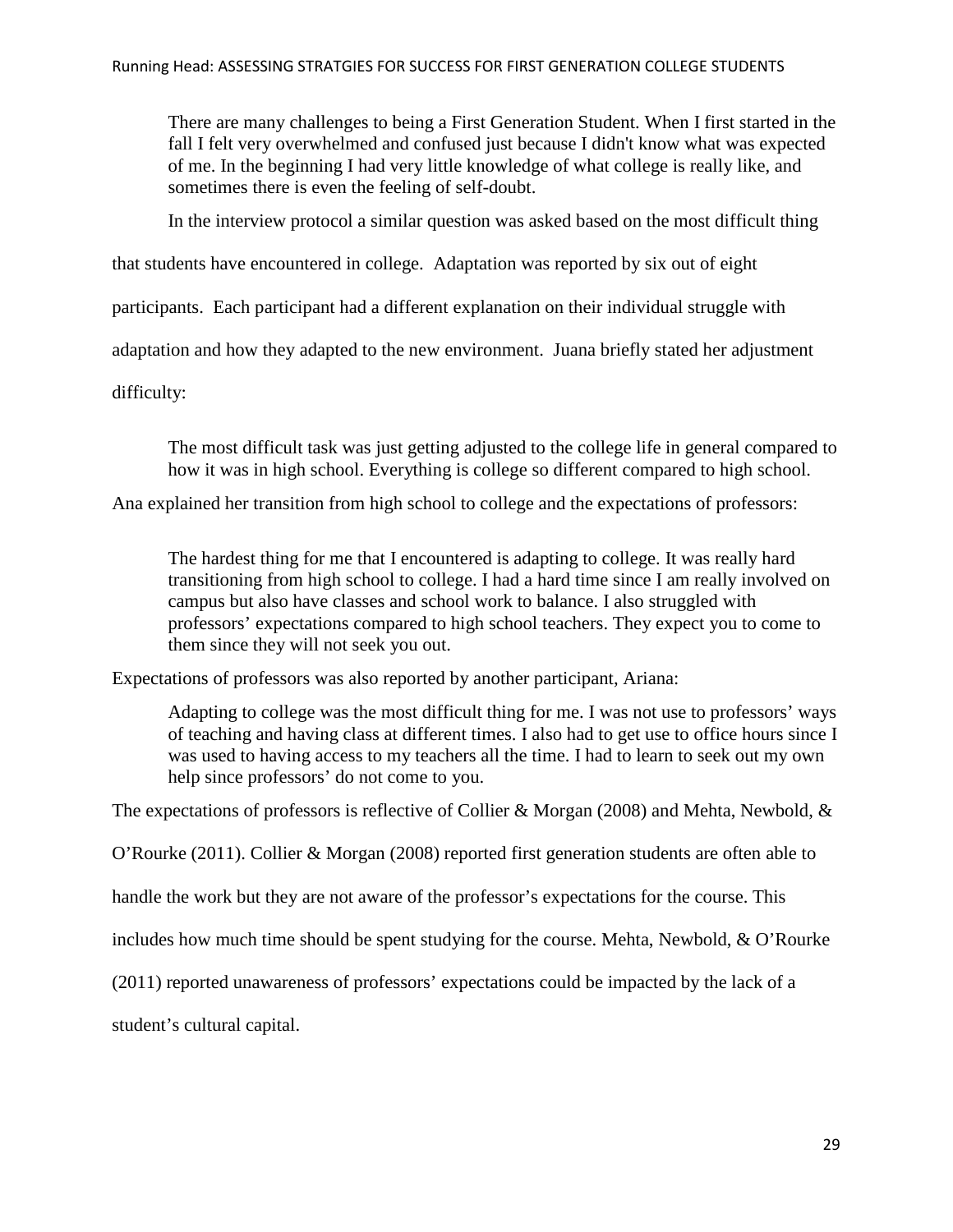Time management was also a difficulty experienced in college. Half of the participants reported time management as being one of their largest challenges encountered. Mia, a senior, explained her challenges with time management in the beginning of her college career, and learned to prioritize her time as years went on:

It was the first time coming to a different school with so many new things to explore and so many friends to be with that there were times that I had to stay up late to do homework. I was not able to prioritize school before anything else, which caused my grades to be affected due to time management. Years after, I was able to put school first before anything else and my grades improved a lot more.

Samantha who is also a senior explained briefly that her difficulty was a result of procrastination.

Samantha reported once she learned the art of time management she was able to stop

procrastinating her coursework and stay on track:

The most difficult thing I encountered was learning to stop procrastinating. Procrastinating hurt my grades in my beginning years of college. Once I developed my time management skills, I was able to stay on top of my work.

Lack of knowledge on collegiate skills such as time management is reflective of Gibbson,

Pelchar, & Cochran's (2011) research. They found that first generation students often struggle

with academic skills. When Lucas discussed his experience with time management, he was seen

as an outlier to the typical responses. As a student athlete who is a part of the cross country team,

he saw managing his time as a student athlete the easiest thing he has encountered in college:

One of the easiest things I've encountered in college was managing time as an athlete and student. Having a set schedule to lift and practice times made it easier for me to set schedule times for myself to delegate for homework and studying.

#### **Supports and Successes**

When participants were asked about the easiest thing they have encountered in college,

four participants agreed that developing connections and friendships on campus was the easiest.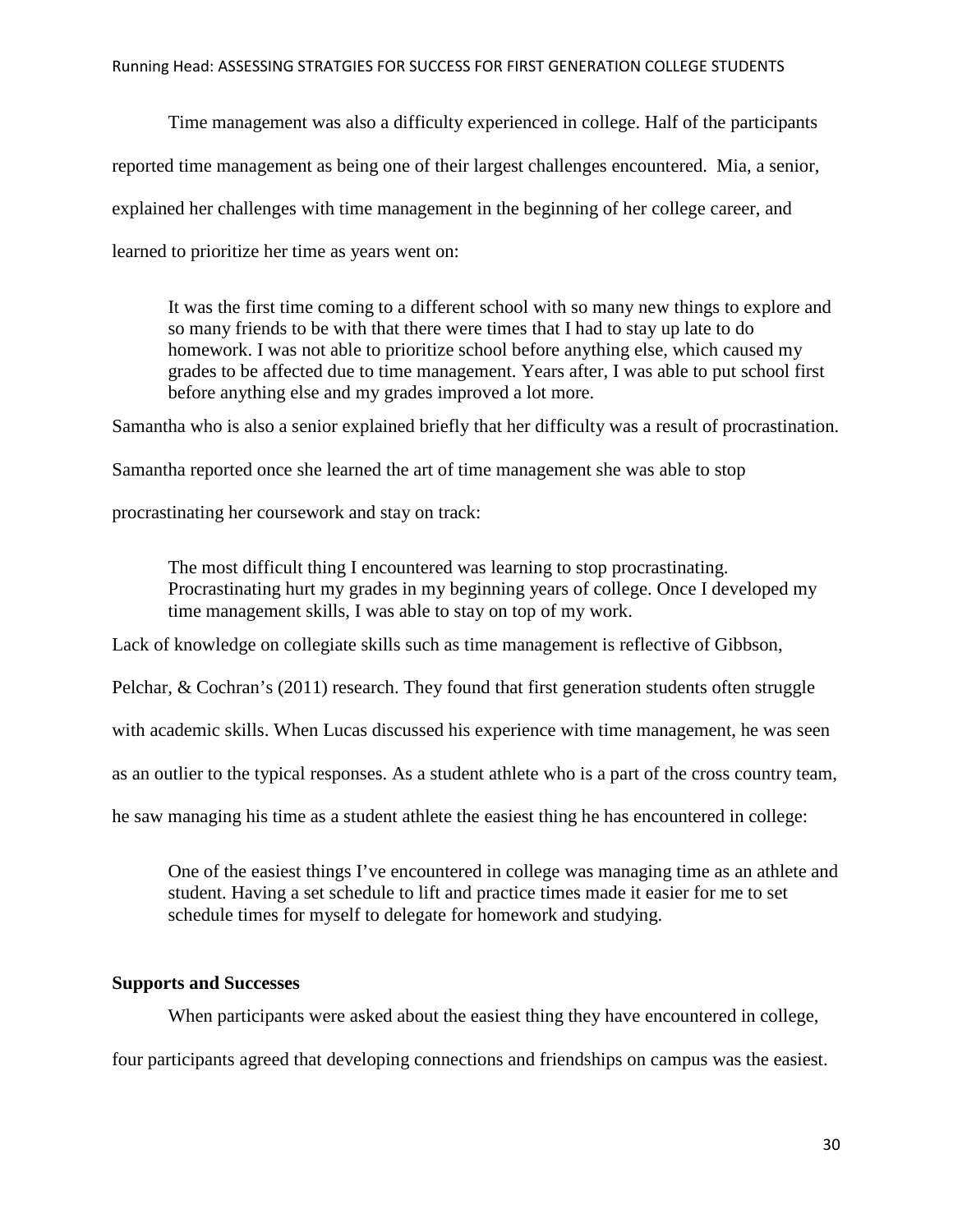Victoria explained how the campus community helped her develop the required connections with faculty and staff:

The easiest thing for me was getting into contact with anyone here. Professors are easy to contact and are accessible to their students. They are in your classroom and really responsive over email. They are also willing to help you in any way they can. They offer to students to drop by during office hours for extra help and guidance. I was also surprised how professors value getting to know their students. I had a professor know my name in the first week of classes which helped develop our relationship.

Ariana also spoke about Merrimack's sense of community and how it helped her develop friendships on campus. Ariana explained, "The easiest thing for me is to find friends. Merrimack does a great job getting everyone involved in some way. Everyone gets along very well and we are like a community".

Developing support systems in college is imperative to the success of a first generation college student. Support systems can range from programs to individual people. Each participant's answer was unique in the support received. However, half of the participants agreed that Generation Merrimack provided the most support in their journey. Victoria, a freshman, described how commuter support and Generation Merrimack provided her the most support so far: "Commuter support and Generation Merrimack supported me the most. My first semester was really tough and I often had meltdowns over school. They were able to support me and keep me on track."

A few participants also described how Transitional Programs helped support them the most. Transitional Programs provides support and programming for commuter, transfer, and first generation college students. Transitional Programs often helped the participants get involved in Generation Merrimack. Ana described how Transitional Programs, the First Year Academic Counselor, and other offices at Merrimack have supported her: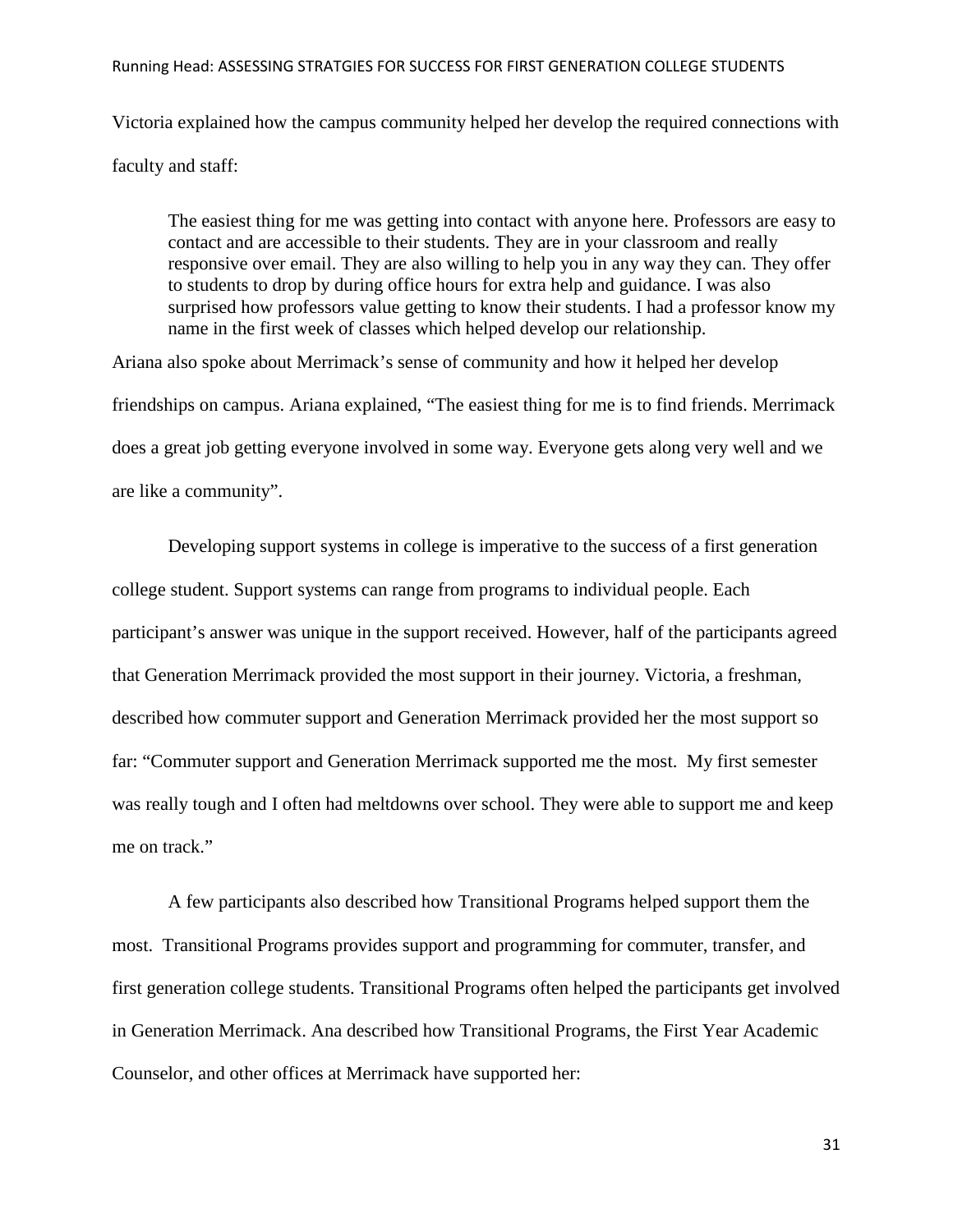The support systems that have helped me the most is the office of Transitional Programs, the First Year Academic Counselor, and the career center, O'Brien Center for Student Success. I met the First Year Academic Counselor at a workshop on time management and she was able to meet with me after for more help. I also received a lot of help from Transitional Programs where I connected to Generation Merrimack. The staff of the O'Brien Center also helped me in choosing a major and starting my resume. I also connected a lot with my professors I had for my classes. They are able to help me when I have questions and when I am concerned with stuff. They were great resources for my academic challenges. I also received a lot of help getting involved on campus from the Office of Student Involvement and Office of Residence Life even though I do not live here. They guide me on different clubs that I could be involved in.

Ariana also echoed Ana's response as Transitional Programs and the First Year Academic

Counselor were her largest support on campus:

Transitional Programs helped me and also the First Year Academic Counselor. Transitional Program often answered my questions or provided me with who to talk to if they could not answer my questions. The Transition Program director also got me involved in Generation Merrimack to help me be more successful. Also, the First Year Academic Counselor helped me with time management and test taking skills since I struggled last semester.

The first year experience course, which one student (Juana) experienced as the most supportive

thus far:

First year experience has helped me a lot actually. The Dean of Campus Life was a great supporter and she met up with me many times. I was always asked if I needed any help in anything by the Dean of Campus Life and my peer mentor for the course. The peer mentor for the course and I are both first generation students so I didn't feel so left out.

Family and friends were one of the main responses to the support systems the participants

received. Mia described how family and friends were her ultimate support in addition to

academic supports received:

There are many academic support systems but, the main people that will always help you no matter what will be your friends and family. My family and friends have been my main support throughout this process.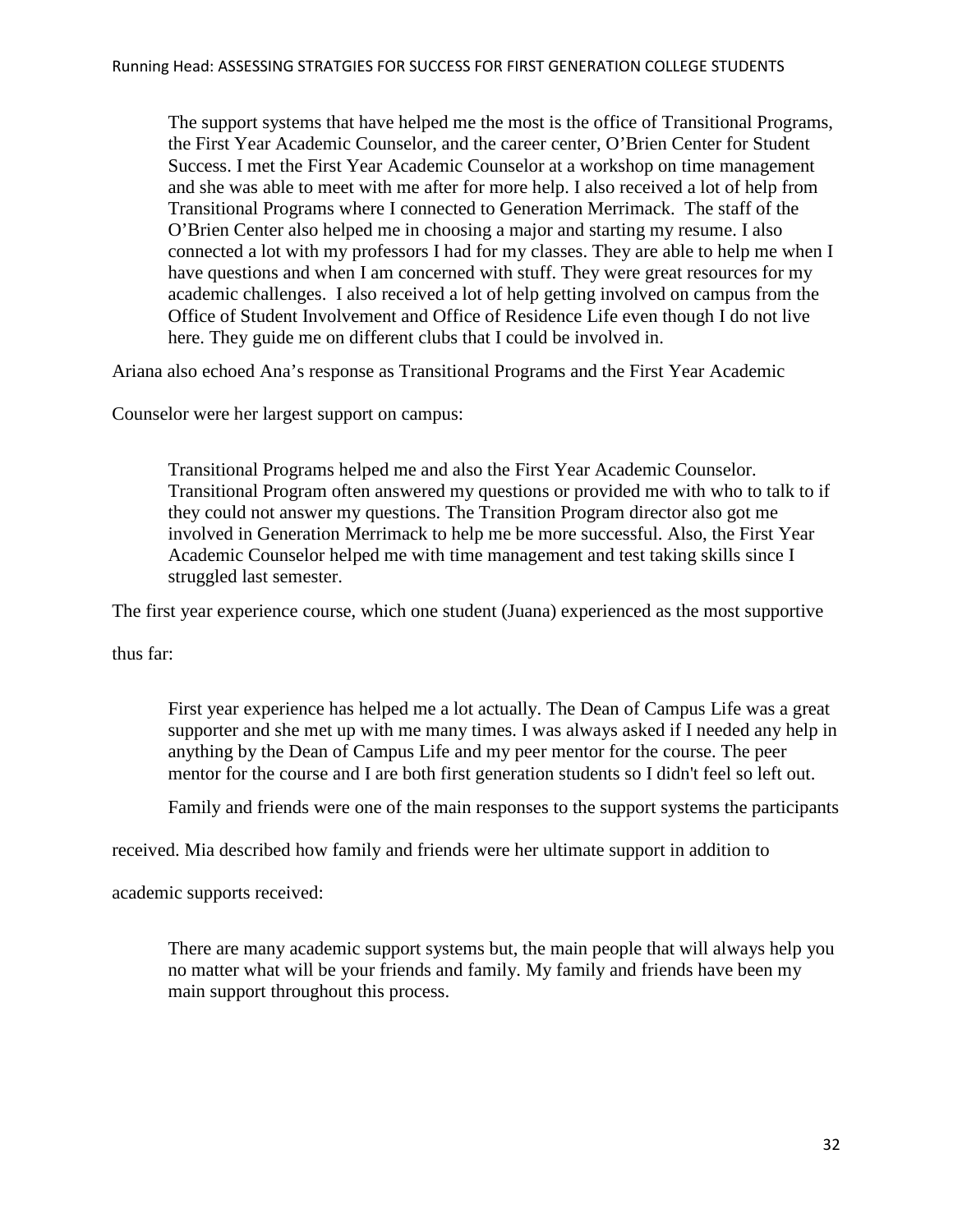Faculty, especially professors and advisors, were also mentioned in response to the questions about supports. Tim explained how his advisor was the most helpful support he received on campus:

The most helpful support system was probably my advisor because anytime I had a question about anything school related he knew the answer too and if he did not know the answer, he knew who would.

One participant, Lucas was also seen as an outlier for the group as he participated in a summer preparatory session to help with the transition to college. This was seen as a valuable support for him. Lucas indicated, "I had a little experience with the dorm life when I participated in a summer session at Phillips Academy". This concurs with Suzuki, Amrein-Beeardsley, & Perry (2012) overall findings that Summer Bridge programs provide first generation college students compensatory skills and support strategies to be successful in college.

## **Participating in Generation Merrimack**

Participation in Generation Merrimack was seen as very beneficial by most of the participants in the group. Participating in Generation Merrimack has helped students develop connections and friendships as well as supported them in their educational achievements and personal goals. Each participant described their own involvement in the club and its impact that it has on their development as a college student. Ana explained how Generation Merrimack helped develop lifelong connections:

Definitely without being a part of Generation Merrimack I would have never met all these people that have contributed to my success. They are all really helpful! I just know when I am really stressed out and need to go somewhere to talk I can go to them instead of going to my friends and family who may not understand. They are also able to share their stories with me and support me. I have also developed lifelong connections with everyone. When a staff member left her position at the college, she provided me her personal email to talk to her and keep the connection going.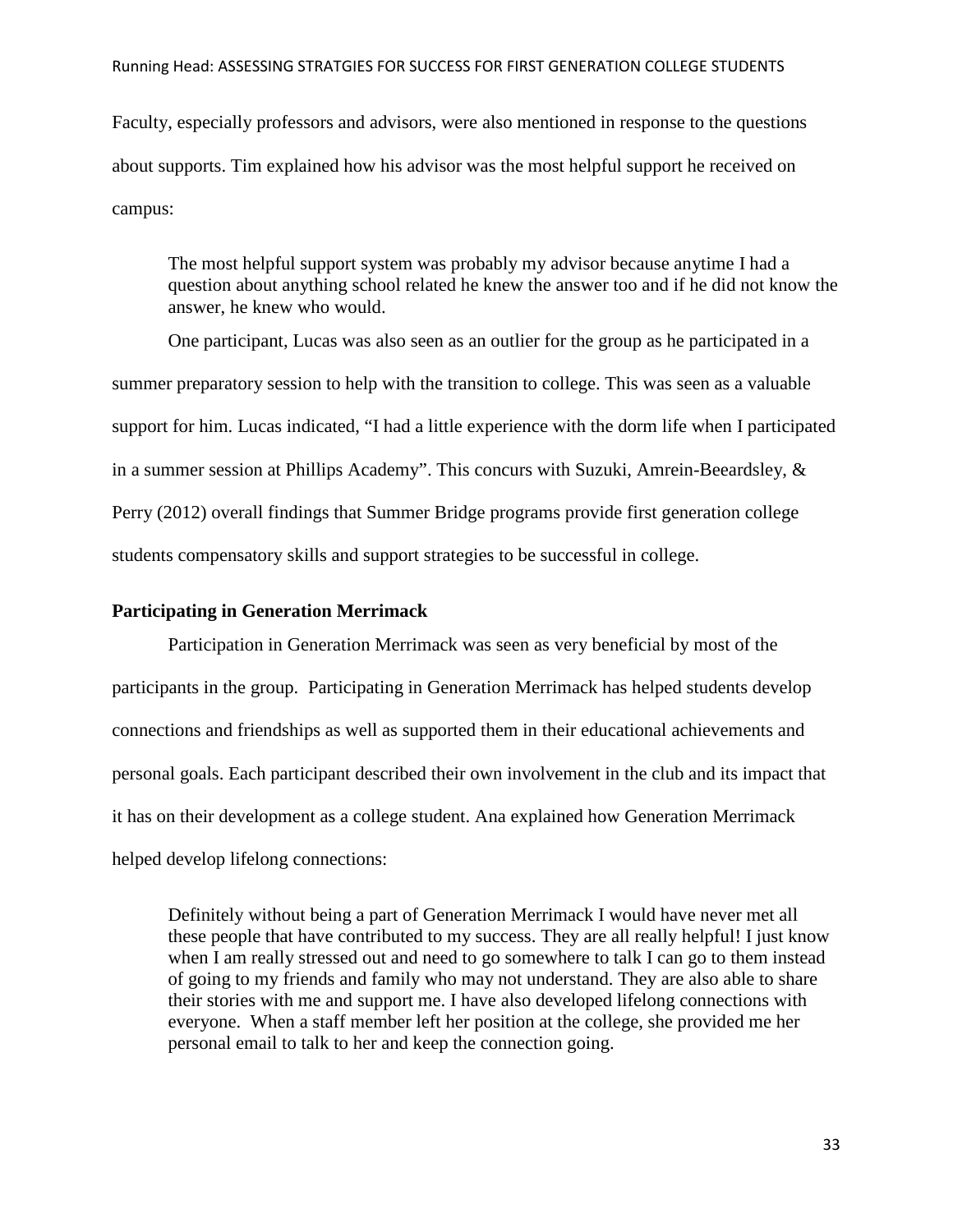Mia also described how participating in Generation Merrimack has contributed to personal

growth through her role as a peer mentor in the program:

Yes, it has been a very great experience. It has been beneficial because I have met great peers, as well as many staff members that helped me out to connect with other departments and people. Furthermore, it has helped me increase my confidence as a mentor, and a public speaker as well. At the same time, this great experience has introduced me to mentors and advisors that are always willing to help those in need.

Lucas also described how his participation in Generation Merrimack has help him prepare for the

professional world:

Being a part of Generation Merrimack has helped me meet people that are very resourceful. Most of the people that run Generation Merrimack work for the O'Brien Center for Student Success. Some of them have helped me with resume and career plans for the future. Generation Merrimack also motivates us by preparing us for the professional world. For example, last semester each month we had individual tasks to complete like finishing and editing our resumes at the O'Brien Center for Student Success.

Among the group interviewed, a few participants described their lack of involvement in

Generation Merrimack. Participants attributed their lack of involvement to being a commuter

student. Victoria explained that the timing of events was challenging to attend since her

commute to her home was about a half hour from campus:

I have not participated as much. I receive the emails but have not been to many events. I felt it was harder for me to attend since I was a commuter and the timing of the events. It was harder since I was further away.

Ariana has also indicated that she wants to be more involved due to the value that the program

provides to its students:

I am not as involved as much as I should be. I definitely want to be more involved now because I feel it is really important. Being a commuter has made it difficult since I miss meetings with my mentor and events.

Participating in Generation Merrimack has also been seen to contribute to each student's

sense of support. Developing connections and friendships was seen as the greatest value of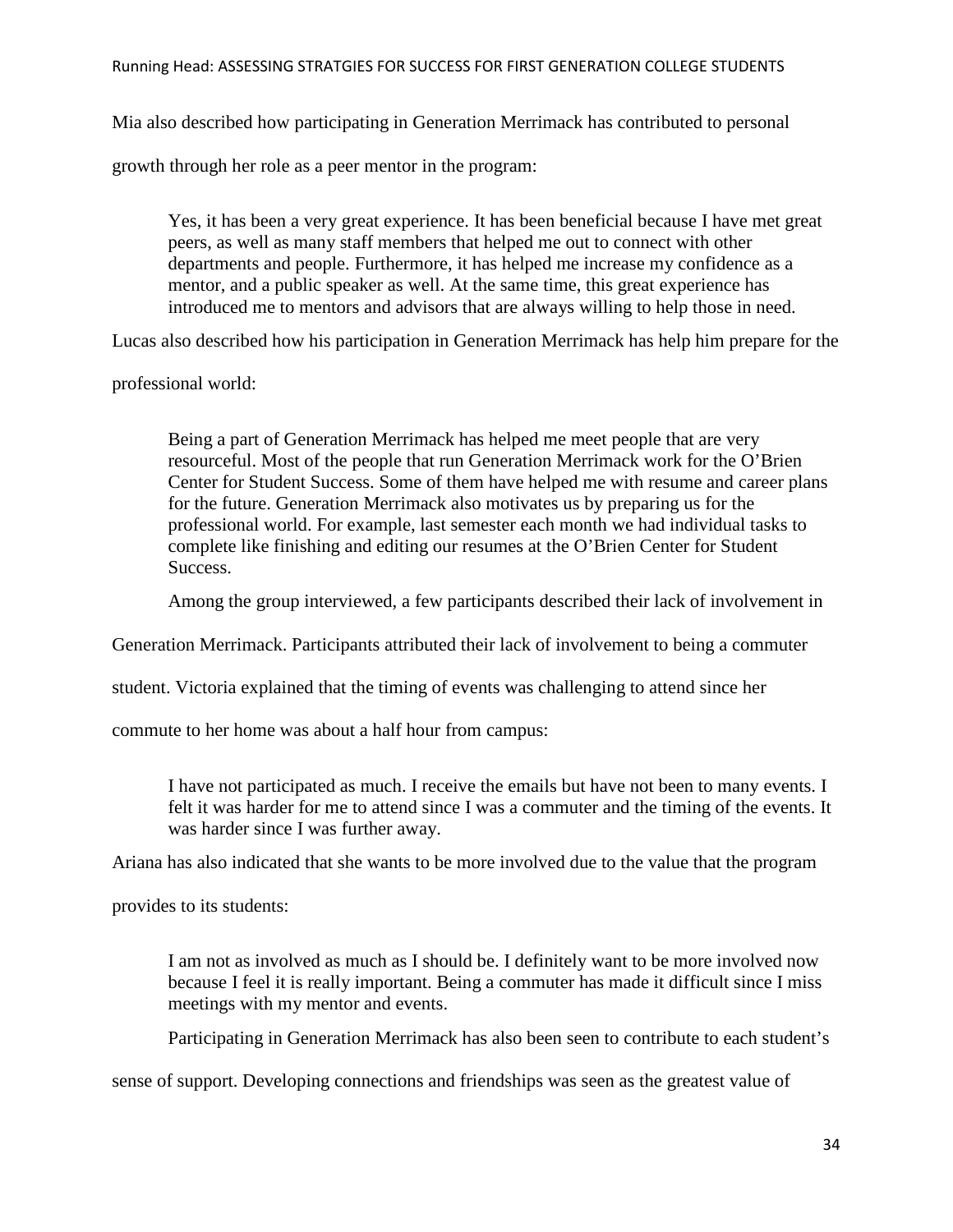participating in Generation Merrimack. Mia explained how developing friendships and connections helped contribute to her sense of belonging on campus and what it means to be a

first generation college student:

Yes, there are many other students that are part of this organization that helped me understand and see how a first generation student feels on campus. It helped me connect with some of them when I saw that mostly everyone has the same experiences. Also, it was great to listen to others who had different experiences as me but, at the same time they made it to the same position that I have right now. Sometimes, it's just great looking at G1 through many different perspectives, which makes us, enjoy working with this organization even more.

Some participants indicated that their sense of support from other students was only provided

from the students that they were close to. Lucas explained the close bond he has developed with

another member:

There are, only the ones that I'm really close to. There is one other student that is in Generation Merrimack and we always help each other out. If I ever need advice on something or if she ever needs anyone to contact I'll always be willing to support her and she is always willing to support me. For example, I recommended for her to apply for Teach for America and to use me use me as reference in the application process.

Freshman participants indicated that the peer mentors provided the most sense of support in the

program. Having an upperclassmen to talk to and to check in with helped the freshman student's

transition. Ariana explained this in her response that her mentors and friends that were first

generation helped her in her journey thus far:

Yes the peer mentors have done a lot for me to help me feel at home. I have peer mentors that are seniors who always check in with me and see how I am doing. I also have some friends who are also first generation who support me with challenges and questions I have.

When participants were asked about having more connections with faculty and staff, half

the participants agreed that it would be more beneficial. Faculty and staff provide a lot of support

to the first generation college student now, but most students agreed there is always room for

more and that they should keep up the great work they do for their students. Mia explained how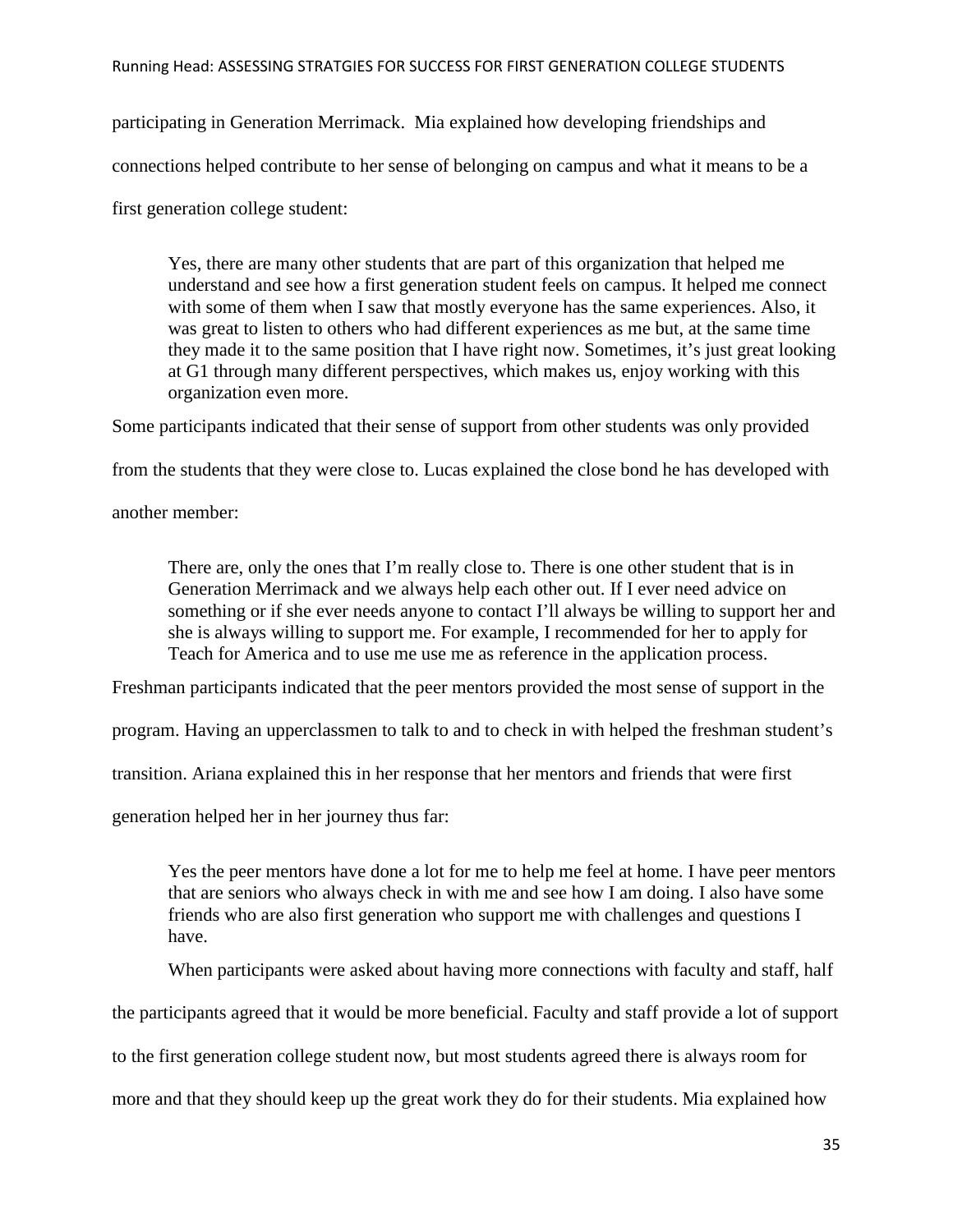more contacts and connections for first year students would be very beneficial. Mia believes that the first year of college is very challenging with regards to transition and faculty and staff have the tools to help the students navigate around campus:

Yes more contact, especially for students who are first years at Merrimack College. I believe staff members have the essential tools to help students to connect with other staff members, as well as to navigate around campus. I would like to see more contact between students and staff, which helps to build a better relationship on campus.

Other participants believed that faculty and staff are providing enough support but students are

not utilizing the support and resources provided. Ana explained how students need to utilize

resources provided instead of relying on their professors:

I feel this is tough since we do have so many resources on campus. I feel students need to use these resources. They need to start taking advantage of them more instead of relying on their professors. I also feel that faculty and staff are so available since they teach courses and they could be your advisor. I feel students just need to take more advantage of the resources and office hours.

Lucas also provided an alternative opinion as faculty and staff are not available enough. Lucas

explained how he felt faculty and staff have too much on their plates and cannot commit the time

to students. He also explained how alumni might be able to help out in providing support to

students:

I do feel that it would be beneficial to have more contact with faculty and staff here to support my educational goals, but I also feel that most of the faculty and staff already have so much on their plate. With the exception of those professors and faculty members that you have a close bond with, I feel that most faculty and staff member have a handful of issues that does not allow them much time to help support as some alumni could provide to students.

When the participants were asked about the benefit of involvement of alumni, all of the

participants in the study agreed that having connections to alumni would be a great benefit.

Participants reported that alumni would be able to support and connect with students, be able to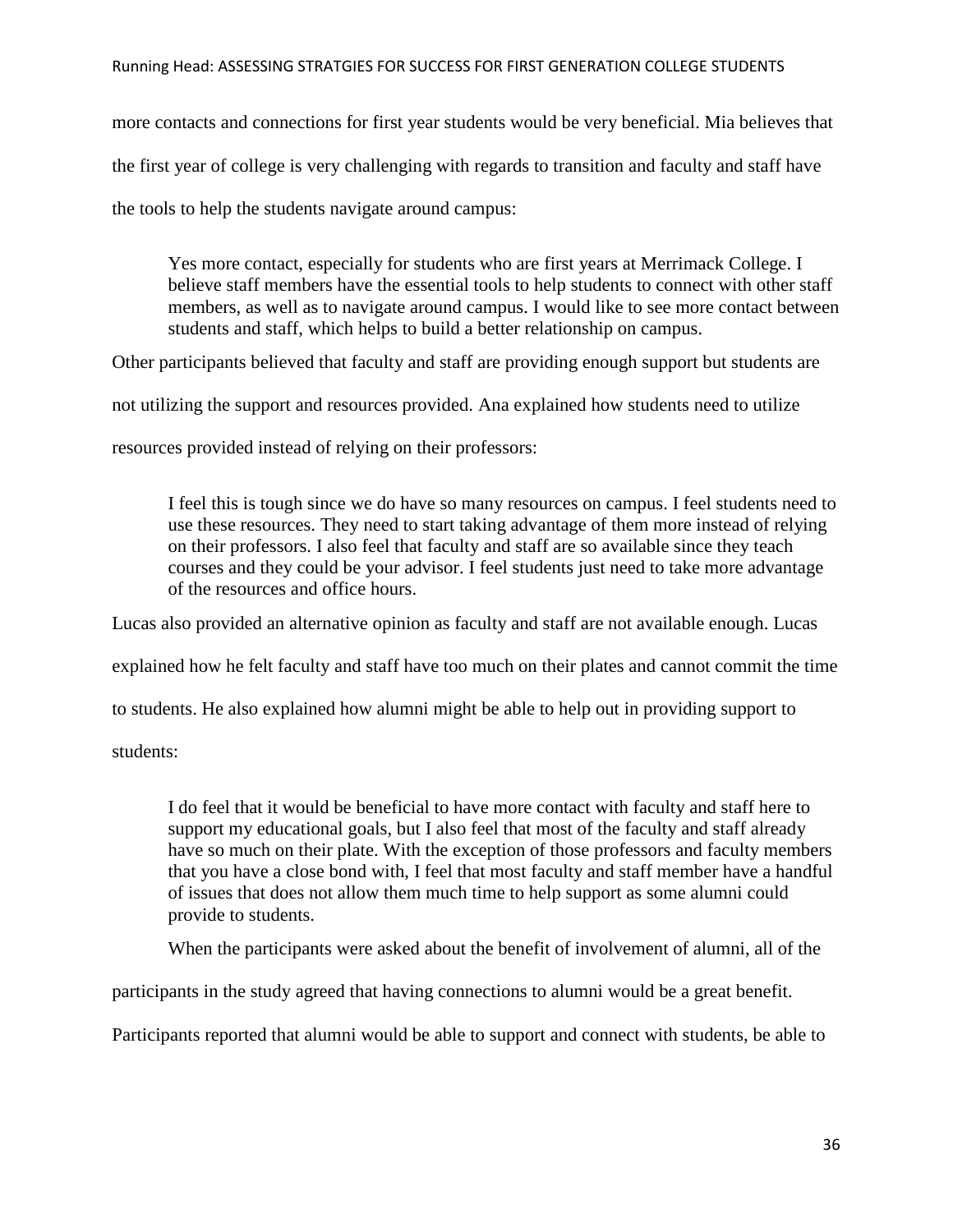share stories, and help student network outside of the Merrimack community. Ana supported

having connections with alumni to help benefit her time here at Merrimack:

I feel it would be beneficial to be connected to alumni since we could foster a relationship outside of Merrimack. It would be good to share stories together where we can relate to one another and to talk about working in the field. This would also be a good networking piece as well.

Ariana also explained how alumni could answer questions she has about being in the field:

Yes I do think it will be beneficial. I have a lot of questions and I feel they could provide good answers. I really am still trying to figure out if I am in the right major and thinking about career paths. I want to ask them what a typical day is like and what it is like to do this job. I also think it would be helpful for them to share stories with us about being first generation and we can learn from them. They can also be another support since they understand what it is like to be first generation.

Workshops are very important to Generation Merrimack program. When participants

were asked about what kind of workshops they would like to see Generation Merrimack provide,

many different answers were provided. Most participants agreed that more workshops on

developing study skills and financial literacy. Lucas explained how he would like to see both

kinds of workshops developed for the program:

The kind of workshops I would like to see Generation Merrimack provide are topics like learning about credit scores, understanding what loans each students have, even topics in financial aid, and more importantly resume building and professionalism. I also feel first generation students need more help with developing study skills and note taking. I really struggled with all of this and could use more help.

Tim also suggested having a workshop with alumni to connect with students. The alumni would

be able to talk about their struggles and successes with students:

Maybe have an alumni panel that has current students from all class years. This will help get students connected with each other, alumni, and receive support by talking about their struggles and successes as a first generation students.

Ana also suggested having a workshop on how to utilize resources on campus:

I feel there needs to be more workshops on how to utilize the resources we have. Often, with my mentee I have to explain resources in-depth since they do not understand sometimes what they offer. Also, more in-depth workshops on the Financial Aid office,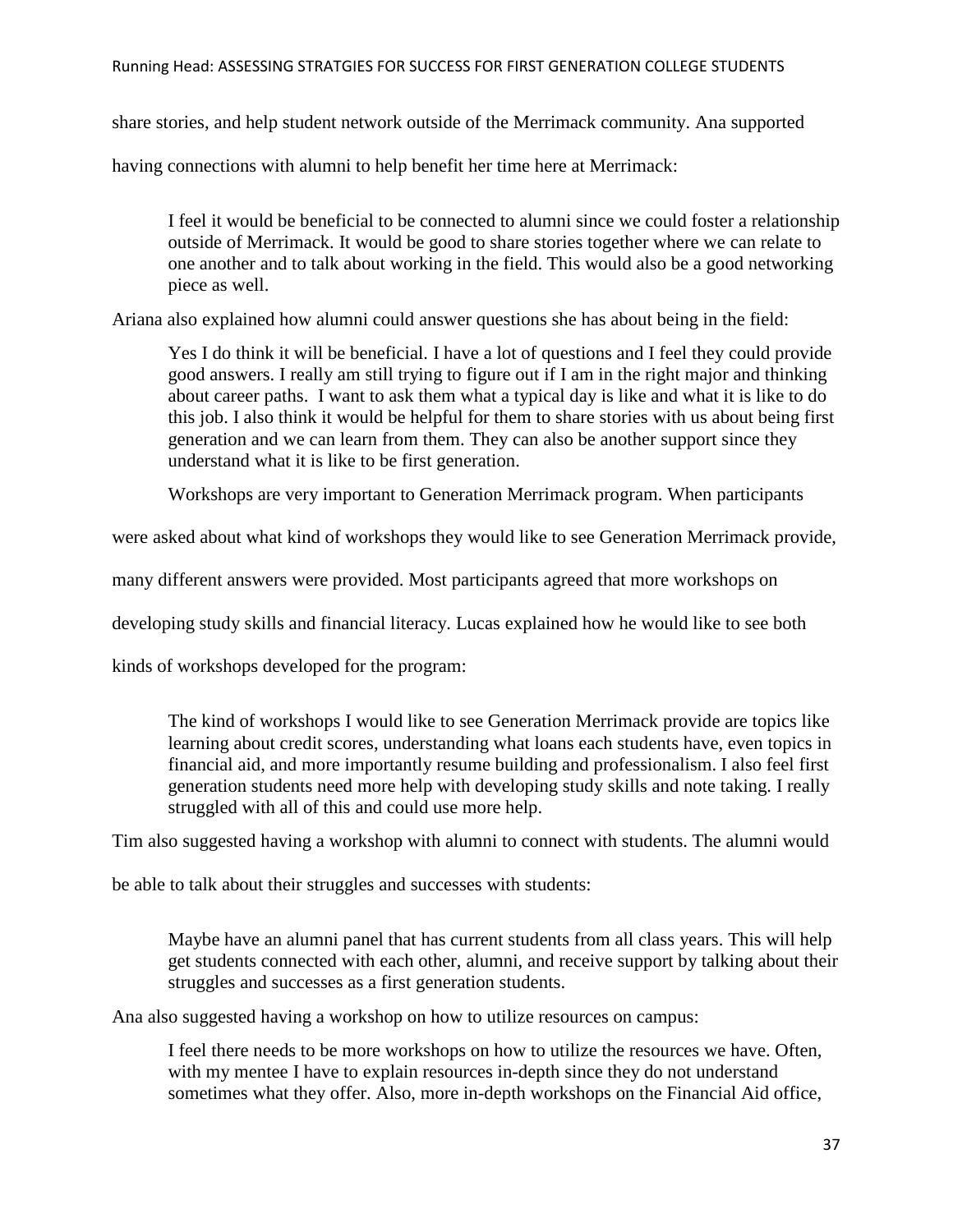Bursar office, and Hamel Health since the students often have questions that are not well explained and they do not understand the services they provide.

One of the last questions asked of the participants was what suggestions would they make

to Generation Merrimack. Most participants agreed that Generation Merrimack needs to

increase its visibility on campus. Ana believes that Generation Merrimack needs to get the word

out sooner to students to help increase involvement:

I really think Generation Merrimack is really solid. The mentors do a great job meeting with their mentees and going to events together. For overall improvements, I think more awareness for Generation Merrimack. Like I said before, I think the Generation Merrimack really needs to get the word out earlier to students. I think at summer orientation may be a good time. I have been talking to people on how to develop awareness on campus. There is negativity and isolation being first generation that it needs to be built up as a good thing and have students feel proud of.

Victoria also suggested having more activities and events where students can bond and grow

together. Victoria compared her experience in Generation Merrimack to her involvement in the

Commuter Association as a way to improve:

I really only know two people from Merrimack and one from high school so I think that we need to connect as a group better. I really don't know anyone from Generation Merrimack. I am not fully active in it since I don't hear too much about Generation Merrimack. There was a commuter social and they had snacks and ice breakers if Generation Merrimack did more events like that we would all connect better. Also, have other students who are not first generation get involved in some of the events. Having a movie night or having dinner all together would help.

A few participants also suggested developing better connections between the peer mentors would

help increase effectiveness in the program. Lucas suggested having training like the resident

advisors at Merrimack College participate in to develop a better bond between the mentors:

I would suggest Generation Merrimack to make improvements on creating closer bonds with the mentors themselves. For example, having the mentors do workshops or other activities that will create a closer knit family like what the residential advisors do. I feel with that closer bond the program will become more successful and more ideas can erupt to help better this program and help create a stronger relationship with the mentees.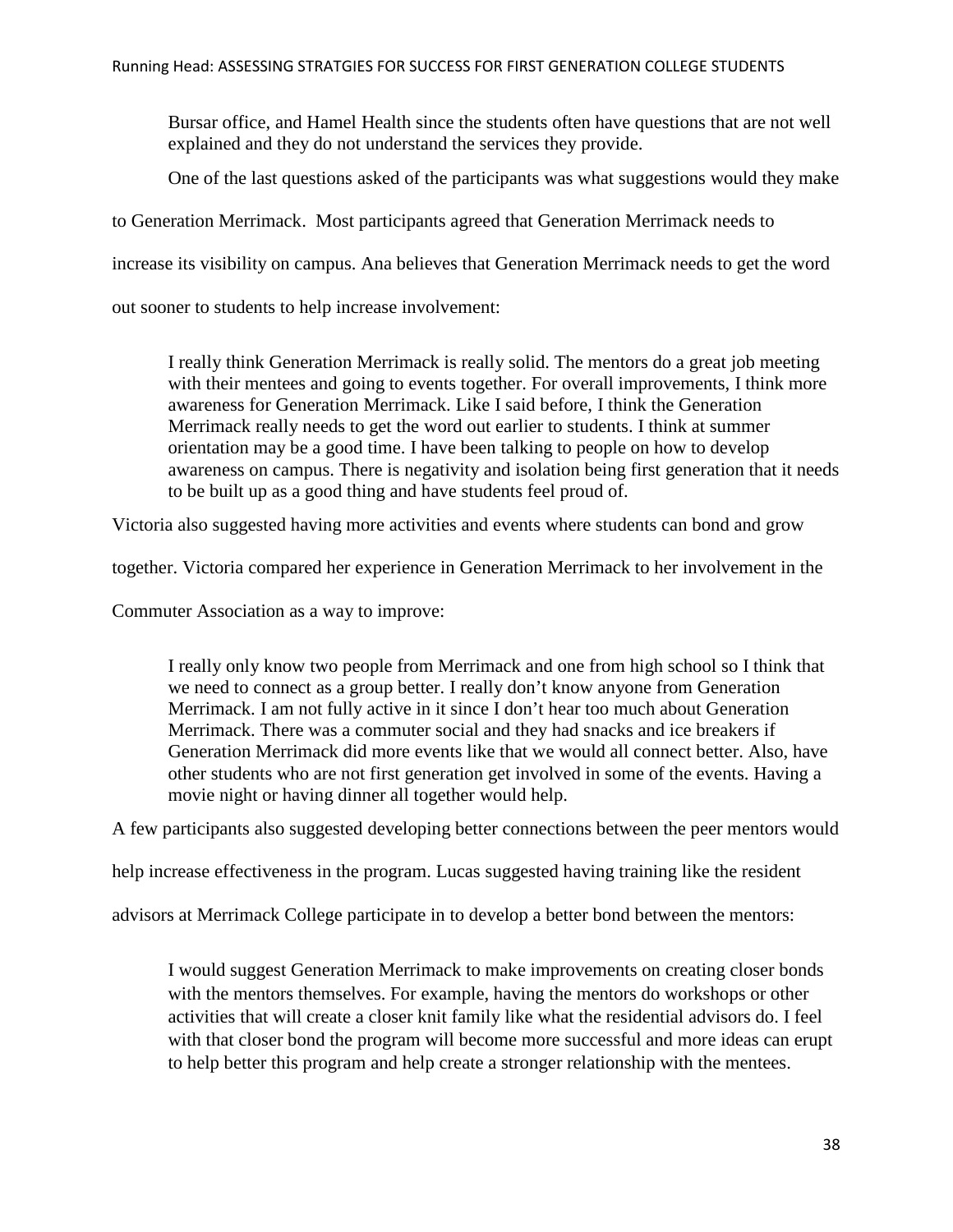Through this research, the findings concluded that participants experience many challenges and supports being a first generation college student. The research also concluded that first generation college student feel proud of their accomplishment and are resilient. Generation Merrimack was also supported in the findings as helping student develop a sense of belong on campus.

#### **Recommendation**

After reviewing the literature and conducting interviews, I was able to investigate the needs and concerns of first generation college students at Merrimack College. I was able to identify the barriers experienced, supports received, and perspectives on participating in the Generation Merrimack program. By conducting this study, I attempted to answer the following research question: How can Generation Merrimack improve their efforts to support first generation college students? In this section, I will provide recommendations for Generation Merrimack in ways the program can improve their visibility on campus, involvement of students, and involvement of alumni. These recommendations will aid in the development of a yearly plan. The yearly plan will be developed by incorporating the program's five structural components. The yearly plan will require collaboration from other offices on campus, including workshop development, event planning, and engaging the Merrimack College community. Ideally, this plan will be implemented in the 2015-2016 school year by the Generation Merrimack coordinator. Freshman students who identify themselves as a first generation student and join the program will benefit from the yearly plan being implemented over the course of their undergraduate career. In addition to the yearly plan, overall recommendations for Generation Merrimack are indicated.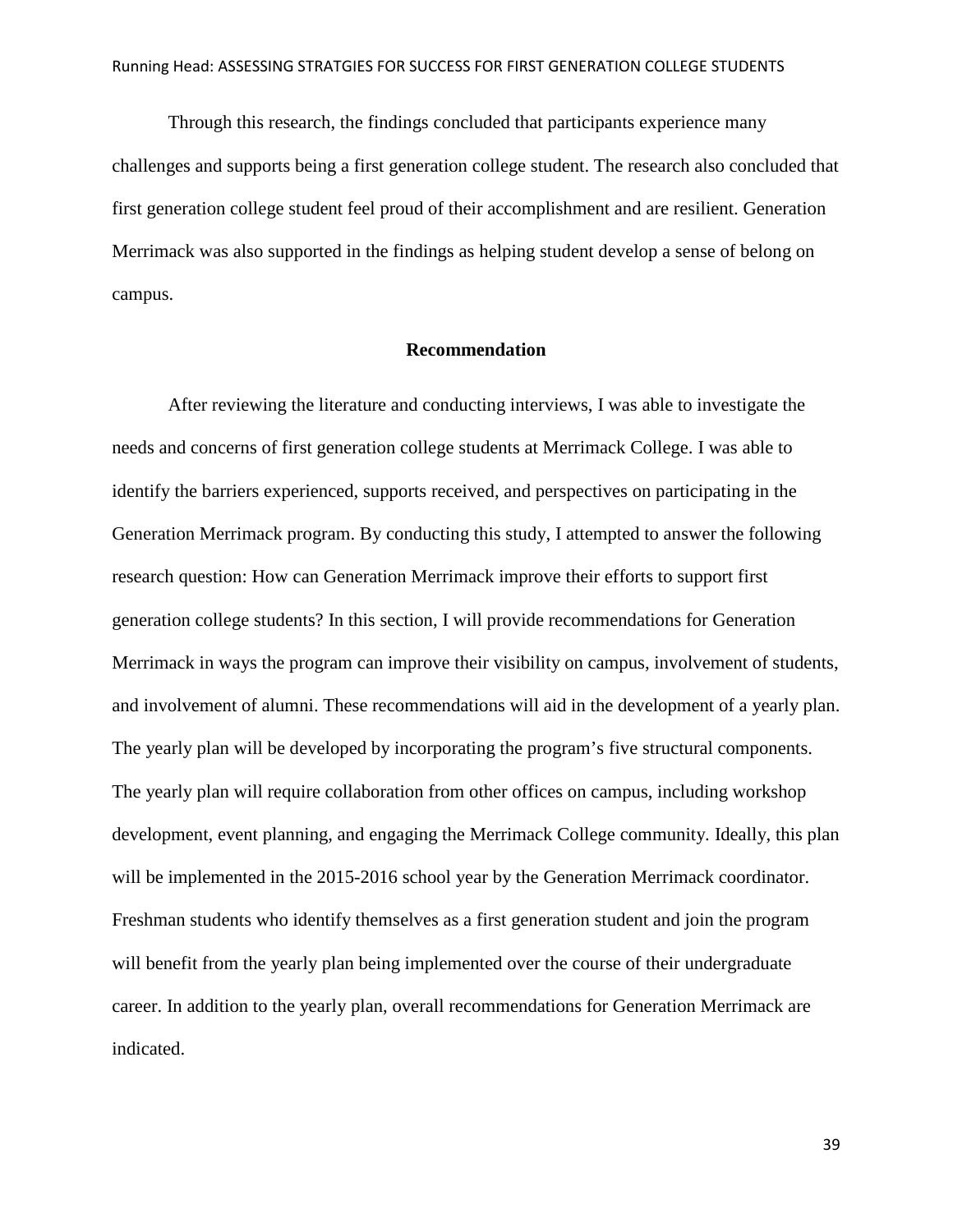# *Recommendation 1: Merrimack should provide an optional summer bridge program for first generation college students matriculating at Merrimack*

To support first generation residential students, many colleges and universities have developed summer bridge programs in addition to summer orientation to help incoming freshman first generation college students. Summer bridge programs aid in the transition from high school to college, where expectations and skills are taught. California State University hosts a six week long program developed specifically for first generation college students (California State University, 2015). While attending Summer Bridge, the incoming freshmen meet with their mentors, attend university lectures, and participate in a variety of workshops and presentations. Also, while attending, the students have the opportunity to live and dine on campus for a week to have a trial run before school starts. Students also have the opportunity to finalize housing plans, complete financial aid applications, and register for fall courses (California State University, 2015). As discussed in the literature review, summer bridge programs for first generation college students are correlated with success for first generation students. Suzuki, Amrein-Beeardsley, & Perry (2012) found that summer bridge programs provided first generation college students with compensatory skills and supports strategies needed to succeed in college. Suzuki, Amrein-Beeardsley, & Perry (2012) also found that the students felt more confident about college expectations and their sense of belonging to the university and overall has been reported to improve retention of first generation college students.

While most participants indicated difficulty with transition from high school to college, a summer bridge program would be very beneficial in the support for these students. With collaboration from the Office of Transitional Programs, Office of Student Involvement, Office of Residence Life, and food services, the program could be developed before move in day. The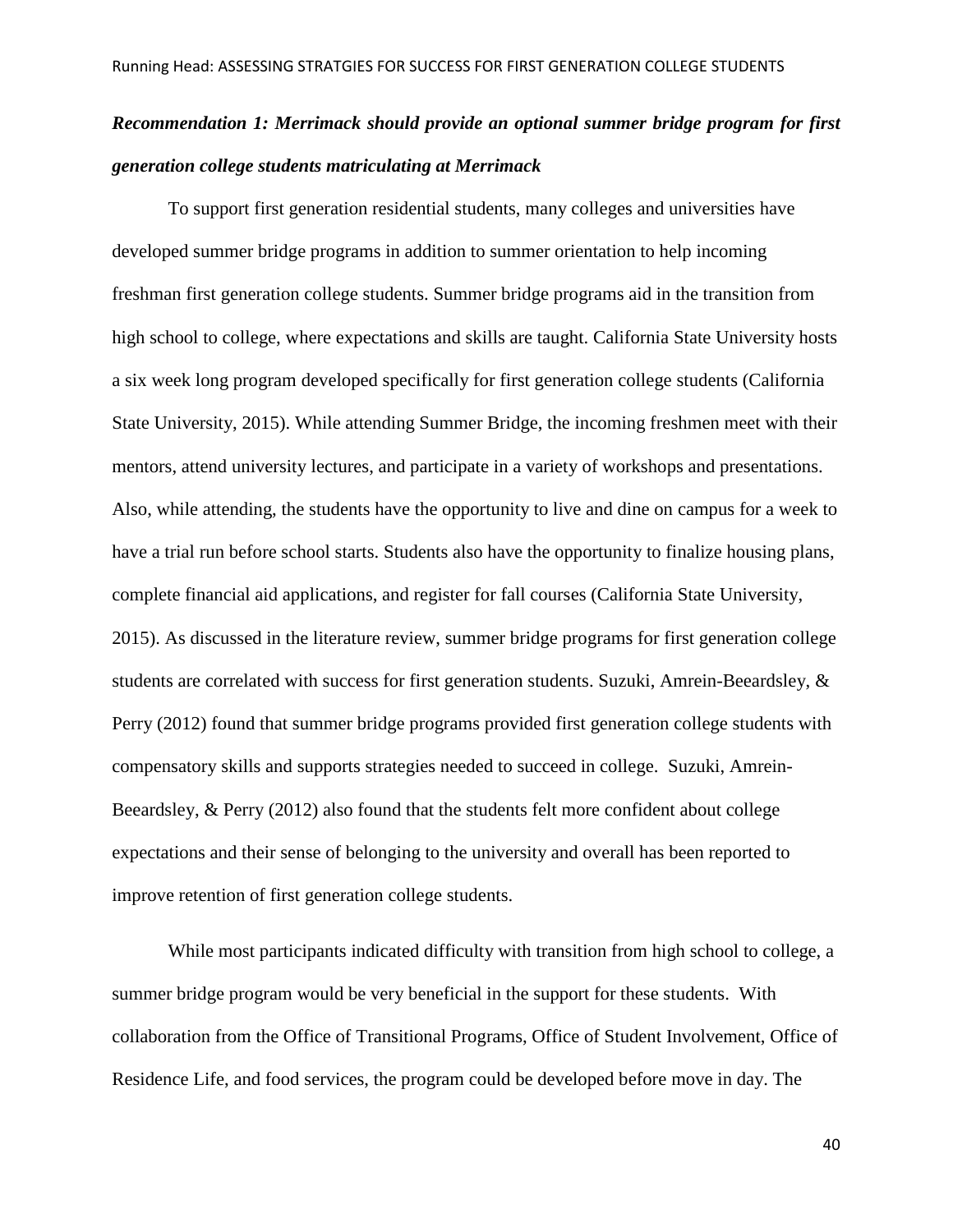summer bridge program would require reservation of an open freshman dormitory for students to live in for a week while attending the bridge program. Planning would also have to consider the budget for having staff and peer mentors working the bridge program, food for students, and cost of materials to facilitate workshops. Providing a summer bridge program can offer students the skills and experience needed to have a successful transition. In the summer bridge program, Merrimack could emulate the California State University bridge program by providing workshops on effective study skills, financial aid, and resources available to students. The bridge program can also introduce students earlier to their faculty advisors and career advisors to establish the relationship before the school year begins (Rivera, 2014). It will also provide the opportunity for students to get acclimated to the campus culture and to receive support of unanswered questions they may have upon the start of college. As stated above, other colleges and universities have instilled a Summer Bridge Program that is slotted for one to six weeks at a time. A Summer Bridge Program at Merrimack College would be recommended for one week but can be completed in as few as two or three days to cut costs. Merrimack College could also limit the cost by designating it to a number of student who could participate. This could be on a first come first serve basis and if there is a lot of interest, creating a waiting list. Merrimack could also consider expanding their enrollment in the Compass Program to first generation college students. The Compass Program provides students' academic skills and personalized attention to help reach their educational goal. Expanding the program will provide first generation students the skills to be successful.

*Recommendation 2: Implementation of the Generation Merrimack program in the students' freshman year should introduce career development, encourage students to get involved on campus, and attending workshop series on study skills*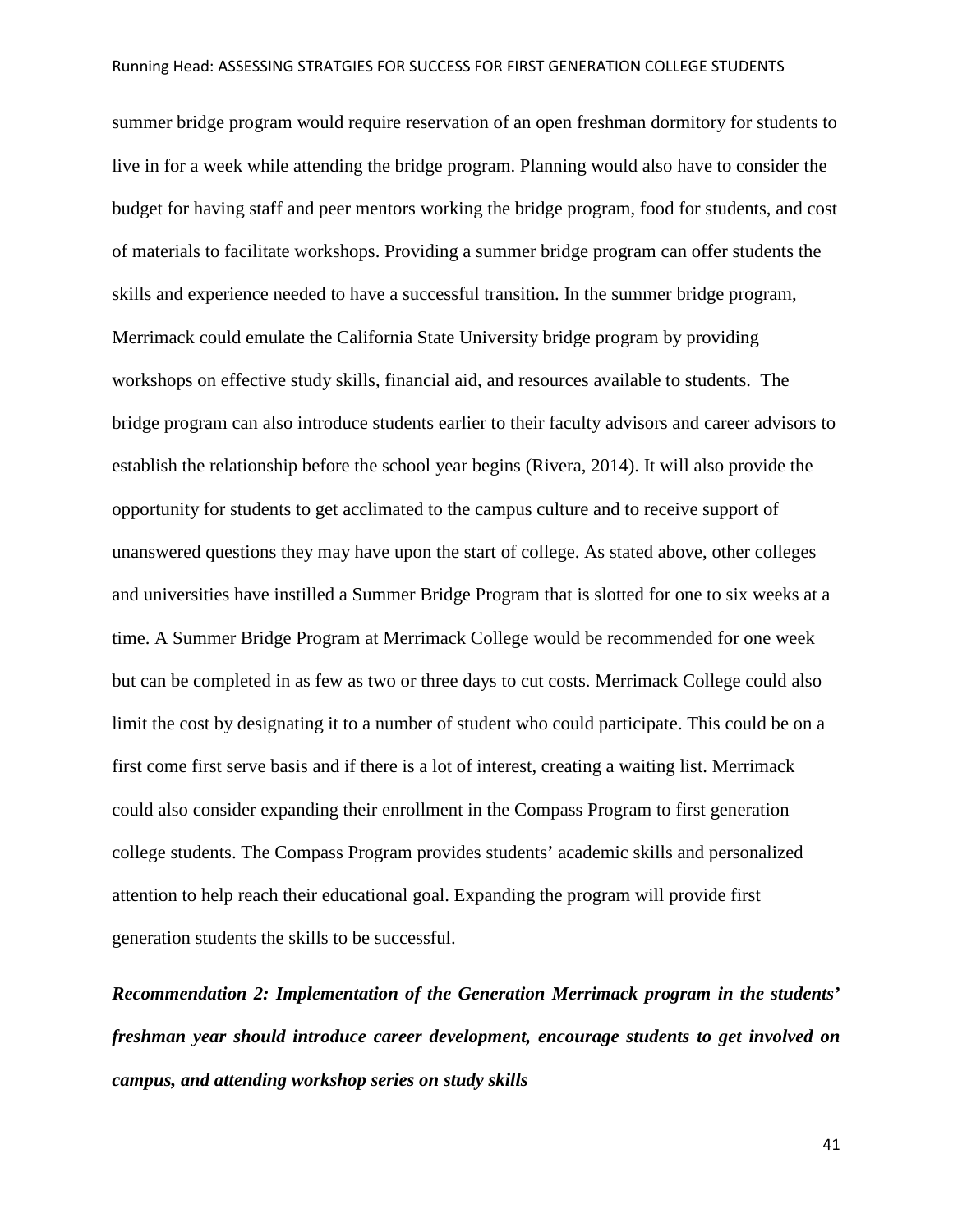Based on findings of this research and the literature review on first generation college freshman students, I recommend that the students should first focus on starting career development. This would include starting to build a resume and getting familiar with cocurricular learning opportunities. Students should take the initiative by receiving the guidance provided by the O'Brien Center for Student Success. This is supported by Ayala & Striplen's (2012) research on a career development model, which stressed the importance of connecting educational goals to career goals in first generation college students' freshman year. Generation Merrimack could model Ayala & Striplen's (2012) career model by providing students' knowledge on occupations, introducing them more effectively to services that the O'Brien Center offers, and helping them to increase their self-efficacy. Generation Merrimack could offer more creative and innovative programing related to career development to engage students to help them take the initiative.

Generation Merrimack can also focus in students' first year on getting acclimated with the Merrimack College community. This will help the students develop a sense of community within Generation Merrimack and help them to get involved on campus. Community is very important at Merrimack College and aligns with its institutional mission (Merrimack College, 2014). Building community can be provided by partnering with faculty to build awareness of first generation college students. Building community can also be fostered through sponsoring off-campus outings for the group. This can include going apple picking all together, and having a holiday party, to name a few ideas. Outings would require preplanning from and allocation of the budget in order to plan the activities ahead of time. Bringing all first generation students together to connect will help them feel as though they are not alone. The Generation Merrimack program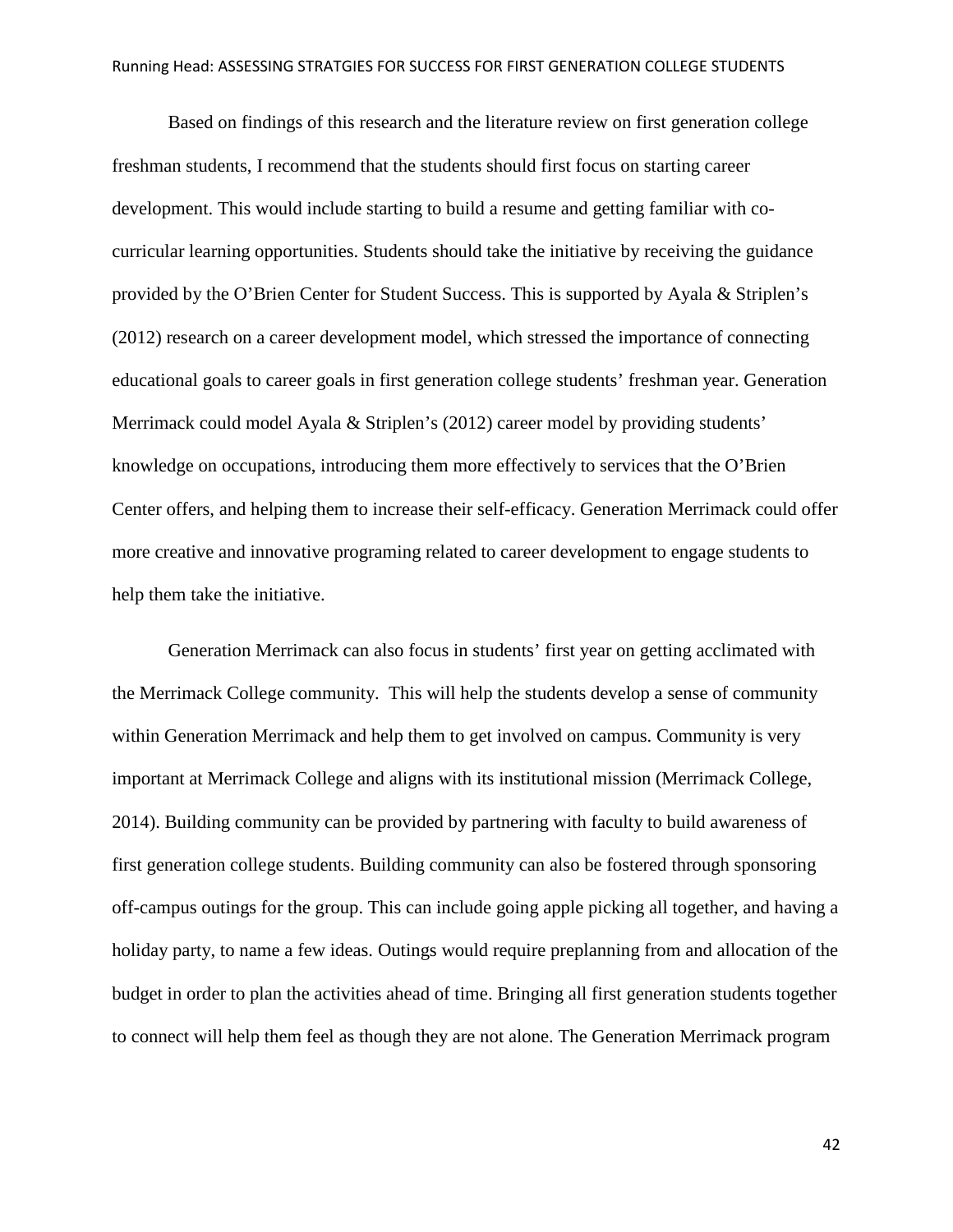should also encourage students to attend other events from Generation Merrimack to build community in other settings.

Another beginning step that I suggest for Generation Merrimack students is to develop a relationship with their professors. This requires them to meet with their professors and get to know them, so they will have someone to talk to if they are struggling in class. As demonstrated in the literature review, first generation college students often do not engage as often with faculty and staff, do not understand expectations of professors, and struggle with study skills. To improve these areas for students, I recommend to Generation Merrimack of having the freshman students who may demonstrate their struggles to attend the workshop series that the first year academic counselors conducted each year. This could specifically help students who are struggling, or students who want to learn more effective study tips that can help them in their educational pursuit. The workshops include assistance on time management, organization, preparing for midterm and final exam, as well as managing test anxiety. Gibbson, Pelchar, & Cochran's (2011) research highlighted how first generation college students often struggle with academic skills. For many first generation college students, the workshops could be very important as they often do not have a role model who have been exposed to college and the expectations that change from high school to college.

With regards to faculty and staff, I recommended that the students be supported in connecting with faculty and staff in the program. The program leadership should integrate faculty and staff as mentors to provide students with extra guidance and support. This would be on a voluntary basis from faculty and staff. In the Generation Merrimack program faculty and staff can come speak to students. The workshop series can help students who are undeclared hear about a major, ways to be involved on campus, or developing new skills. A final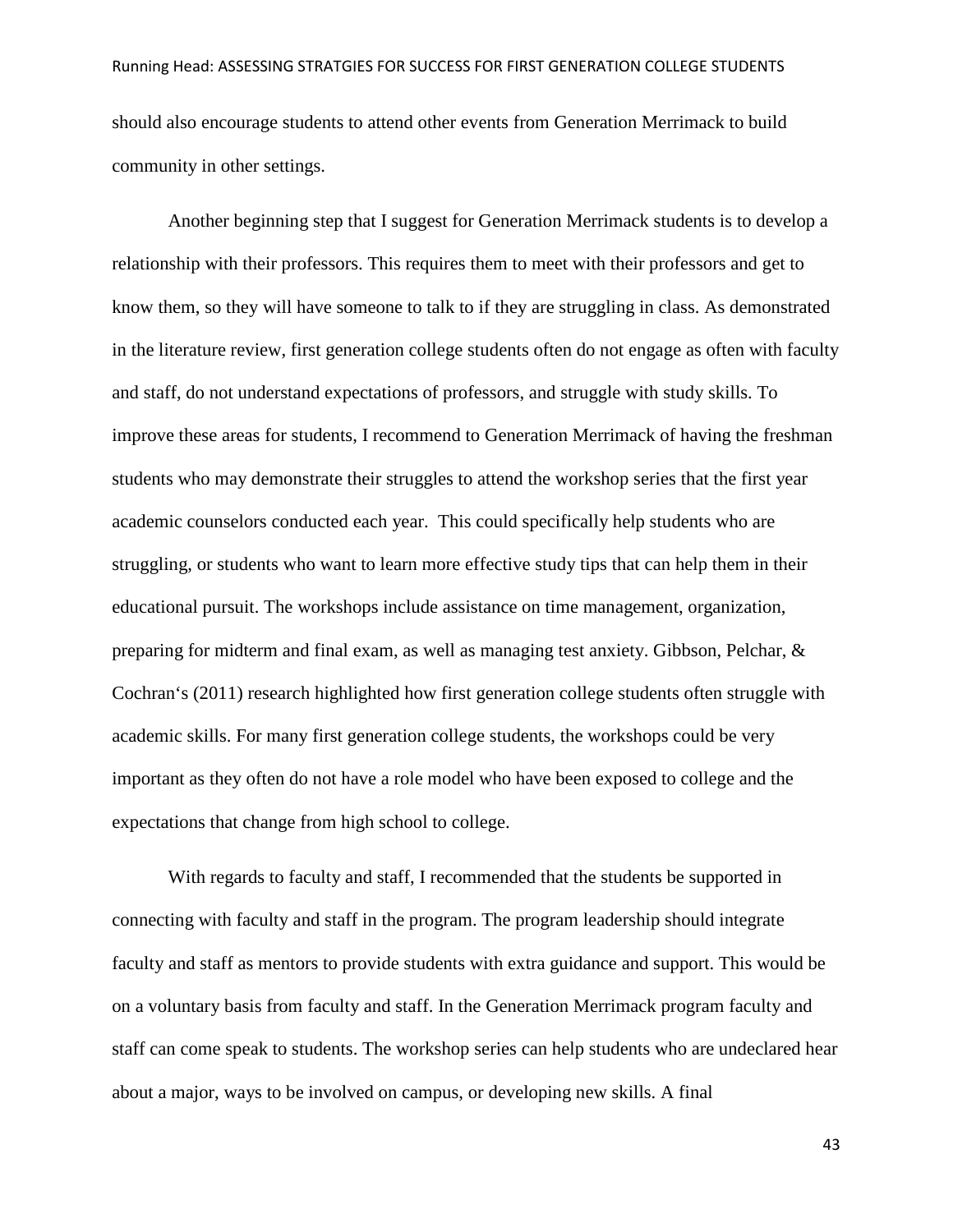recommendation for freshman is to get involved on campus. Getting involved on campus is very important as it helps freshman feel welcome on campus and not isolated from others. Generation Merrimack could have the peer mentors help students navigate the involvement fair as well as suggest organizations to join that they may be interested in.

# *Recommendation 3: Implementation of the Generation Merrimack program in the students' sophomore year should include more engagement with faculty and staff, participating in community service, and talking about career exploration opportunities*

Since sophomore year is a year marked with many decisions based on major selection and exploring their environment more closely, my recommendation for students in their sophomore year is to integrate faculty and staff in the program specifically for students who have not chosen a major, or to be a resource if a student wants to switch their major. Faculty and staff can also help the students engage in service learning as a group building opportunity. Service learning is reflective of Pelco, Ball, & Lockman's (2014) research which suggested that there is significant academic and professional development after participating in service learning. Pelco, Ball, & Lockman (2014) also suggested that first generation college students who participated in service learning had growth in writing skills, oral skills, leadership skills, and clarification on professional goals. I also recommend for students to continue to nurture the relationships with other first generation students that they have built in their freshman year. Students who are incoming as Generation Merrimack students are in the same shoes that sophomores were in the previous year, and they need guidance from other students. This really expands Generation Merrimack students getting involved on campus. Often, first generation college students are employed in order to afford to go to school, however, getting involved on campus is very important. Another area of focus for sophomore year is for students to talk to the O'Brien Center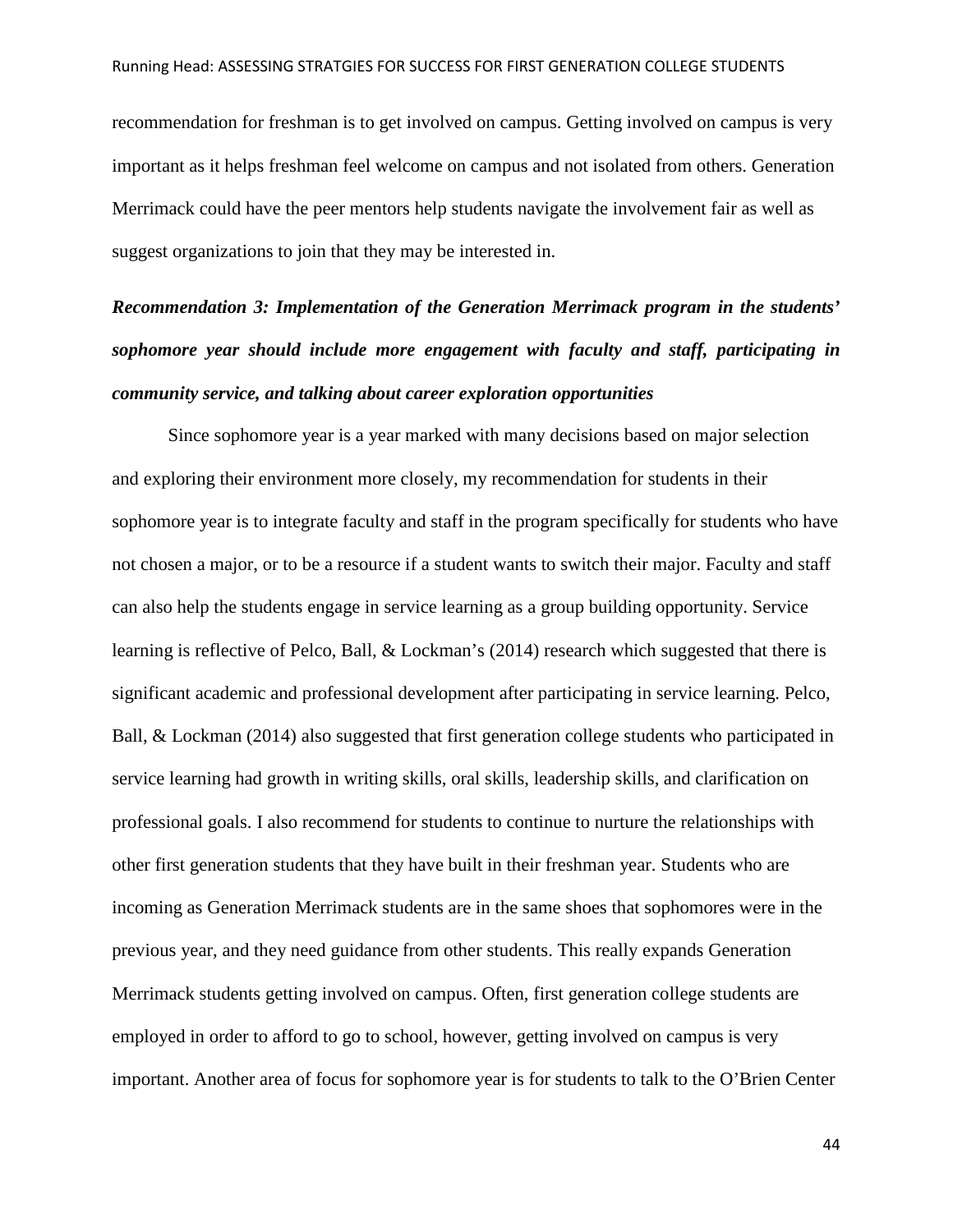for Student Success about informational interviews and internship possibilities. Information on interviews and informational interview could be provided through a workshop from the O'Brien Center to reach the students all together and provide an opportunity for questions. These students should also talk about career goals with their faculty advisor as well, along with O'Brien Center for Student Success staff to receive the best support. The students can talk about what classes they should take, other than the requirements of the major, to support their career goals. Students can also reach out to advisors about the possibility of the connections the advisor or other professors have regarding internships or career opportunities.

# *Recommendation 4: Implementation of the Generation Merrimack program in the students' junior year should include participating in the Professional Mentors Exchange program and talking about career opportunities*

Based on recommendations provided by the participants, I recommend that in their junior year, students are provided guidance from alumni in their field of study. Through the O'Brien Center for Student Success, staff can match students with alumni in the Professional Mentor Exchange Program. According to the Merrimack College website, the Professional Mentor Exchange Program will provide students a professional in the field to talk to outside of support provided by the institution (Professional Mentor Exchange, 2015). The mentor can speak to the experience of being in college, their path to their profession, in the field, and naming areas where they should focus to help them before they graduate. Having someone outside of the institution can help the students have a different perspective and provide some guidance that they may be lacking. Generation Merrimack students should also keep ties with the O'Brien Center for Student Success to develop and make sure that they are on the right path with a plan set in stone after college. Being in collaboration with the O'Brien Center, first generation students should be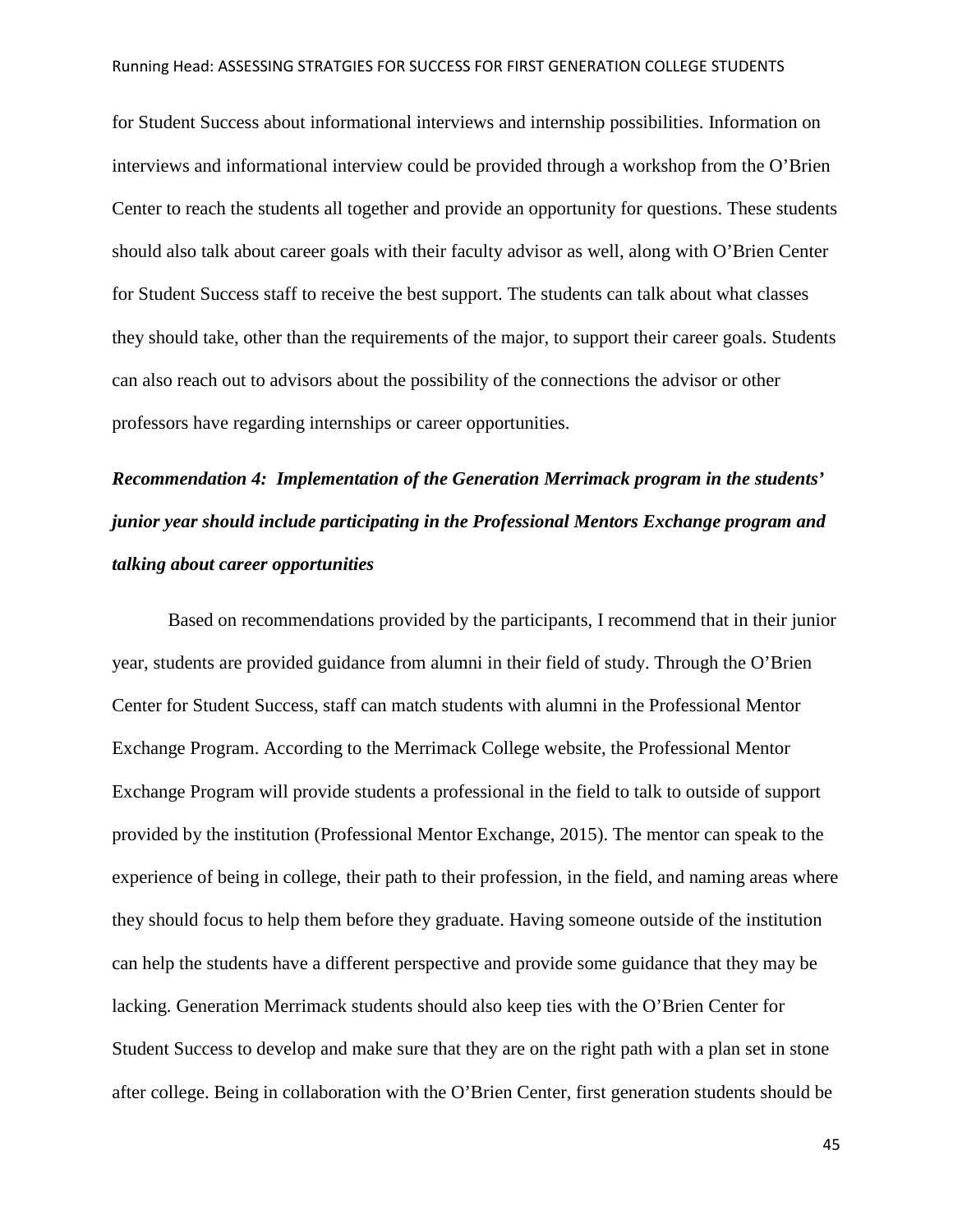guided in identifying and applying for internships for the summer before going into their senior year, if they have not done so before this time. Students can also volunteer on or off campus so that if they do not have another commitment that can improve their resume.

*Recommendation 5: Implementation of the Generation Merrimack program in the students' senior year should encompass all previous years, talking about after graduation plans with their advisor and career services, and partnering with Hamel Health center for students experiencing emotional distress.*

To help first generation college seniors, senior year should encompass all areas described in the curriculum in the previous years. First, students should have already been partnering with the O'Brien staff to develop post-graduation plans and continuing to be a part of the Professional Mentor Exchange Program provided by the O'Brien Center. Students should use the plan that they have had set in-stone from freshman year and use all of the internship experiences they have had as guidance towards a job. Students should be talking about graduation plans in the fall semester so they are able to consider applying for a job or graduate school. Students also should talk to faculty, especially their academic advisor, about their graduation plans to help them in guidance on moving on. Senior year can often bring uncomfortable feelings about leaving college and starting a career. I recommend that Generation Merrimack partners with Hamel Health center in providing help to students struggling with emotional distress since they have not gone through this before. Knowing there is someone to talk to or a way to relieve stress could help these students transition out of college more smoothly. This can also help with the connections that Generation Merrimack students have made with their professors since freshman year, and the academic years that follow as well.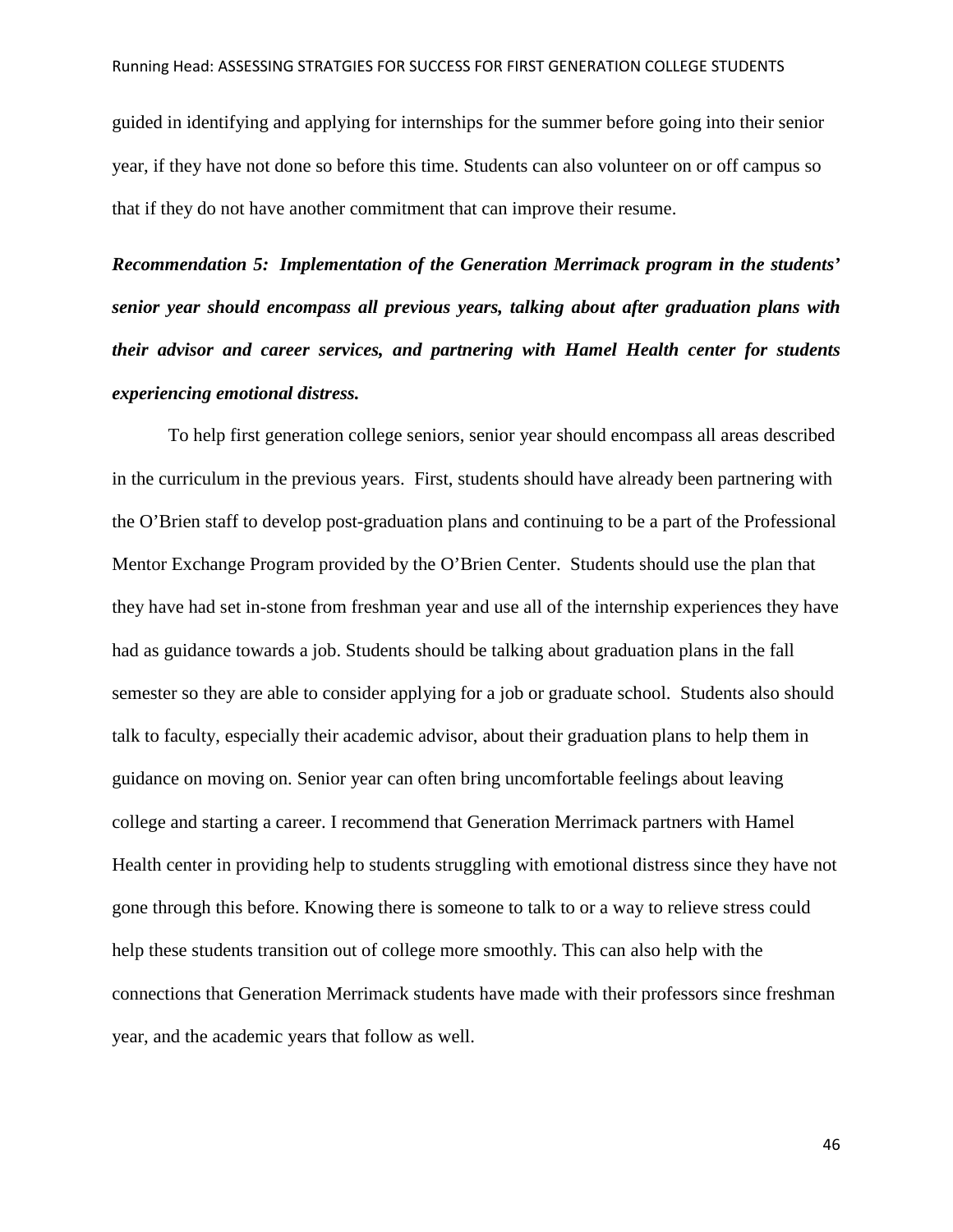# *Recommendations 6: Activities related to mentoring and bonding should be integrated every year of a first generation student's time at Merrimack.*

Faculty and staff on a college are a great resource for first generation college students. At Chapman University, faculty and staff are professional mentors for the first generation college students. The goal of the mentoring program at Chapman is to provide overall guidance and support for first generation college students. The mentoring helps students develop and achieve their educational goals. Faculty and staff mentors help students navigate the university and make the most out there time at the institution. The mentoring program has appeared to help retention of first generation college students at Chapman. As a part of the agreement for the mentoring program, mentors and mentees must maintain regular communication over the yearlong commitment. Mentors and mentees are required to meet three times in the semester and attend group activities designated for all mentors and mentees relationships (Chapman University, 2015).

For Merrimack College, a faculty and staff mentoring program could be implemented in the Generation Merrimack program. In conjunction to the peer mentors provided to the students, each first generation student could be assigned a faculty or staff member to help them through their educational journey. This could be implement in the freshman year so that the mentors could support them to graduation. Volunteering as a faculty and staff mentors would be on a volunteer basis. This would be beneficial to the peer mentors of the program since they are often lacking support of their own when they become a peer mentor. This could help students feel more of a connection to faculty and staff. Most participants in the study thought that more connections to faculty and staff would be very beneficial to them. This would help grant that wish of the students and provide more support to the program.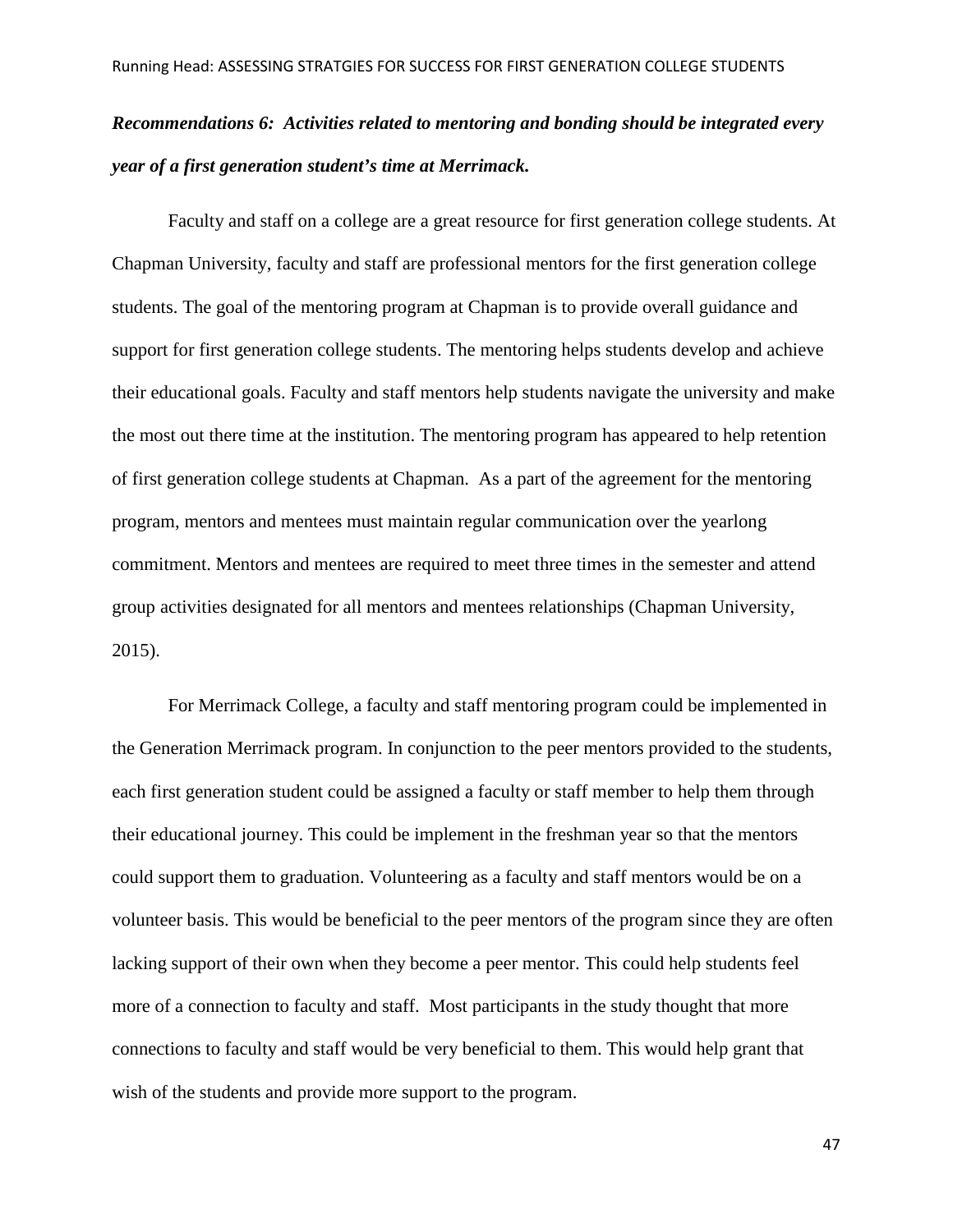Participants in the study demonstrated that there was a need for more interactions with faculty and staff. At the University of Central Florida, first generation college students are encouraged to invite faculty and staff to lunch to learn beyond the classroom. The students can ask the faculty and staff to have lunch with them to talk about a course they are taking, advising, and career aspirations. Students are also provided a guideline for questions that they can ask to help get to know one another better and how they can improve their performance in the classroom. The lunch is a formal invitation to faculty and staff where the meal is covered by the multicultural and academic support office. Students must prepare for their lunch and learn session prior to meeting with the faculty and staff. Students are also required to fill out a quick surveyed after completion for the offices records (University of Central Florida, 2015).

As a recommendation for Generation Merrimack, providing students the opportunity to ask a faculty or staff members to lunch could help support them in multiple ways. Students can be supported by talking about their struggles, ask unanswered questions, talk about career aspirations, or how to improve their academic performance. Students can ask to be invited to have lunch in the Merrimack Club, a formal dining area for faculty and staff. Faculty and staff can ask students to attend lunch with them in the Merrimack Club. If the budget allows, Generation Merrimack could allocate a lunch for each student a year so they can expand their social interactions with faculty and staff. Currently lunch at the Merrimack Club on campus cost eight dollars a person. Depending on the amount of students in the program, consideration must be given to the budget.

Participants in the study described the experience for peer mentors themselves could be improved for the quality of the program. A few participants who were peer mentor suggested that they would like to see bonds improved between peer mentors themselves. Participants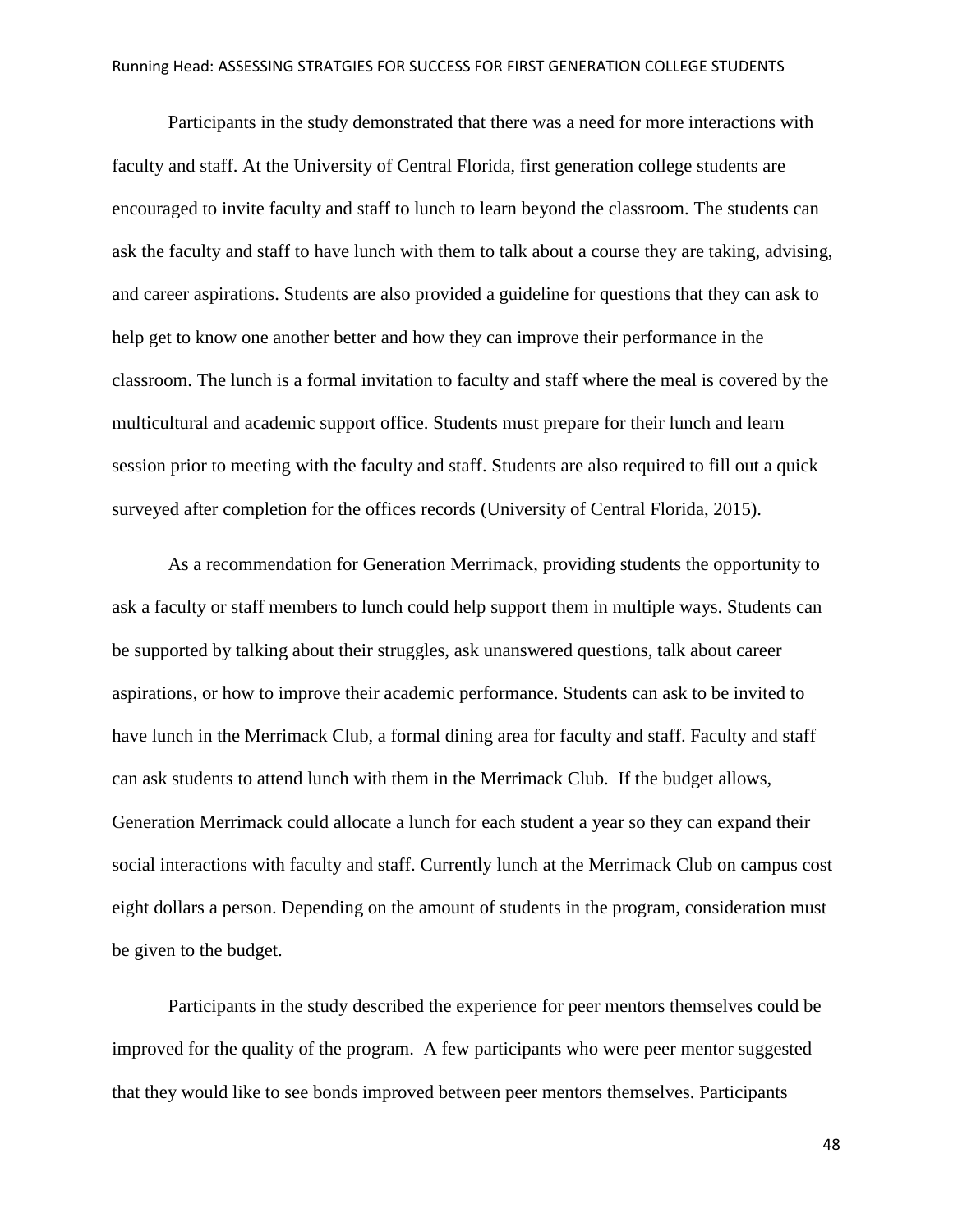described that they would like to see Generation Merrimack develop a closer knit family, such as the resident advisors at Merrimack College have developed. Resident advisor at Merrimack College are required to attend team building activities before beginning their assignments. The resident advisors complete a week of training where they participate in icebreakers to get to know one another, large gatherings for dinner or making s'mores, as well as day trips to laser tag, movies, and going out for ice cream. Team building activities help develop a stronger network that is important in providing guidance and support to one another. Providing a training for peer mentors would require the coordinator of Generation Merrimack to lead the team building activities. The cost of the team building activities should be minimal to the budget as it could be a daylong session. In a daylong session, the cost of materials for team building activities and lunch for everyone needs to be considered. The team building activities could be held around campus. The coordinator of Generation Merrimack will need to reserve spaces ahead of time to ensure the program will have the areas they would like to use.

A few participants also suggested as a recommendation to the program is to provide more activities and events for all the students involved in the program. Participants indicated they would like to have more events such as a movie night or dinner party where all students can come together at the same time. Activities and events would require consideration of the budget. Also transportation to events off campus can be provided by Merrimack by reserving vans to use. Participants also suggested having events and activities late afternoon and early evening and on weekends so commuters could attend some of the events. An overall suggestion participants made was to advertise events and activities more so they have notice and can plan to attend the events and activities. Advertisement of events and activities can also be extended on social media sites where students are often more engaged.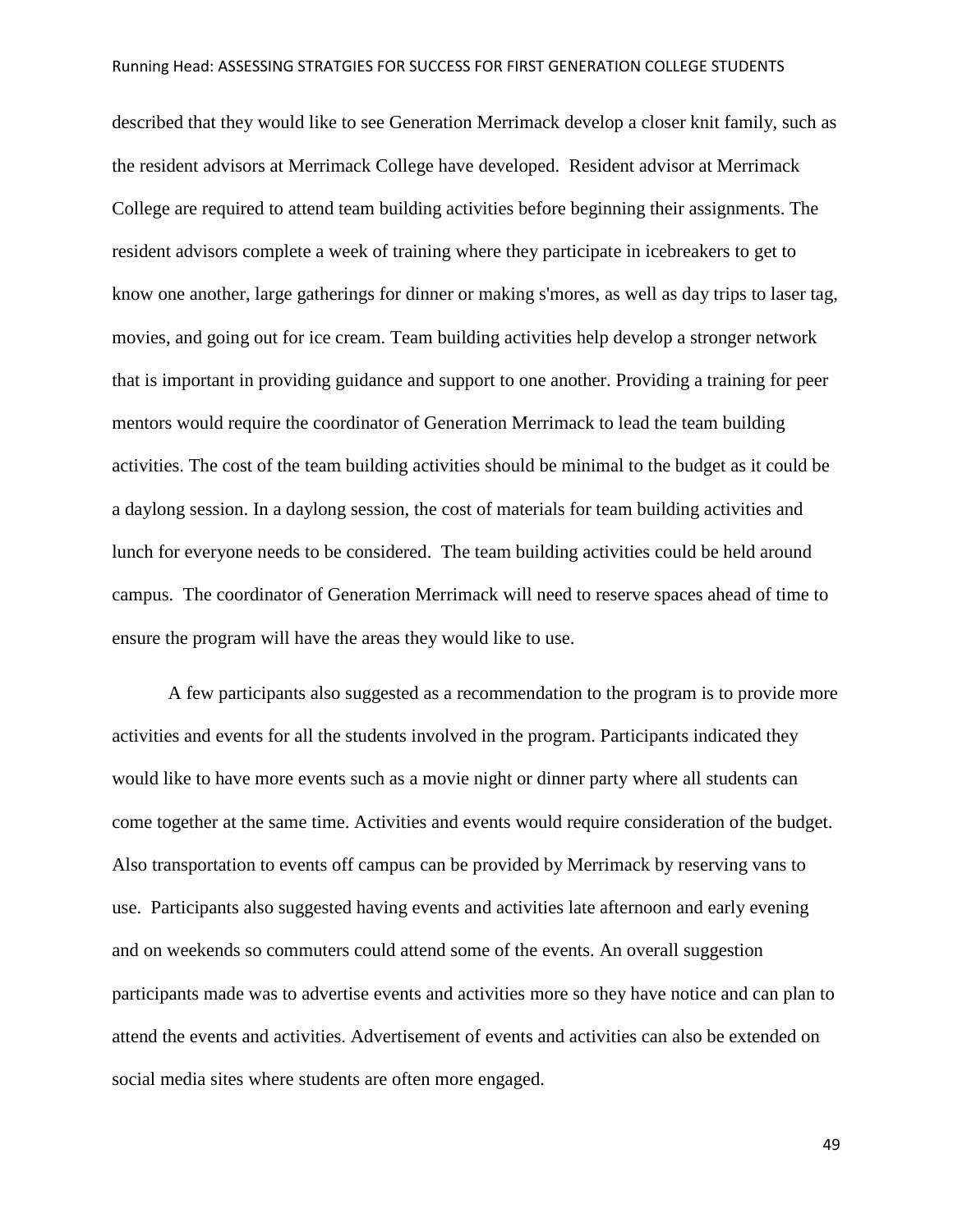Community service has been shown to be important in the development and growth of a college student. Community service provides students the opportunity to engage beyond the classroom. Engaging beyond the classroom provides the students a way to give back to the community and help the institution to develop community partnerships. Community service is found to be a great educational opportunity for first generation college students. Pelco, Ball, & Lockeman (2014) reported significant academic and professional development after participating in the service learning program. The researchers suggest overall growth in writing skills, oral skills, leadership skills and clarification of professional goals.

While the Merrimack community is very engaged in the community around the institution, I would recommend having Generation Merrimack participate directly as group affiliation. This could be done as an event where students will go together to engage in service. Merrimack College already participates in a day of service on Veteran's days. Generation Merrimack could participate in Mack Gives Back which occurs on Veteran's day as a group and work together on a service project. This will provide students a better way to connect to one another and fulfill civic engagement. Generation Merrimack could also partner with the Steven Service Learning Center to identify other service opportunities throughout the year that Generation Merrimack could be a part of as a group.

#### *Recommendation 7: Generation Merrimack should develop its visibility on campus*

When participants were asked about recommendations they had for the program, most participants indicated they would like to see more awareness of the program on campus. Many participants echoed the idea that Generation Merrimack needs to advertise the program sooner to help improve engagement from the student body. One participant suggested that summer orientation may be a great time to provide students' knowledge about the program. Students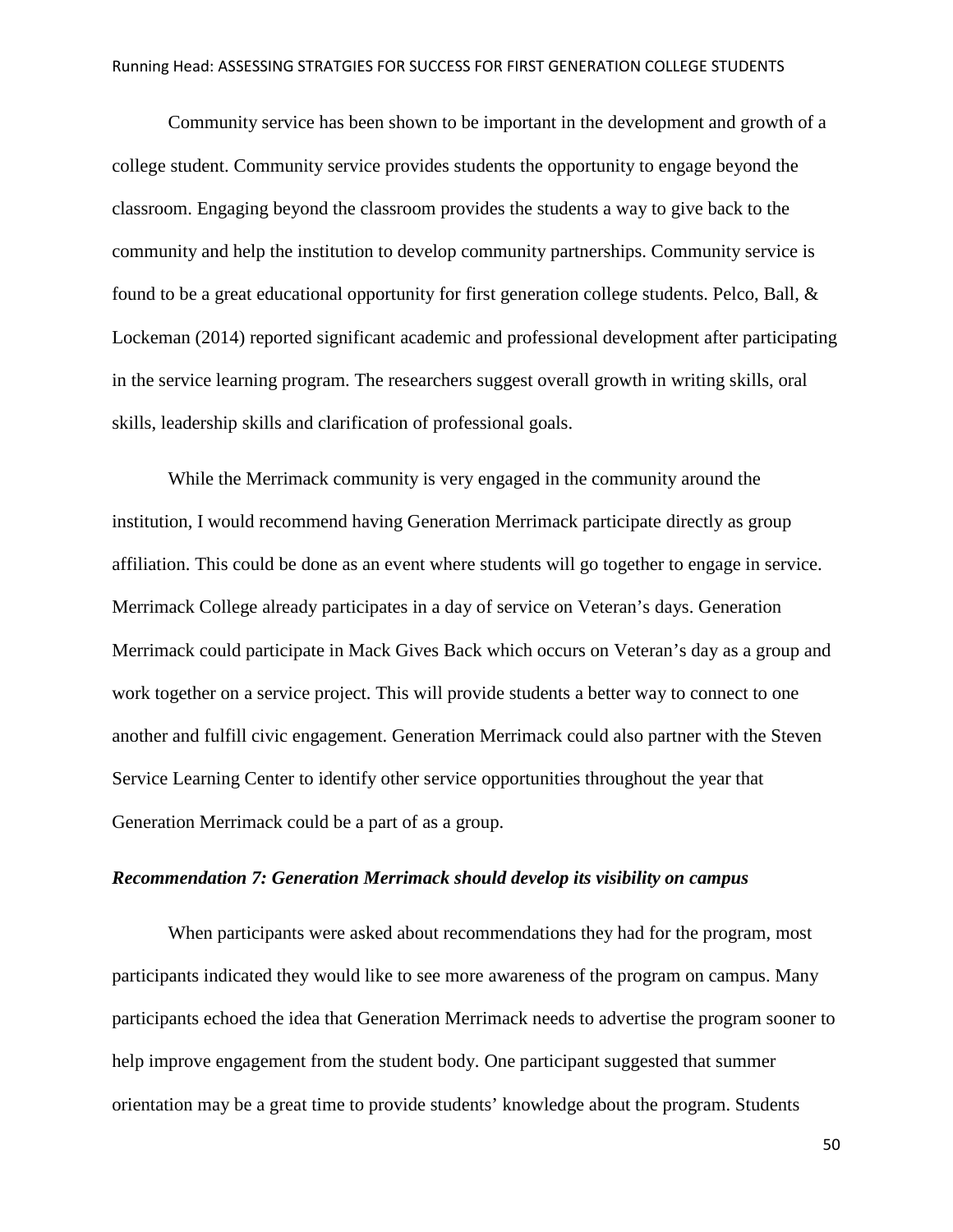could receive an email or a flyer in the mail on Generation Merrimack and all the support it provides to first generation students. Also, Generation Merrimack could consider having a breakout session at orientation on the program for the students. One final suggestion for increasing awareness during summer orientation is to sponsor a portion of the orientation by providing small giveaways, such as magnets or pins with Generation Merrimack logo on them. This will help increase conversation about the program before students are on campus in the fall.

While students are on campus, visibility of the program can be improved by having more faculty and staff actively supporting the program. If faculty and staff are first generation college students they can display the logo more effectively in their office space. This will provide students who are first generation comfort that they can connect in that way. Faculty and staff who are not first generation could also support the program by displaying the logo in support of the students they work with. This will provide ally ship with non-first generation and first generation students. Also, Generation Merrimack could be more active by opening up activities and events to non-first generation college students. Welcoming non first generation students to certain events will help provide a larger campus awareness and support for first generation students. An additional awareness initiative is develop Generation Merrimack presence on social media. Generation Merrimack is currently on Facebook and Twitter. Generation Merrimack could improve efforts by being more engaged in social media outlets. Sharing pictures of events, interaction between peer mentors and mentee, as well as articles on first generation college students can interest students to follow Generation Merrimack on social media outlets.

#### **Conclusion**

This study was conducted to further expand on the perception and experiences of first generation college students in Generation Merrimack. In this qualitative study, four seniors, one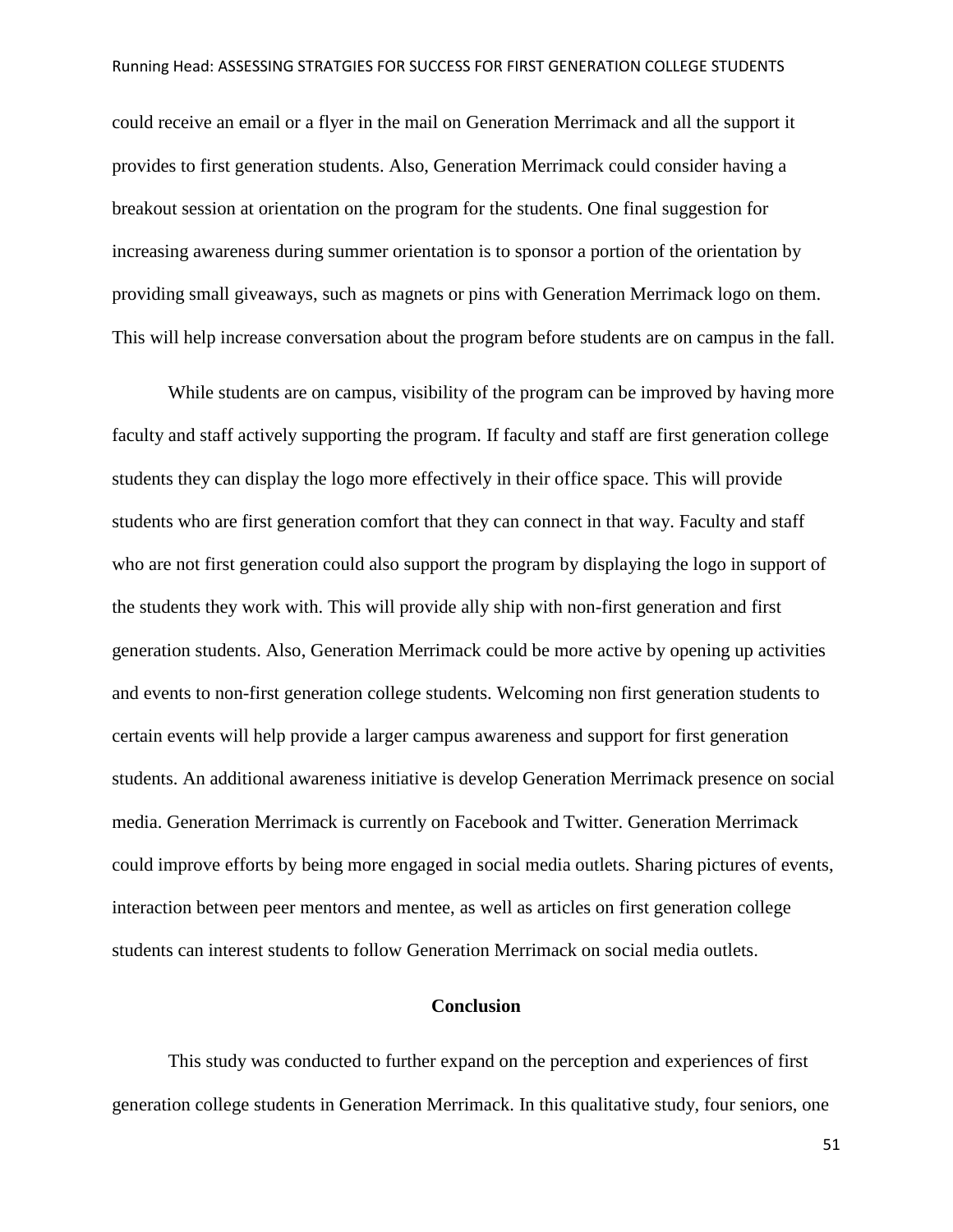sophomore, and three freshmen students were interview regarding their experiences. From this study, I was able to gain valuable insight into the perceptions of first generation college students on their participation in Generation Merrimack. I was able to answer my research question, how can Generation Merrimack improve their efforts to support first generation college students? The findings of this study indicated that first generation college student face barriers with transitioning, finances, and engagement on campus. Findings also indicated that first generation college students receive many support systems in their educational pursuit and that Generation Merrimack was a large support. This research is significantly important for the field of higher education, as it is vital that higher education professionals understand the way first generation college students need to be understood and supported in their educational journey. In terms of the future of American higher education, there needs to be more awareness of first generation students and their needs and concerns in college. There are more first generation college students attending college than in the past.

This project explored questions of barriers faced by and supports needed by first generation college students. Merrimack College's Generation Merrimack programs aims to better the experience of their first generation college students. With the results of this qualitative study, I provided recommendations for best practice to the Generation Merrimack. Overall, this project was a wonderful experience that helped me better understand how to conduct qualitative research and explore a topic that is very important to me, first generation college students. This study has provided information on how to better the experience of first generation college students in the post-secondary level. This subject is one that will continue to be important to the field of higher education as the population of first generation students is on the rise. Hopefully,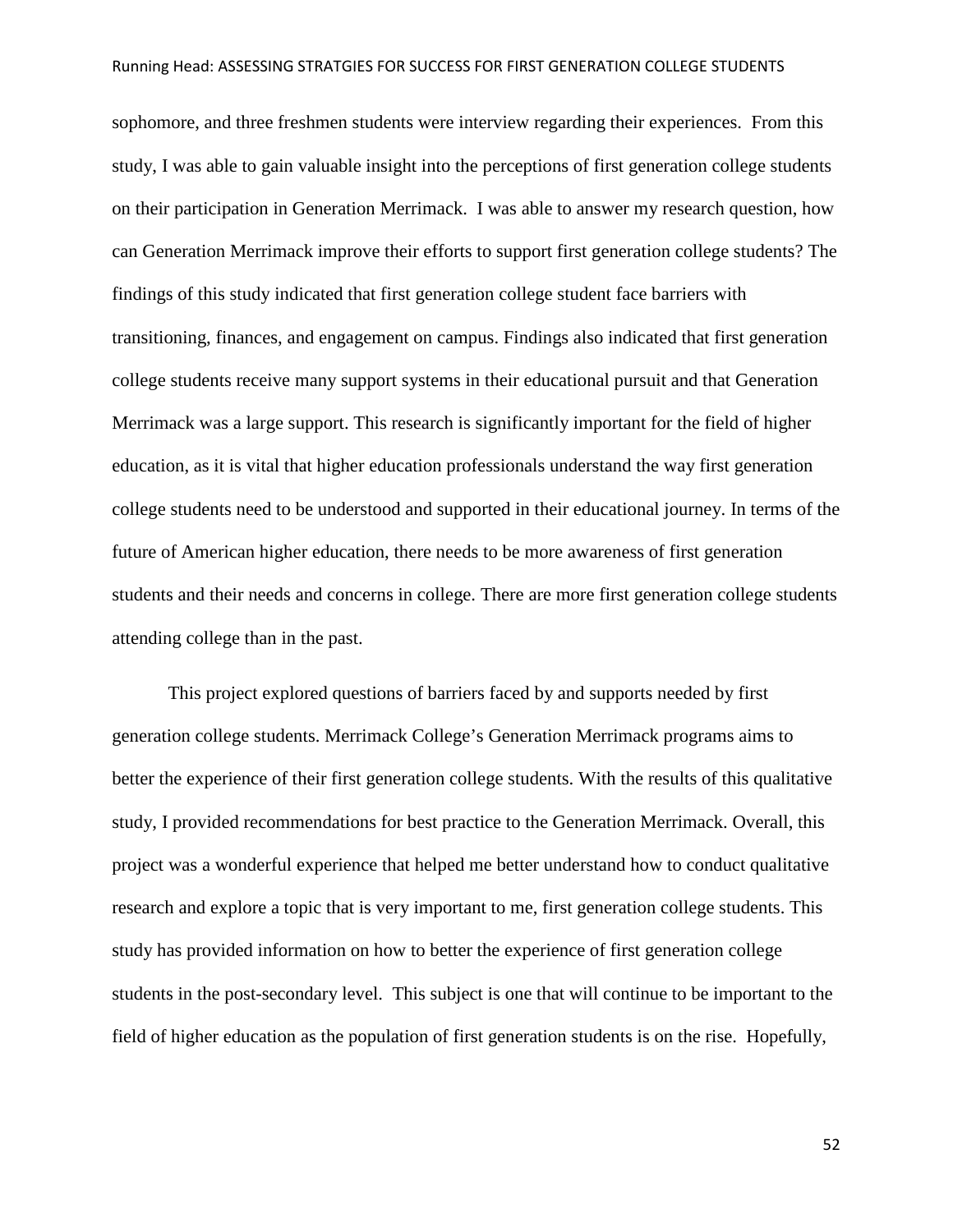further research will continue to be done on this topic and actions will be taken to improve the overall college experience of first generation college students.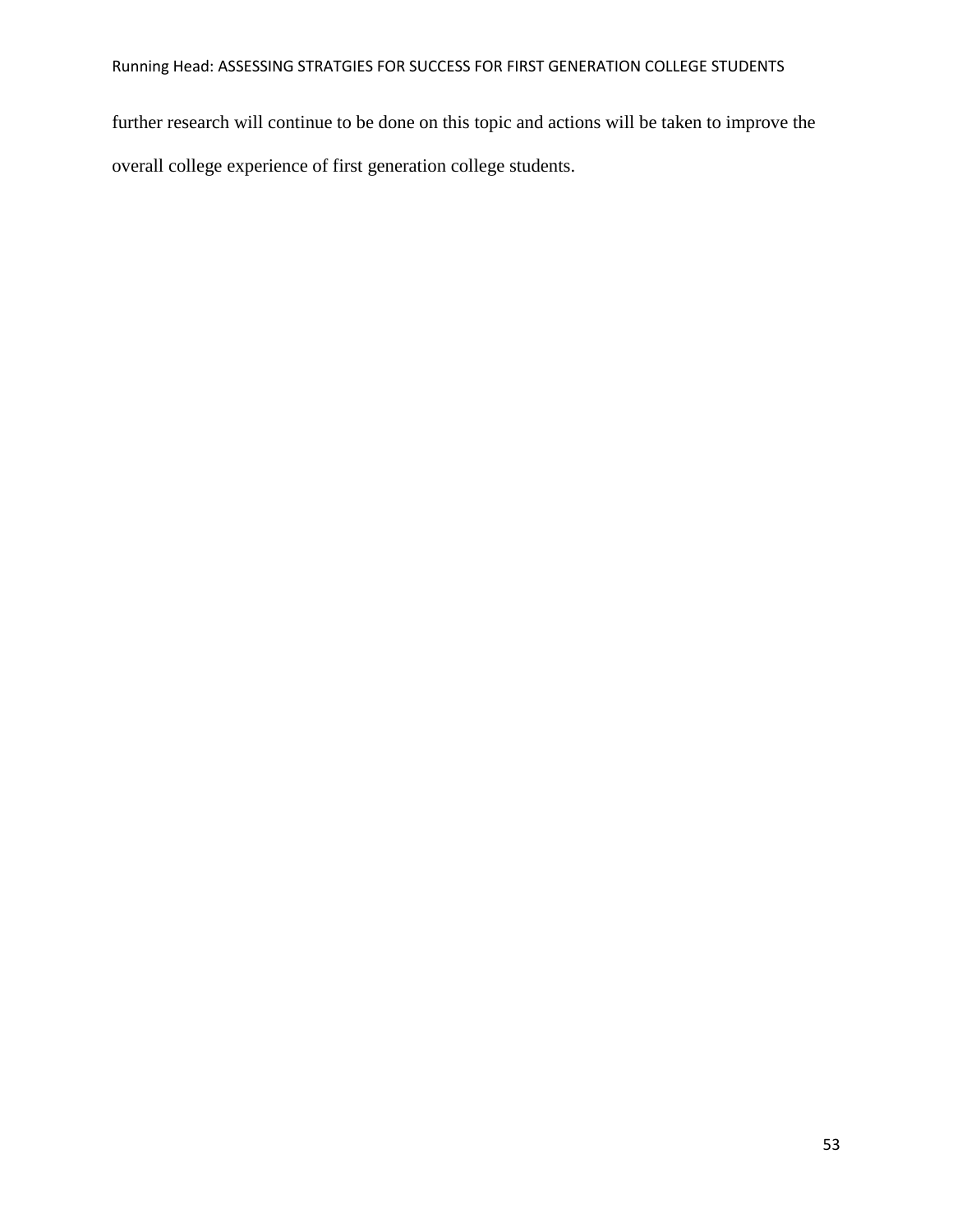#### References

About us. (2014). Merrimack College. Retrieved from<http://www.merrimack.edu/about/>

- Archuleta, A. J. (2015). Newcomers: The contribution of social and psychological well-being on emotion regulation among first-generation acculturating Latino youth in the southern united states. *Child & Adolescent Social Work Journal*, doi:10.1007/s10560-014-0370-4
- Aronson, P. (2008). Breaking barriers or locked out? Class-based perceptions and experiences postsecondary education. *New Directions for Child & Adolescent Development*, 2008(119), 41-54. doi:10.1002/cd.208.
- Ayala, C., & Striplen, A. (2002). A Career Introduction Model for First-Generation College Freshmen Students.
- Bettinger, E. P., Boatman, A., & Long, B. L. (2013). Student Supports: Developmental. Education and Other Academic Programs. *The Future of Children*, 23(1), 93-115.
- Bryan, E., & Simmons, L. (2009). Family involvement: Impacts on postsecondary educational success for first- generation Appalachian college students. *Journal Of College Student Development*, 50(4), 391-406. doi:10.1353/csd.0.0081
- Campus Employment. (2015). University of Maine Farmington. Retrieved from: <http://www.umf.maine.edu/scholarships-aid/student-employment/>
- Castleman, B. L., Arnold, K., & Wartman, K. L. (2012). Stemming the tide of summer melt: An experimental study of the effects of post-high school summer intervention on low-income students' college enrollment. *Journal of Research on Educational Effectiveness*, 5(1), 1- 17.
- Clauss-Ehlers, C. S., & Wibrowski, C. R. (2007). Building educational resilience and social support: The effects of the educational opportunity fund program among first-and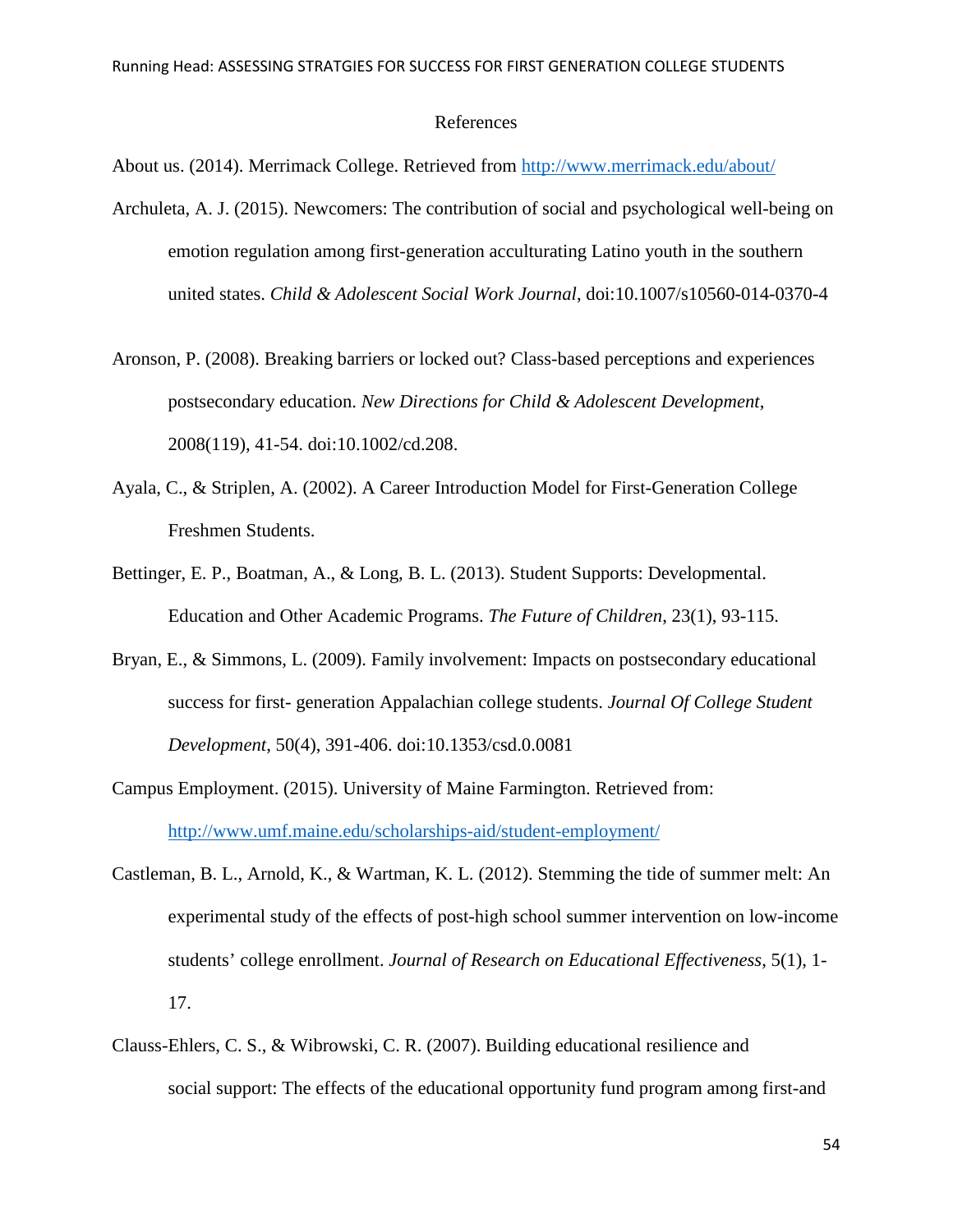second-generation college students. *Journal of College Student Development*, 48(5), 574- 584.

- Collier, P. J., & Morgan, D. L. (2008). "Is That Paper Really Due Today?" Differences in First-Generation and Traditional College Students' Understandings of Faculty Expectations. *Higher Education*, 55(4), 425-446.
- Department of Education. (2014). Upward Bound. Retrieved from http://www2.ed.gov/programs/trioupbound/index.html
- Engle, J., & Tinto, V. (2008). Moving Beyond Access: College Success for Low-Income, First- Generation Students. *Pell Institute for the Study of Opportunity in Higher Education*.
- Filkins, J. W., & Doyle, S. K. (2002). First Generation and Low Income Students: Using the NSSE Data To Study Effective Educational Practices and Students. *Self-Reported Gains*. AIR 2002 Forum Paper.
- Folger, W. A., Carter, J. A., & Chase, P. B. (2004). Supporting First Generation College Freshmen with Small Group Intervention. *College Student Journal*, 38(3), 472.
- Gardner, S. K., & Holley, K. A. (2011). "Those Invisible Barriers Are Real": The Progression of First-Generation Students through Doctoral Education. *Equity & Excellence In Education*, 44(1), 77-92.
- Gibbons, M. M., Pelchar, T. K., & Cochran, J. L. (2011). Gifted students from low-education backgrounds. Roeper Review, 34(2), 114-122.
- Gofen, A. (2009). Family Capital: How First-Generation Higher Education Students Break the Intergenerational Cycle. *Family Relations*, 58(1), 104-120.
- Graham, L. (2011). Learning a new world: Reflections on being a first-generation college student and the influence of TRIO programs. *New Directions For Teaching & Learning,*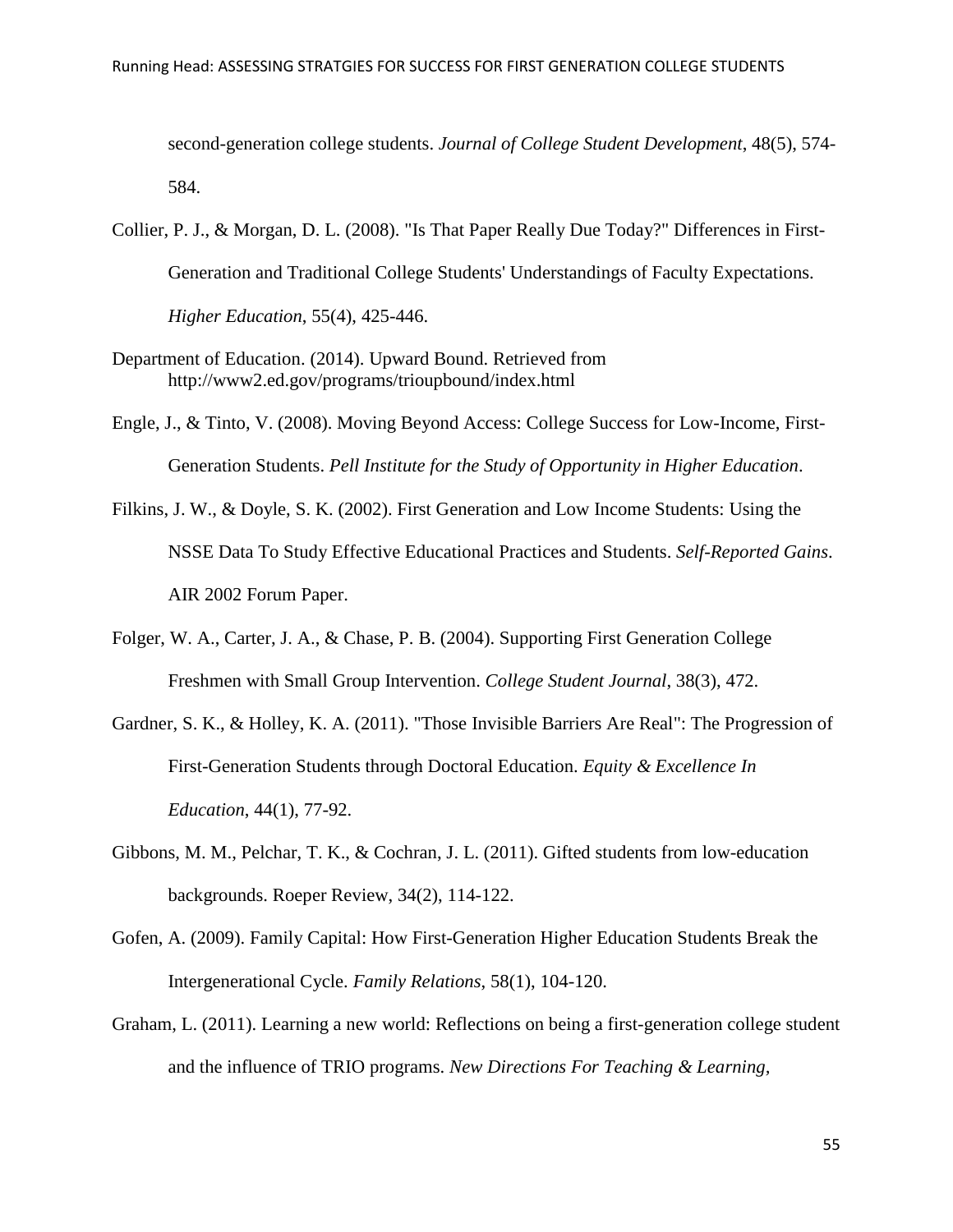2011(127), 33-38. doi:10.1002/tl.455.

- Inkelas, K., Daver, Z. E., Vogt, K. E., & Leonard, J. (2007). Living-Learning Programs and First-Generation College Students' Academic and Social Transition to College. *Research In Higher Education*, 48(4), 403-434.
- Jenkins, S., Belanger, A., Connally, M., Boals, A., & Durón, K. M. (2013). First-Generation Undergraduate Students' Social Support, Depression, and Life Satisfaction*. Journal Of College Counseling*, 16(2), 129-142. doi:10.1002/j.2161-1882.2013.00032.x.
- Kirshner, B., Saldivar, M., & Tracy, R. (2011). How first-generation students learn to navigate education systems: A case study of First Graduate. *New Directions for Youth Development*, 2011107-122. doi:10.1002/yd.421.
- La Rosa, D., Luna, M., & Tierney, W. G. (2006). Breaking through the Barriers to College: Empowering Low-Income Communities, Schools, and Families for College Opportunity and Student Financial Aid. *Center for Higher Education Policy Analysis*, University of Southern California.
- Living Learning Community. (2015) Clemson University. Retrieved from: <http://www.clemson.edu/academics/programs/first/living-learning.html>

Lunch and Learn. (2015). University from Central Florida. Retrieved from: <http://mass.sdes.ucf.edu/programs/lunch>

- Martinez, E. F., Bilges, D. C., Shabazz, S. T., Miller, R., & Morote, E. S. (2012). To Work or Not to Work: Student Employment, Resiliency, and Institutional Engagement of Low-Income, First-Generation College Students. *Journal of Student Financial Aid*, 42(1), 3.
- Mehta, S. S., Newbold, J. J., & O'Rourke, M. A. (2011). Why do first-generation students fail? *College Student Journal*, 45(1), 20-35.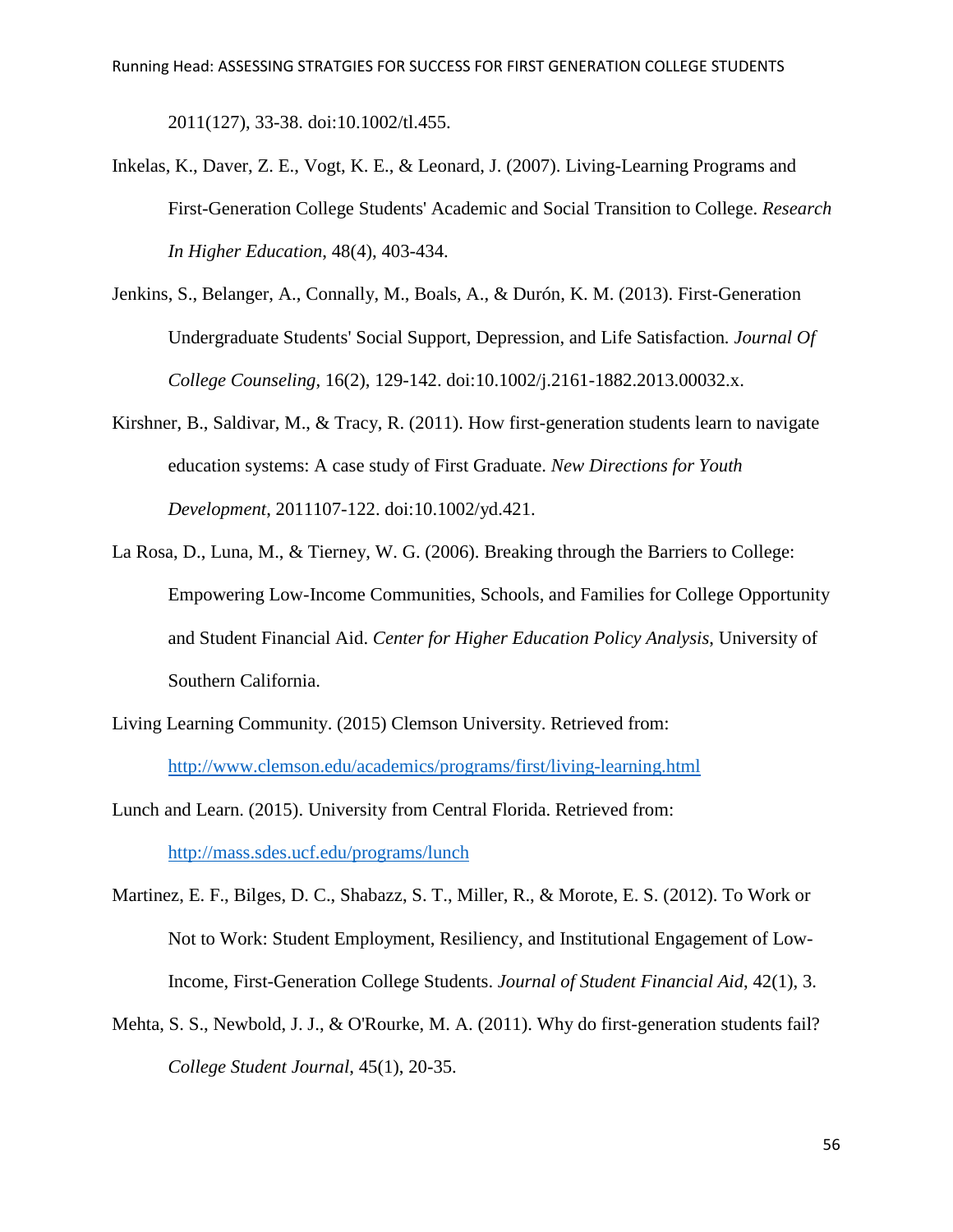Mentoring Program. (2015). Chapman University. Retrieved from:

<http://www.chapman.edu/students/academic-resources/first-generation/mentoring.aspx>

- Mertens, D. M. (2009). Research and evaluation in education and psychology: Integrating diversity with qualitative, quantitative, and mixed methods approaches. (4th edition). New York: Sage publications.
- O'Brien Center for Student Success, Generation Merr1mack. (2014). Retrieved from [https://merrimack.edu/obrien-center/generation-merr1mack.php.](https://merrimack.edu/obrien-center/generation-merr1mack.php)
- Olive, T. (2010). Desire for Higher Education in First-Generation Hispanic College Students. *International Journal Of Interdisciplinary Social Sciences*, 5(1), 377-389.
- Pascarella, E. T., Pierson, C. T., Wolniak G. C., & Terenzini, P. T. (2004). First-Generation College Students: Additional Evidence on College Experiences and Outcomes. *The Journal of Higher Education*, 75(3), 249-284.
- Perna, L. W., & Kruban, E. R. (2013). The State of College Access and Completion: Improving College Access and Underrepresented Groups*. Routledge*, 11-33.
- Pelco, L. E., Ball, C. T., & Lockeman, K. S. (2014). Student Growth from Service-Learning: A Comparison of First-Generation and Non-First-Generation College Students. *Journal Of Higher Education Outreach & Engagement*, 18(2), 49-65.
- Rivera, C. (2014). Cal State's Summer Bridge program helps students transition to campus life. Retrieved from: [http://www.latimes.com/local/education/la-me-college-bridge-20140707](ttp://www.latimes.com/local/education/la-me-college-bridge-20140707-s) [st](ttp://www.latimes.com/local/education/la-me-college-bridge-20140707-s)ory.html
- Stebleton, M. J., & Soria, K. M. (2012). Breaking down Barriers: Academic Obstacles of First- Generation Students at Research Universities. *Learning Assistance Review*, 17(2), 7-20.
- Stuber, J. M. (2011). Integrated, marginal, and resilient: race, class, and the diverse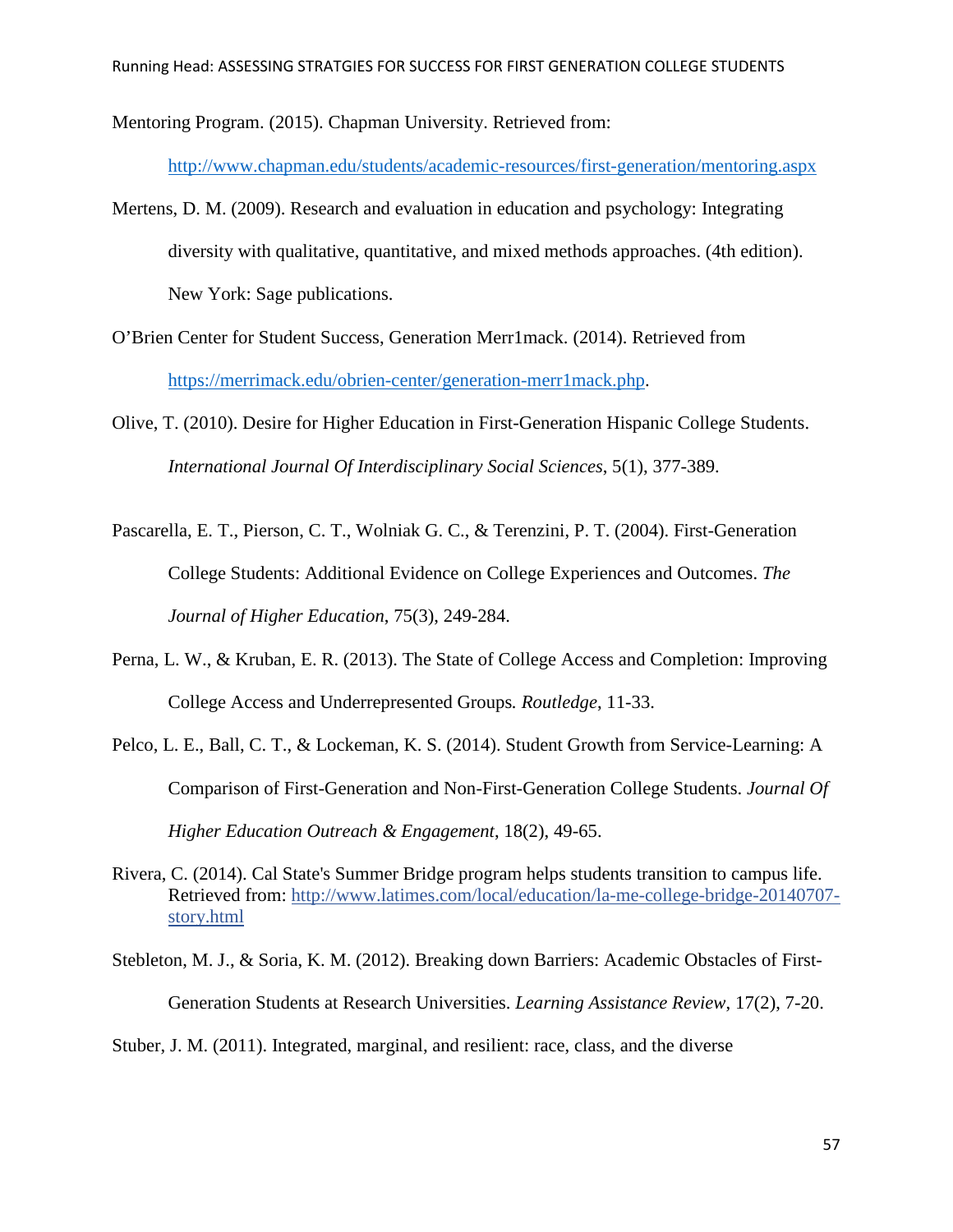experiences of white first‐generation college students. *International Journal of* 

*Qualitative Studies in Education*, 24(1), 117-136.

Student Life and Activities. (2015). Suffolk University. Retrieved from:

<http://www.suffolk.edu/campuslife/2072.php>

Summer Bridge. (2015). California State University. Retrieved from:

<http://www.csuchico.edu/news/archived-news/2013-fall/7-3-13-summer-bridge-program->

eases-freshman-transition-for-first-gen-students.shtml

Suzuki, A., Amrein-Beardsley, A., & Perry, N. J. (2012). A Summer Bridge Program for Underprepared First-Year Students: Confidence, Community, and Re-Enrollment. *Journal of The First-Year Experience & Students In Transition*, 24(2), 85-106.

US Department of Education. (2014). Programs: Federal Supplemental Educational Opportunity Grant Program. Retrieved from: [http://www2.ed.gov/programs/fseog/index.html.](http://www2.ed.gov/programs/fseog/index.html)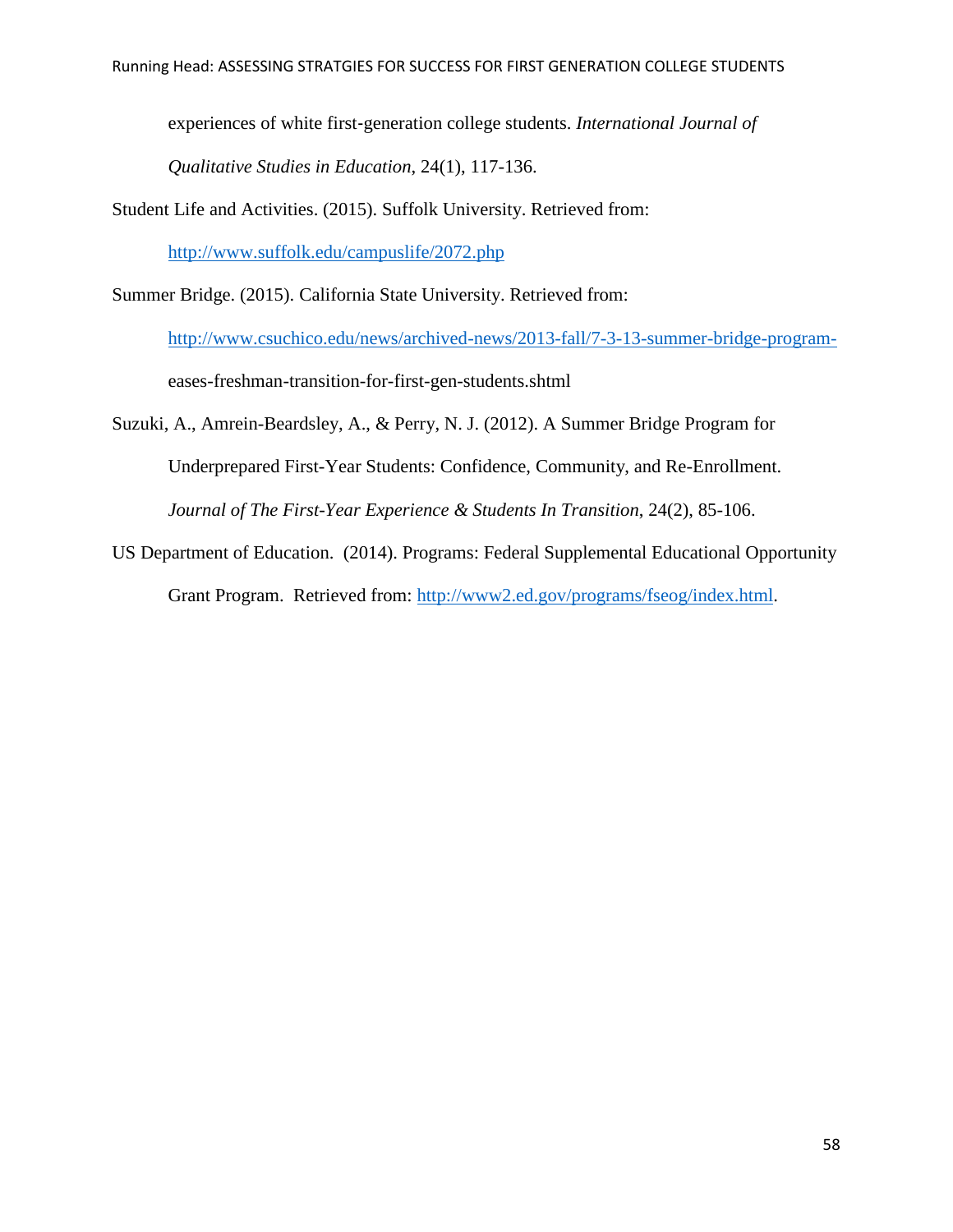| Name     | <b>Class</b><br>Year | <b>Commuter or Resident</b><br>Student | Employed | Employed on or off<br>campus | Peer<br>Mentor | Race/<br>Ethnicity |
|----------|----------------------|----------------------------------------|----------|------------------------------|----------------|--------------------|
| Ana      | 2017                 | Commuter                               | yes      | <sub>on</sub>                | yes            | Hispanic           |
| Ariana   | 2018                 | Commuter                               | yes      | <sub>on</sub>                |                | Hispanic           |
| Juana    | 2018                 | Commuter                               | yes      | off                          |                | Hispanic           |
| Lucas    | 2015                 | Resident                               | no       |                              | yes            | Hispanic           |
| Mia      | 2015                 | Resident                               | yes      | on and off                   | yes            | Hispanic           |
| Samantha | 2015                 | Resident                               | yes      | off                          | yes            | Hispanic           |
| Tim      | 2015                 | Commuter                               | yes      | off                          |                | White              |
| Victoria | 2018                 | Resident                               | no       |                              |                | Chinese            |

# **Appendix A**